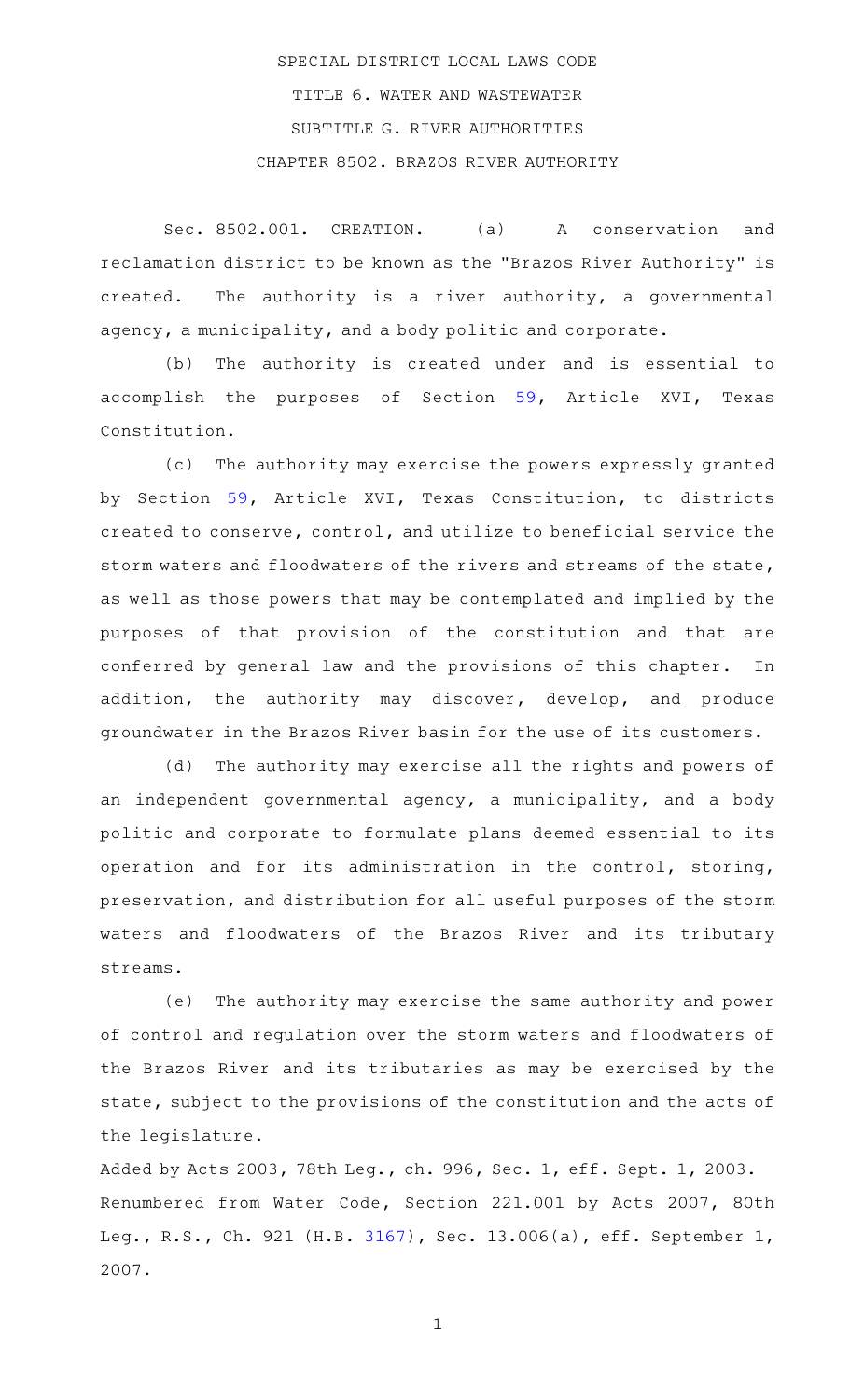Sec. 8502.002. DEFINITIONS. In this chapter:

(1) "Authority" means the Brazos River Authority.

(2) "Board" means the board of directors of the authority.

### (3) "Director" means a member of the board.

Added by Acts 2003, 78th Leg., ch. 996, Sec. 1, eff. Sept. 1, 2003. Renumbered from Water Code, Section 221.002 by Acts 2007, 80th Leg., R.S., Ch. 921 (H.B. [3167](http://www.legis.state.tx.us/tlodocs/80R/billtext/html/HB03167F.HTM)), Sec. 13.006(a), eff. September 1, 2007.

Sec. 8502.0021. APPLICATION OF SUNSET ACT. (a) The authority is subject to review under Chapter [325,](http://www.statutes.legis.state.tx.us/GetStatute.aspx?Code=GV&Value=325) Government Code (Texas Sunset Act), but may not be abolished under that chapter. The review shall be conducted under Section [325.025](http://www.statutes.legis.state.tx.us/GetStatute.aspx?Code=GV&Value=325.025), Government Code, as if the authority were a state agency scheduled to be abolished September 1, 2033, and every 12th year after that year.

(b) The authority shall pay the cost incurred by the Sunset Advisory Commission in performing the review. The Sunset Advisory Commission shall determine the cost, and the authority shall pay the amount promptly on receipt of a statement from the Sunset Advisory Commission detailing the cost.

Added by Acts 2015, 84th Leg., R.S., Ch. 1148 (S.B. [523\)](http://www.legis.state.tx.us/tlodocs/84R/billtext/html/SB00523F.HTM), Sec. 14, eff. June 19, 2015.

#### Amended by:

Acts 2021, 87th Leg., R.S., Ch. 664 (H.B. [1570](http://www.legis.state.tx.us/tlodocs/87R/billtext/html/HB01570F.HTM)), Sec. 1, eff. September 1, 2021.

Sec. 8502.003. TERRITORY. The territory of the authority comprises the watershed of the Brazos River, as determined by rule of the Texas Water Development Board, except the portions lying within Freestone, Leon, and Madison counties.

Added by Acts 2003, 78th Leg., ch. 996, Sec. 1, eff. Sept. 1, 2003. Renumbered from Water Code, Section 221.003 by Acts 2007, 80th Leg., R.S., Ch. 921 (H.B. [3167](http://www.legis.state.tx.us/tlodocs/80R/billtext/html/HB03167F.HTM)), Sec. 13.006(a), eff. September 1, 2007.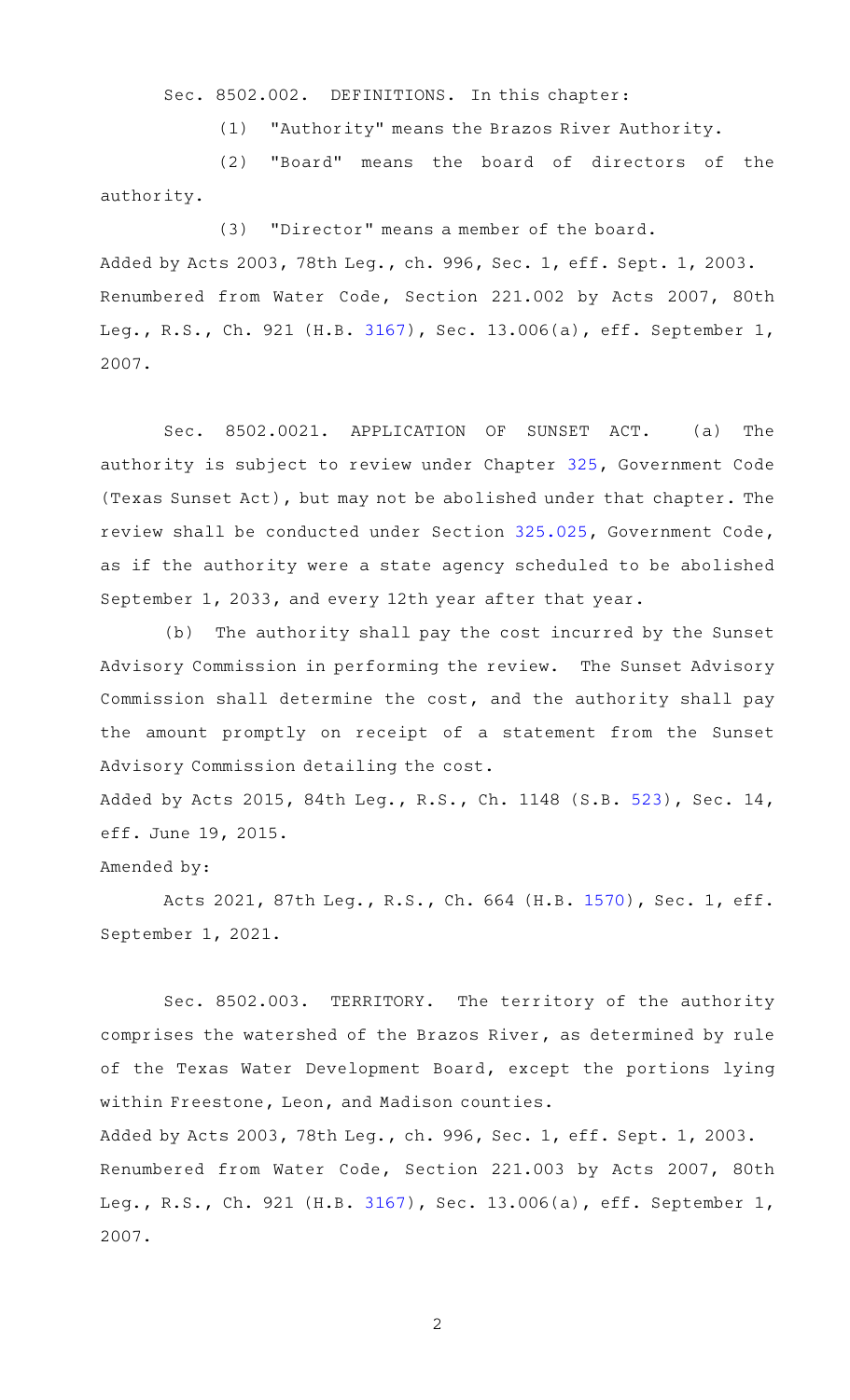Sec. 8502.004. POWERS. (a) The authority may exercise, in addition to all the general powers vested by the constitution and statutes in a governmental agency and body politic and corporate for the greatest practicable measure of conservation and beneficial utilization of storm waters, floodwaters, and unappropriated flow waters, the powers of control and employment of the floodwaters, storm waters, unappropriated flow waters, and groundwater of the authority in the manner and for the purposes provided by this section.

(b) The authority may provide, through all practical and legal means, for the control and the coordination of the regulation of the waters of the watershed of the Brazos River and its tributary streams as a unit.

(c) The authority may provide, by adequate organization and administration, for the preservation of the equitable rights of the people of the different sections of the watershed area in the beneficial use of storm waters, floodwaters, and unappropriated flow waters of the Brazos River and its tributary streams.

(d) The authority may provide for storing, controlling, and conserving storm waters, floodwaters, and unappropriated flow waters of the Brazos River and its tributaries, preventing the escape of those waters without the maximum of public service, preventing the devastation of lands by recurrent overflows, and protecting life and property in the watershed area from uncontrolled floodwaters.

(e) The authority may provide for the conservation of waters essential for the domestic uses of the people of the watershed of the Brazos River and its tributaries, including all necessary water supplies for municipalities.

(f) The authority may provide for the irrigation of lands in the watershed of the Brazos River and its tributary streams where irrigation is required for agricultural purposes, or may be considered helpful to more profitable agricultural production, and provide for the equitable distribution of storm waters, floodwaters, and unappropriated flow waters to the regional potential requirements for all uses. Plans and works provided by the authority, and works provided under the authorization of the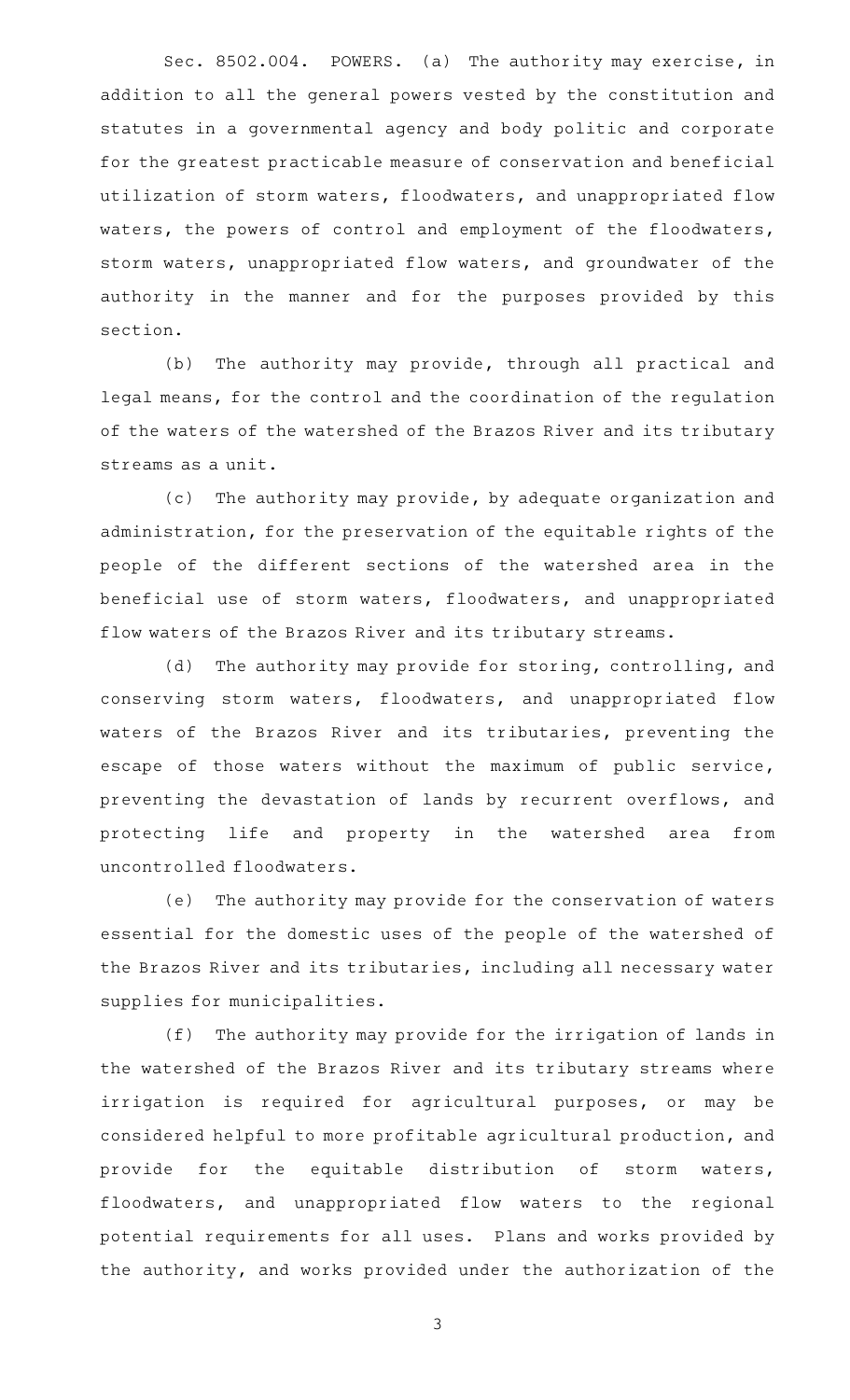authority, should give primary consideration to the necessary and potential needs for water by or within the areas constituting the watershed of the Brazos River and its tributary streams.

(g) The authority may provide for the better encouragement and development of drainage systems and provisions for drainage of lands in the valleys of the Brazos River and its tributary streams needing drainage for profitable agricultural production and drainage for other lands in the watershed area of the authority requiring drainage for the most advantageous use.

(h) The authority may provide for the conservation of all soils against destructive erosion and for the prevention of increased flood danger caused by destructive soil erosion.

(i) The authority may provide for controlling and making available for employment floodwaters, storm waters, and unappropriated flow waters in the development of commercial and industrial enterprises in all sections of the watershed area of the authority.

 $(j)$  The authority may provide for the control, storage, and employment of floodwaters, storm waters, and unappropriated flow waters in the development and distribution of hydroelectric power, where this use may be economically coordinated with other and superior uses and subordinated to the uses declared by law to be superior.

 $(k)$  The authority may provide for each purpose for which floodwaters, storm waters, and unappropriated flow waters, when controlled and conserved, may be used in the performance of a useful service as contemplated and authorized by the provisions of the constitution and the public policy it declares.

(1) The authority may provide for the development of groundwater and may make groundwater available for use for domestic, municipal, irrigation, commercial, and industrial purposes.

(m) This chapter does not confer on the authority any power under Chapter [36](http://www.statutes.legis.state.tx.us/GetStatute.aspx?Code=WA&Value=36), Water Code, to regulate the groundwater of other landowners.

 $(n)$  When producing groundwater, the authority is subject to all laws, regulations, and rules relating to groundwater, including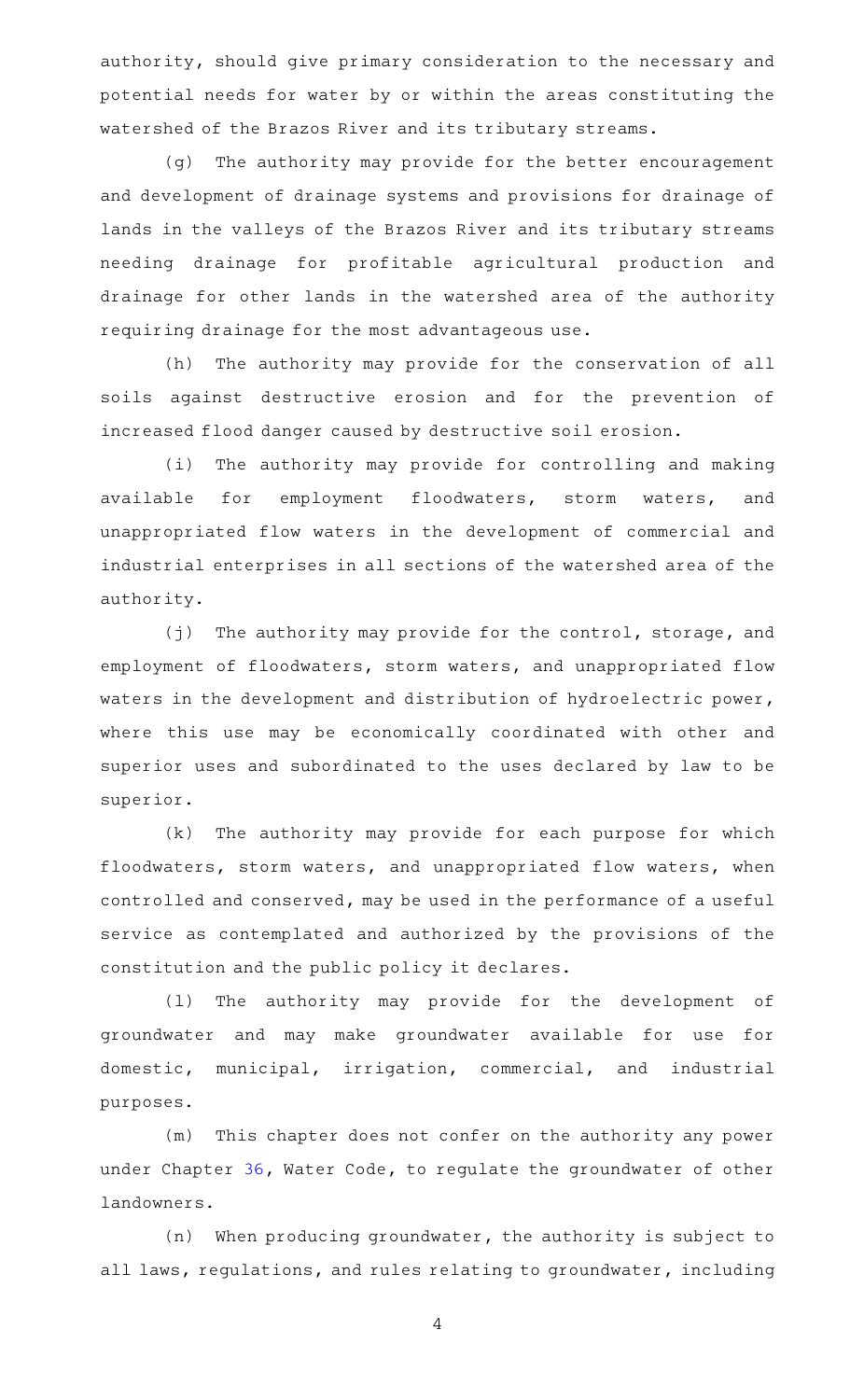the rules of a groundwater conservation district and the Central Carrizo-Wilcox Coordinating Council.

(o) The authority may not transport or assist in the transport of groundwater pumped in the basin outside the Brazos River basin.

Added by Acts 2003, 78th Leg., ch. 996, Sec. 1, eff. Sept. 1, 2003. Renumbered from Water Code, Section 221.004 by Acts 2007, 80th Leg., R.S., Ch. 921 (H.B. [3167](http://www.legis.state.tx.us/tlodocs/80R/billtext/html/HB03167F.HTM)), Sec. 13.006(a), eff. September 1, 2007.

Amended by:

Acts 2007, 80th Leg., R.S., Ch. 921 (H.B. [3167\)](http://www.legis.state.tx.us/tlodocs/80R/billtext/html/HB03167F.HTM), Sec. 13.006(c), eff. September 1, 2007.

Sec. 8502.005. LIMITATION OF AUTHORITY; STATE SUPERVISION. The powers and duties granted to the authority by this chapter are subject to all legislative declarations of public policy in the maximum utilization of the storm waters, floodwaters, and unappropriated flow waters of the Brazos River watershed and developed groundwater of the Brazos River basin for the purposes for which the authority is created, as expressed and indicated in this chapter, and subject to the continuing rights of supervision by the state.

Added by Acts 2003, 78th Leg., ch. 996, Sec. 1, eff. Sept. 1, 2003. Renumbered from Water Code, Section 221.005 by Acts 2007, 80th Leg., R.S., Ch. 921 (H.B. [3167](http://www.legis.state.tx.us/tlodocs/80R/billtext/html/HB03167F.HTM)), Sec. 13.006(a), eff. September 1, 2007.

Sec. 8502.006. DAMS AND RESERVOIRS; WATER SUPPLY CONTRACTS. (a) The authority may construct, acquire, equip, acquire storage rights at, and operate dams and reservoirs that, in the opinion of the board, are useful in carrying out the powers conferred on the authority by this chapter, regardless of whether a dam is designed to serve a single purpose or multiple purposes.

(b) The authority may provide water supply lines and water purification and pumping facilities.

(c) The authority may execute contracts with municipalities in the state substantially in the manner prescribed by Section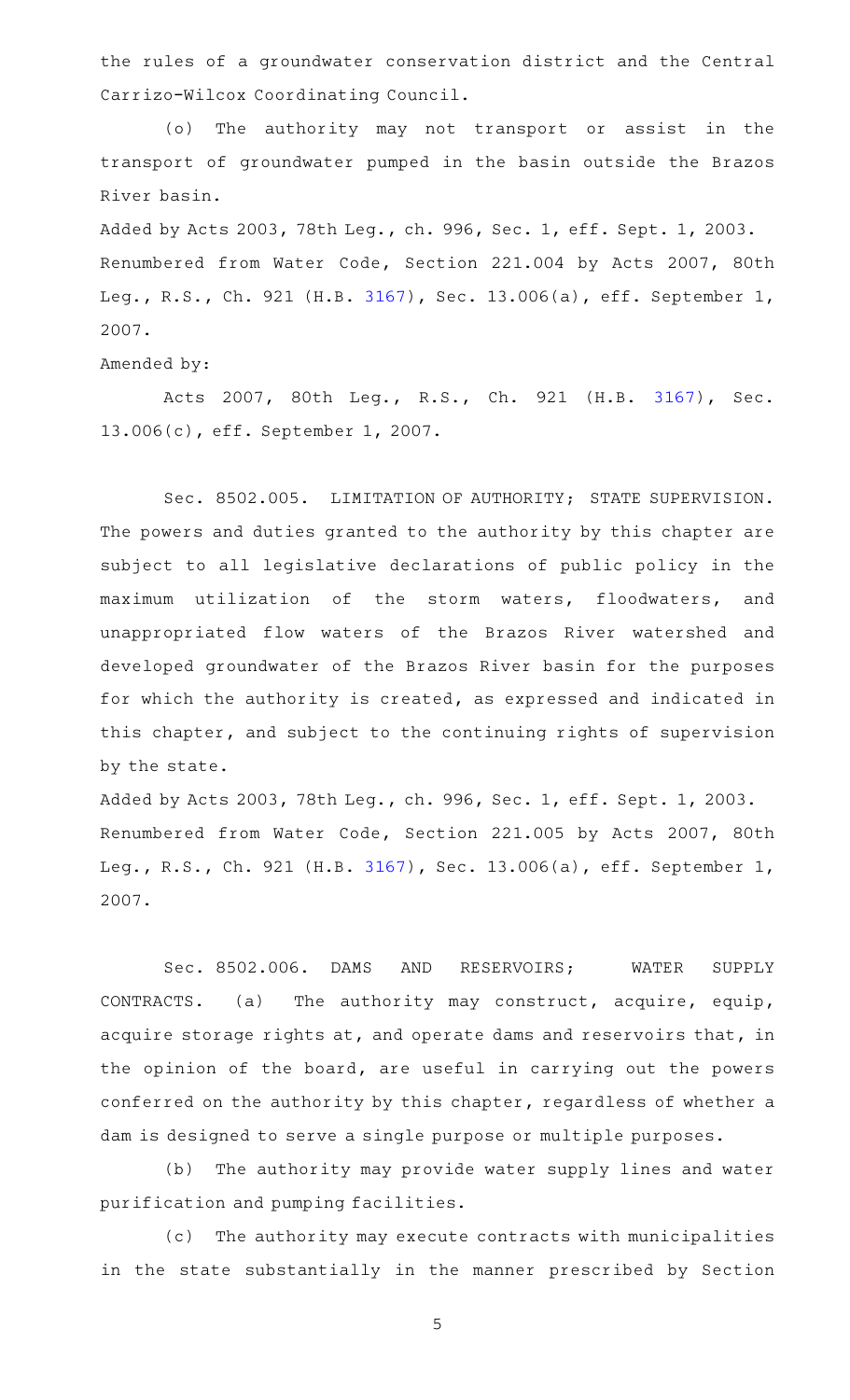[552.020,](http://www.statutes.legis.state.tx.us/GetStatute.aspx?Code=LG&Value=552.020) Local Government Code, for districts organized or created under Section [59](http://www.statutes.legis.state.tx.us/GetStatute.aspx?Code=CN&Value=16.59), Article XVI, Texas Constitution, and may execute water supply contracts with other users of water. Added by Acts 2003, 78th Leg., ch. 996, Sec. 1, eff. Sept. 1, 2003. Amended by:

Acts 2007, 80th Leg., R.S., Ch. 885 (H.B. [2278\)](http://www.legis.state.tx.us/tlodocs/80R/billtext/html/HB02278F.HTM), Sec. 3.77(33), eff. April 1, 2009.

Renumbered from Water Code, Section 221.006 by Acts 2007, 80th Leg., R.S., Ch. 921 (H.B. [3167](http://www.legis.state.tx.us/tlodocs/80R/billtext/html/HB03167F.HTM)), Sec. 13.006(a), eff. September 1, 2007.

Sec. 8502.007. PRIORITY OF RIGHTS. This chapter does not change any existing priority of right under the laws of this state to the use of waters of this state, including any rights of municipalities that maintain and use storage structures in the bed of the Brazos River or its tributaries.

Added by Acts 2003, 78th Leg., ch. 996, Sec. 1, eff. Sept. 1, 2003. Renumbered from Water Code, Section 221.007 by Acts 2007, 80th Leg., R.S., Ch. 921 (H.B. [3167](http://www.legis.state.tx.us/tlodocs/80R/billtext/html/HB03167F.HTM)), Sec. 13.006(a), eff. September 1, 2007.

Sec. 8502.008. BOND PROVISIONS. (a) Bonds may be:

(1) sold for cash, at public or private sale, and at the price the board determines;

(2) issued on the terms the board determines in exchange for property of any kind, real, personal, or mixed, or any interest in property, that the board determines necessary or convenient for any corporate purpose; or

(3) issued to refund bonds issued at any time under authority of this chapter.

(b) Bonds must be authorized by resolution of the board.

(c)AAA resolution authorizing bonds may contain provisions that are part of the contract between the authority and the purchasers and subsequent holders of the bonds:

(1) reserving the right to redeem the bonds at the time, in the amount, and at the price provided;

(2) providing for the setting aside of sinking funds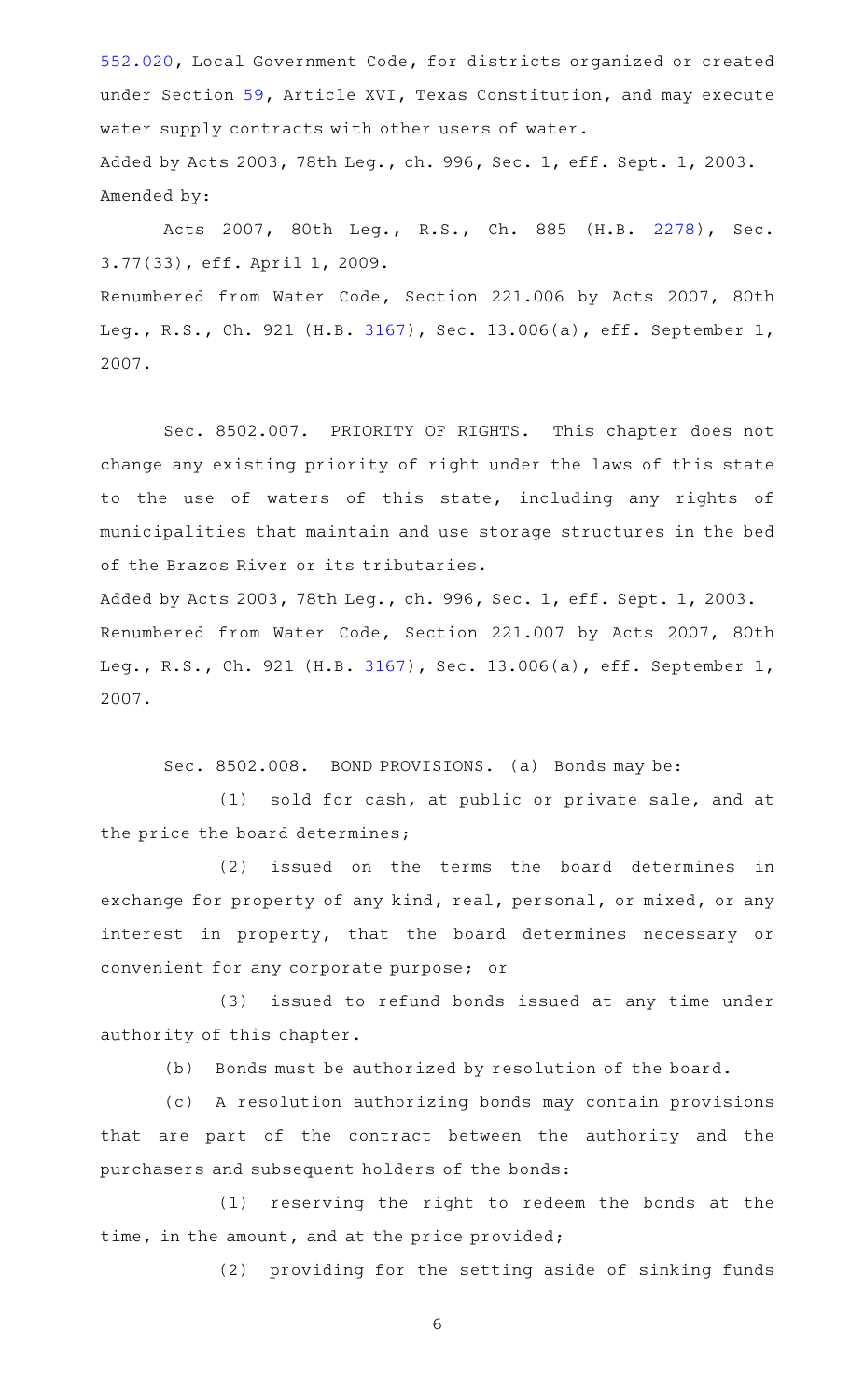or reserve funds and the regulation and disposition of those funds;

(3) pledging, to secure the payment of the principal of and interest on the bonds and the sinking fund or reserve fund payments agreed to be made with respect to the bonds, all or any part of the gross or net revenues subsequently received by the authority with respect to the property, real, personal, or mixed, to be acquired or constructed with the bonds or with proceeds of the bonds, or all or any part of the gross or net revenues subsequently received by the authority from any source;

(4) prescribing the purposes to which the bonds or any bonds later issued, or the proceeds of the bonds, may be applied;

(5) agreeing to set and collect rates and charges sufficient to produce revenues that are adequate to pay the items specified in any resolution or resolutions authorizing any bonds, and prescribing the use and disposition of all revenues;

(6) prescribing limitations on the issuance of additional bonds and on all agreements that may be made with the purchasers and successive holders of the bonds;

(7) relating to the construction, extension, improvement, operation, maintenance, depreciation, replacement, and repair of the properties of the authority and the carrying of insurance on all or any part of the property covering loss or damage or loss of use and occupancy resulting from specified risks;

(8) establishing the procedure, if any, by which, if the authority so desires, the terms of any contract with the bondholders may be amended or abrogated, the amount of bonds the holders of which must consent to such amendment or abrogation, and the manner in which the consent is evidenced;

(9) providing for the execution and delivery by the authority to a bank or trust company authorized by law to accept trusts, or to the United States or any office or agency of the United States, of indentures or agreements authorized to be made with or for the benefit of the bondholders and any other provisions contained in the indentures or agreements; and

(10) making other provisions, not inconsistent with this chapter, that the board approves.

Added by Acts 2003, 78th Leg., ch. 996, Sec. 1, eff. Sept. 1, 2003.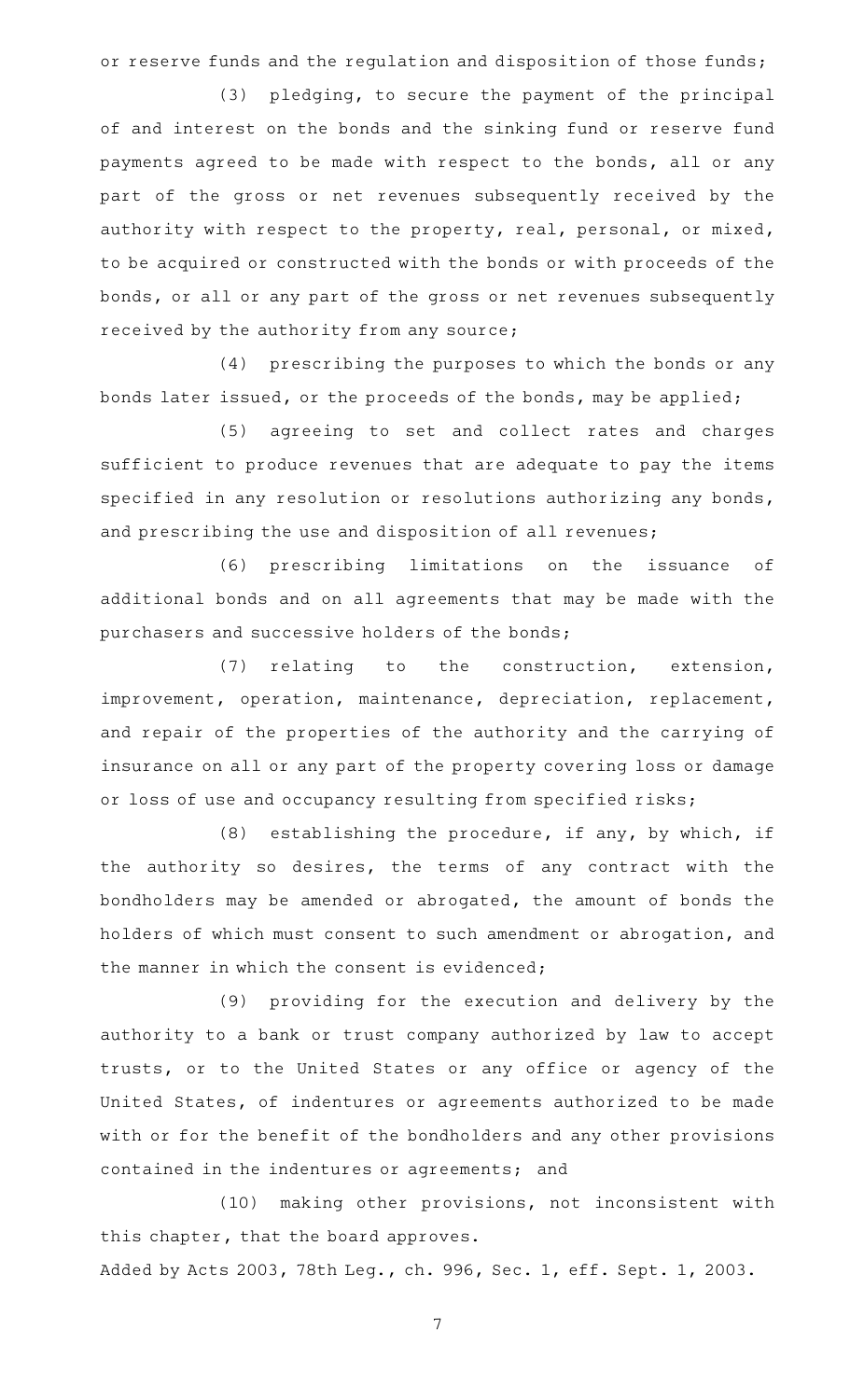Renumbered from Water Code, Section 221.008 by Acts 2007, 80th Leg., R.S., Ch. 921 (H.B. [3167](http://www.legis.state.tx.us/tlodocs/80R/billtext/html/HB03167F.HTM)), Sec. 13.006(a), eff. September 1, 2007.

Sec. 8502.009. BOARD OF DIRECTORS; BONDS; QUORUM; OFFICERS. (a) The board consists of 21 members. Members of the board and their successors serve staggered terms of six years and until their successors are designated and have qualified. The terms of seven members of the board expire on February 1 of each odd-numbered year.

(b) The governor shall appoint the directors at large with the advice and consent of the senate. Within 60 days after appointment, each director shall take and subscribe an oath of office similar to the oaths administered to county commissioners and shall execute bond in the amount of \$5,000, payable to the authority. The premium on the bond shall be paid by the authority. The bond, after being recorded in the official bond records of the county in which the authority maintains its office, shall be deposited with a depository selected and approved for the deposit of the funds of the authority.

(c)AAA vacancy occurring on the board shall be filled by appointment of the governor with the advice and consent of the senate.

(d) Eleven members of the board constitute a quorum to transact business.

(e) The governor shall designate a director as the presiding officer of the board to serve in that capacity at the pleasure of the governor. The board shall elect from among its members an assistant presiding officer and a secretary. The board shall appoint a treasurer. The treasurer shall furnish a bond in an amount equal to 75 percent of the amount of money estimated to be on hand during the year, not to exceed \$100,000.

Added by Acts 2003, 78th Leg., ch. 996, Sec. 1, eff. Sept. 1, 2003. Renumbered from Water Code, Section 221.009 by Acts 2007, 80th Leg., R.S., Ch. 921 (H.B. [3167](http://www.legis.state.tx.us/tlodocs/80R/billtext/html/HB03167F.HTM)), Sec. 13.006(a), eff. September 1, 2007.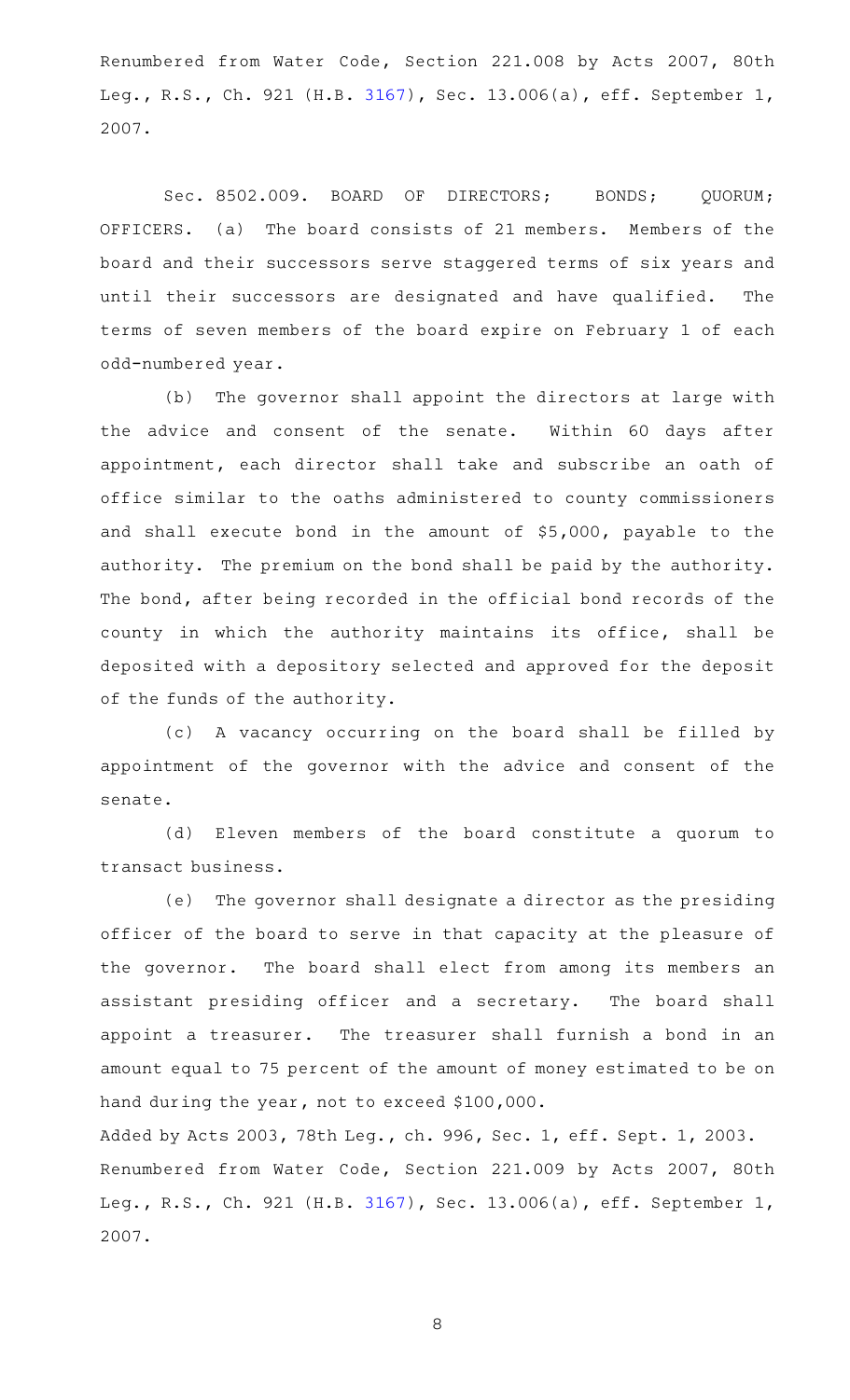Sec. 8502.0091. GROUNDS FOR REMOVAL OF DIRECTORS. (a) It is a ground for removal from the board that a director:

(1) does not have at the time of taking office the qualifications required by Section [8502.009;](http://www.statutes.legis.state.tx.us/GetStatute.aspx?Code=SD&Value=8502.009)

(2) does not maintain during service on the board the qualifications required by Section [8502.009;](http://www.statutes.legis.state.tx.us/GetStatute.aspx?Code=SD&Value=8502.009)

(3) is ineligible for directorship under Chapter [171](http://www.statutes.legis.state.tx.us/GetStatute.aspx?Code=LG&Value=171), Local Government Code;

(4) cannot, because of illness or disability, discharge the director 's duties for a substantial part of the director 's term; or

(5) is absent from more than half of the regularly scheduled board meetings that the director is eligible to attend during a calendar year without an excuse approved by a majority vote of the board.

(b) The validity of an action of the board is not affected by the fact that it is taken when a ground for removal of a director exists.

(c) If the general manager has knowledge that a potential ground for removal exists, the general manager shall notify the presiding officer of the board of the potential ground. The presiding officer shall then notify the governor and the attorney general that a potential ground for removal exists. If the potential ground for removal involves the presiding officer, the general manager shall notify the next highest ranking director, who shall then notify the governor and the attorney general that a potential ground for removal exists.

Added by Acts 2021, 87th Leg., R.S., Ch. 664 (H.B. [1570](http://www.legis.state.tx.us/tlodocs/87R/billtext/html/HB01570F.HTM)), Sec. 2, eff. September 1, 2021.

Sec. 8502.0092. DIRECTOR TRAINING. (a) A person who is appointed to and qualifies for office as a director may not vote, deliberate, or be counted as a director in attendance at a board meeting until the person completes a training program that complies with this section.

(b) The training program must provide the person with information regarding: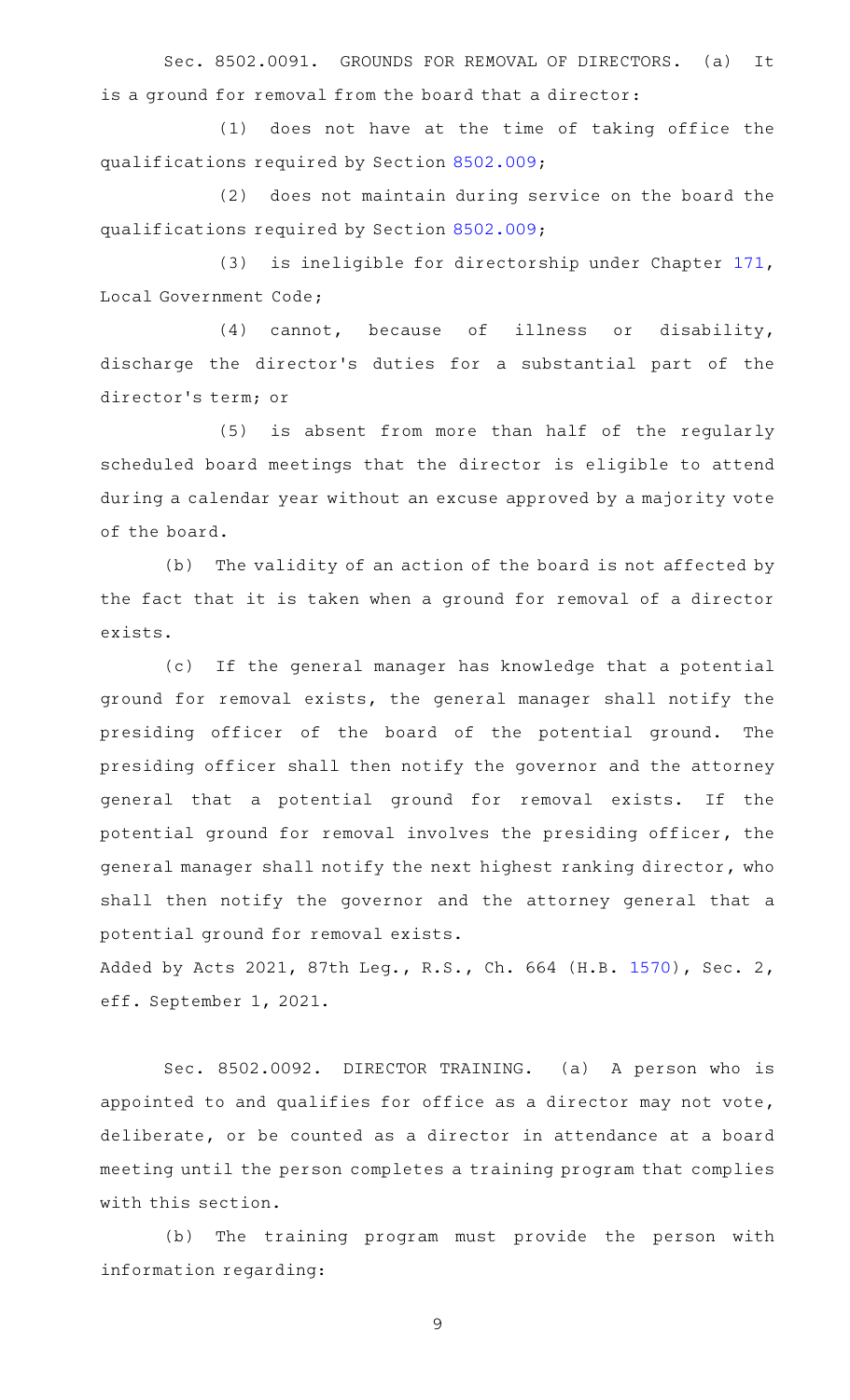$(1)$  the law governing authority operations;

(2) the programs, functions, rules, and budget of the authority;

(3) the scope of and limitations on the rulemaking authority of the authority;

 $(4)$  the results of the most recent formal audit of the authority;

(5) the requirements of:

(A) laws relating to open meetings, public information, administrative procedure, and disclosure of conflicts of interest; and

(B) other laws applicable to members of the governing body of a river authority in performing their duties; and

(6) any applicable ethics policies adopted by the authority or the Texas Ethics Commission.

(c)AAA person appointed to the board is entitled to reimbursement for the travel expenses incurred in attending the training program regardless of whether the attendance at the program occurs before or after the person qualifies for office.

(d) The general manager of the authority shall create a training manual that includes the information required by Subsection (b). The general manager shall distribute a copy of the training manual annually to each director. Each director shall sign and submit to the general manager a statement acknowledging that the director received and has reviewed the training manual. Added by Acts 2021, 87th Leg., R.S., Ch. 664 (H.B. [1570](http://www.legis.state.tx.us/tlodocs/87R/billtext/html/HB01570F.HTM)), Sec. 2, eff. September 1, 2021.

Sec. 8502.0093. POLICIES TO SEPARATE POLICY-MAKING AND STAFF FUNCTIONS. The board shall develop and implement policies that clearly separate the policy-making responsibilities of the board and the management responsibilities of the general manager and the staff of the authority.

Added by Acts 2021, 87th Leg., R.S., Ch. 664 (H.B. [1570](http://www.legis.state.tx.us/tlodocs/87R/billtext/html/HB01570F.HTM)), Sec. 2, eff. September 1, 2021.

Sec. 8502.0094. COMPLAINTS. (a) The authority shall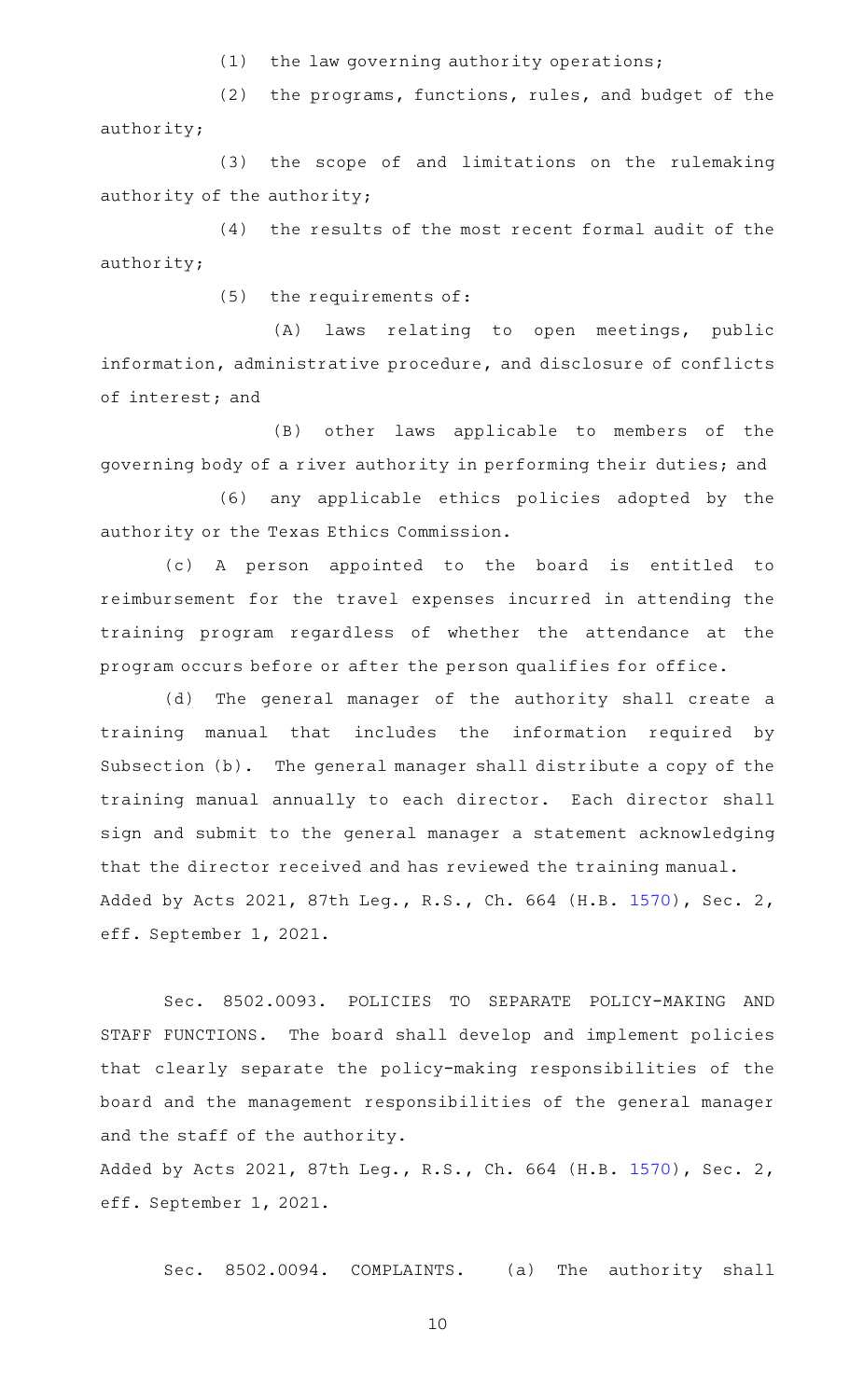maintain a system to promptly and efficiently act on complaints filed with the authority. The authority shall maintain information about parties to the complaint, the subject matter of the complaint, a summary of the results of the review or investigation of the complaint, and its disposition.

(b) The authority shall make information describing its procedures for complaint investigation and resolution available to the public.

(c) The authority shall periodically notify the complaint parties of the status of the complaint until final disposition unless the notice would jeopardize an investigation. Added by Acts 2021, 87th Leg., R.S., Ch. 664 (H.B. [1570](http://www.legis.state.tx.us/tlodocs/87R/billtext/html/HB01570F.HTM)), Sec. 2, eff. September 1, 2021.

Sec. 8502.0095. PUBLIC TESTIMONY. The board shall develop and implement policies that provide the public with a reasonable opportunity to appear before the board and to speak on any issue under the jurisdiction of the authority. Added by Acts 2021, 87th Leg., R.S., Ch. 664 (H.B. [1570](http://www.legis.state.tx.us/tlodocs/87R/billtext/html/HB01570F.HTM)), Sec. 2,

eff. September 1, 2021.

Sec. 8502.010. CREATION OF MASTER DISTRICT; WATER CONTROL AND IMPROVEMENT DISTRICT. A master district is created having all the powers, duties, and functions, and subject to applicable and practicable procedures for those districts, to accomplish the purposes of this chapter, as provided by Chapter [49](http://www.statutes.legis.state.tx.us/GetStatute.aspx?Code=WA&Value=49), Water Code, and the provisions of the Water Code applicable to water control and improvement districts.

Added by Acts 2003, 78th Leg., ch. 996, Sec. 1, eff. Sept. 1, 2003. Renumbered from Water Code, Section 221.010 by Acts 2007, 80th Leg., R.S., Ch. 921 (H.B. [3167](http://www.legis.state.tx.us/tlodocs/80R/billtext/html/HB03167F.HTM)), Sec. 13.006(a), eff. September 1, 2007.

#### Amended by:

Acts 2007, 80th Leg., R.S., Ch. 921 (H.B. [3167\)](http://www.legis.state.tx.us/tlodocs/80R/billtext/html/HB03167F.HTM), Sec. 13.006(d), eff. September 1, 2007.

Sec. 8502.011. BOND ELECTION REQUIRED. The authority may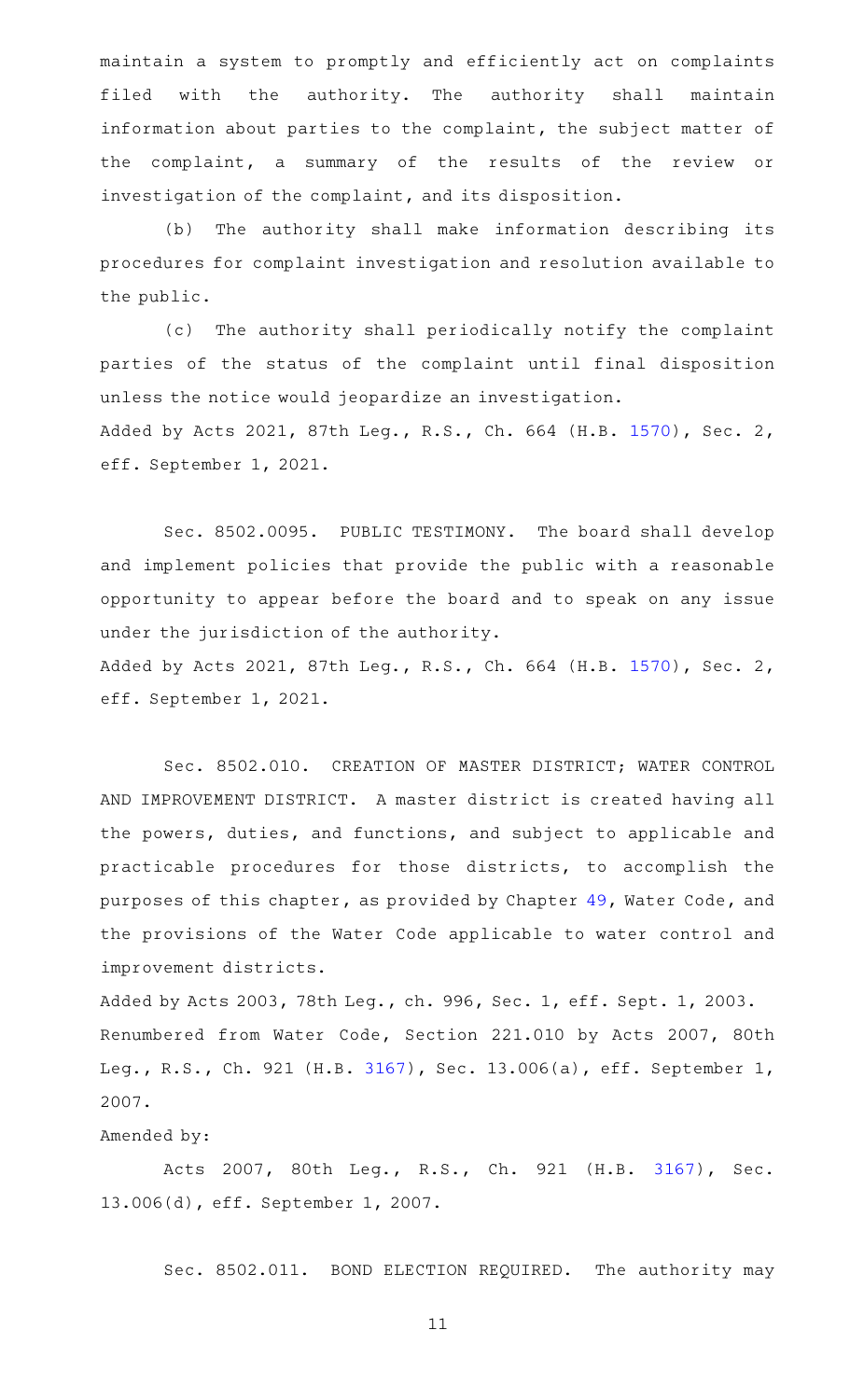not issue bonds or incur any form of continuing obligation or indebtedness payable from ad valorem taxes for purposes of effecting improvements comprehended in the plan of organization and administration of the authority, or incur any indebtedness in the form of a continuing charge on lands or other physical properties within the authority, unless the proposition has been submitted to the qualified voters of the authority, or in appropriate cases the qualified voters of a defined area within the authority, and is approved by a majority of the electors voting on the proposition. Added by Acts 2003, 78th Leg., ch. 996, Sec. 1, eff. Sept. 1, 2003. Renumbered from Water Code, Section 221.011 by Acts 2007, 80th Leg., R.S., Ch. 921 (H.B. [3167](http://www.legis.state.tx.us/tlodocs/80R/billtext/html/HB03167F.HTM)), Sec. 13.006(a), eff. September 1, 2007.

Sec. 8502.012. ADDITIONAL POWERS AND DUTIES. (a) The authority is a district and a river authority as defined by Chapter [30](http://www.statutes.legis.state.tx.us/GetStatute.aspx?Code=WA&Value=30), Water Code. All the provisions of Chapter 30, Water Code, are applicable to the authority.

 $(b)$  As used in this section:

(1) "Person" means any individual, partnership, corporation, public utility, or other private entity or any public agency.

(2) "Public agency" means an authority, district, municipality or other political subdivision, joint board, or other public agency created and operating under the laws of this state and any entity created to operate or act on behalf of a public agency.

(c) The authority and all persons may enter into contracts with each other, in any manner and on terms to which the parties agree, with respect to any power, function, facility, or service that the authority is authorized by law to provide or finance. Public agencies may use and pledge any available revenues for and in the payment of amounts due under a contract as an additional source of payment of the contract and may covenant with respect to available revenues to assure the availability of the revenues when required. In this subsection, "revenues" does not mean or include revenues from ad valorem taxes levied and collected by a public agency or the proceeds from the sale or refunding of bonds of a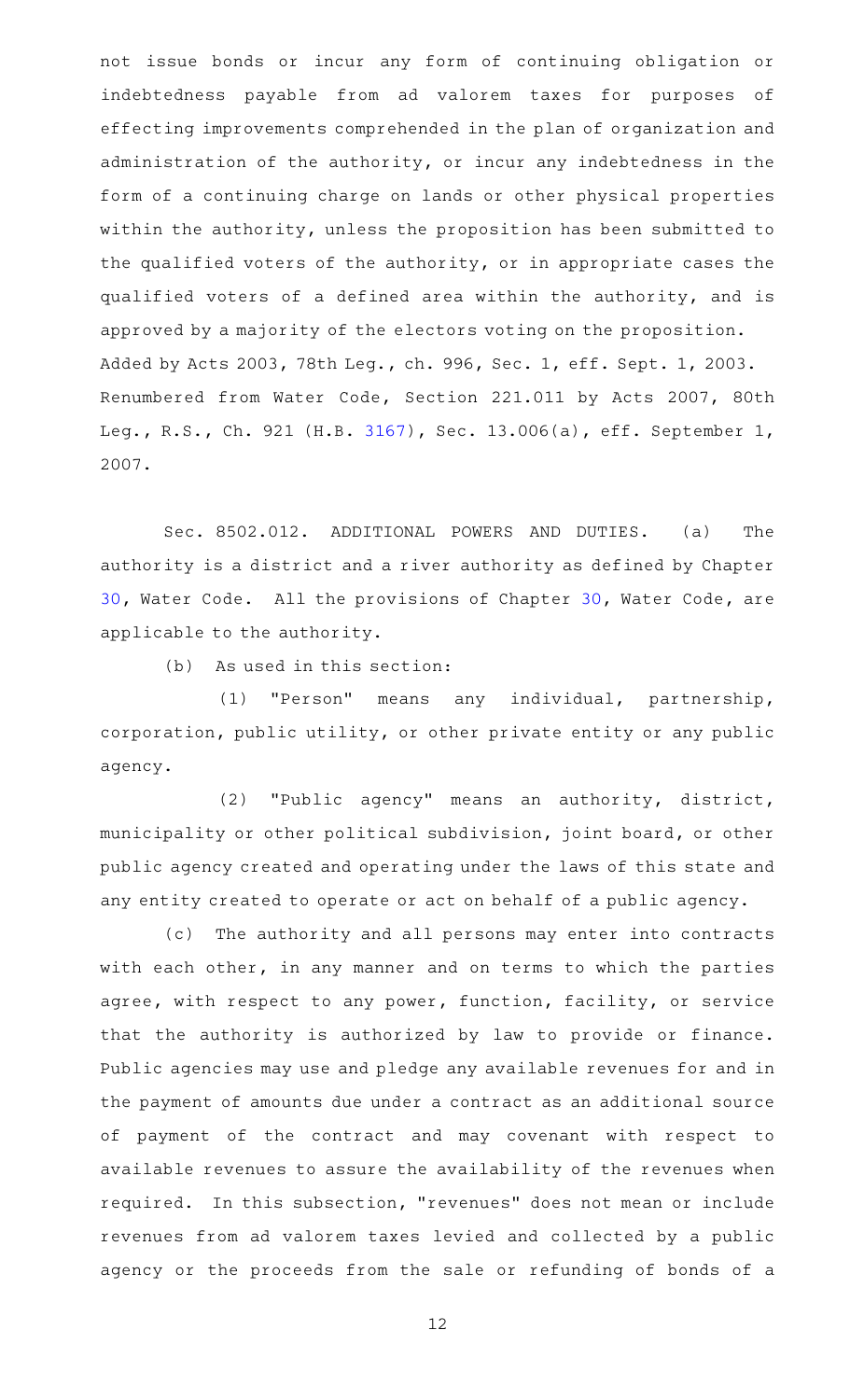public agency that are to be wholly or partially paid from ad valorem taxes levied and collected by the public agency unless the use or pledge of the tax revenues or bond proceeds is approved by the qualified voters of the public agency at an election called for the purpose of levying taxes or issuing or refunding bonds, or both, for the purpose of using or pledging their revenues or proceeds under contracts entered into under this subsection.

(d) A public agency may set, charge, and collect fees, rates, charges, rentals, and other amounts for a service or facility provided by a utility operated by the public agency, or provided under or in connection with a contract with the authority, from the inhabitants of the authority or from any users or beneficiaries of the utility, service, or facility, including:

(1) water charges;

(2) sewage charges;

 $(3)$  solid waste disposal system fees and charges, including garbage collection or handling fees; and

 $(4)$  other fees or charges.

(e) A public agency may use and pledge the fees, rates, charges, rentals, and other amounts authorized by Subsection (c) to make payments to the authority required under a contract with the authority and may covenant to do so in amounts sufficient to make all or any part of the payments to the authority when due. If the parties agree in the contract, the payments shall constitute an expense of operation of any facility or utility operated by the public agency.

(f) The authority, acting through the board, may carry out any activities and acquire, purchase, construct, own, operate, maintain, repair, improve, or extend and may lease or sell, on terms and conditions, including rentals or sale prices, on which the parties agree, all works, improvements, facilities, plants, buildings, structures, equipment, and appliances, and all real and personal property, or any interest in real or personal property, related to the works, improvements, facilities, plants, buildings, structures, equipment, and appliances, that are incident to or necessary in carrying out or performing any power or function of the authority under this section.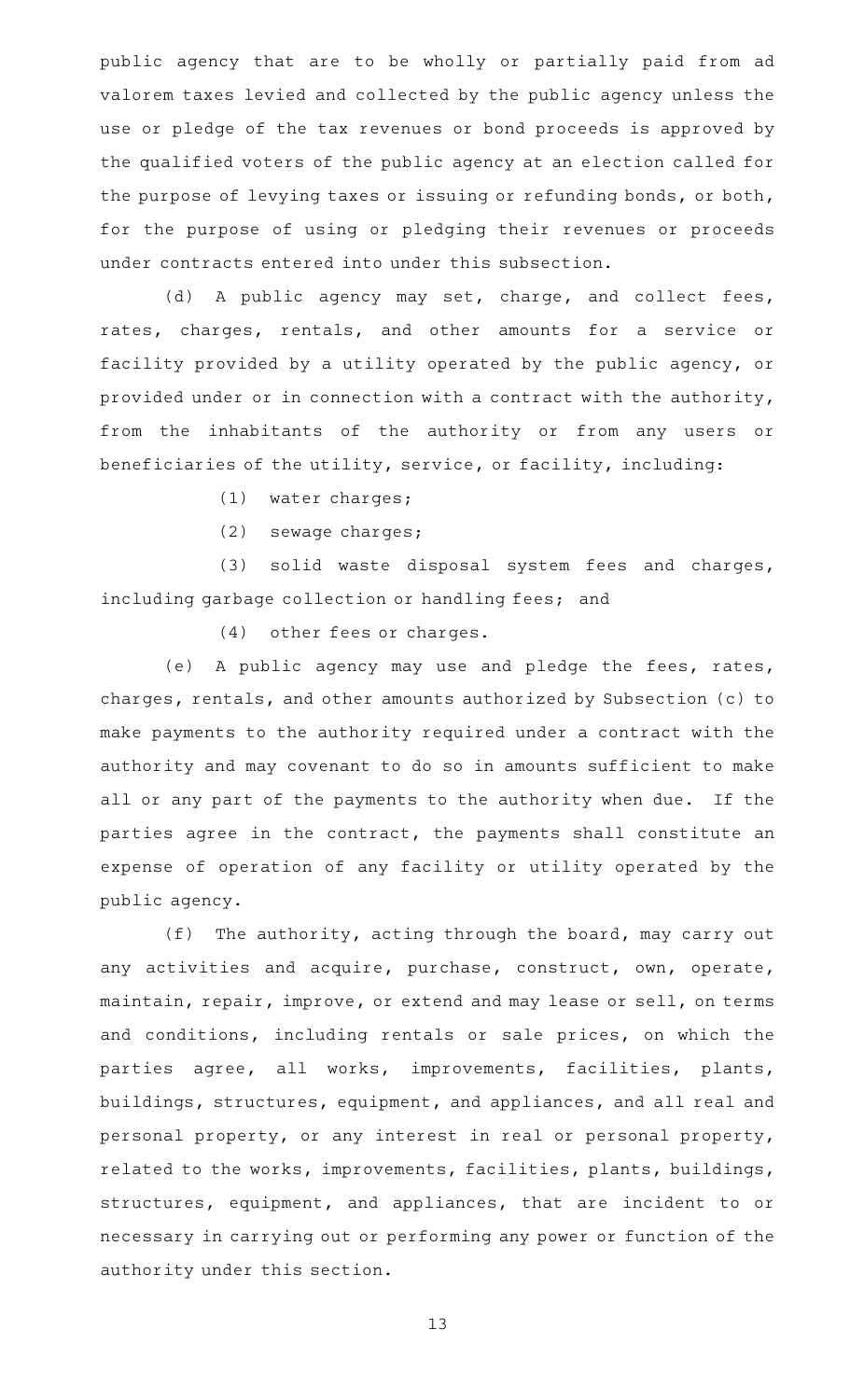(g) The authority may issue bonds with respect to the acquisition, purchase, construction, maintenance, repair, improvement, and extension of works, improvements, facilities, plants, buildings, structures, appliances, and property for the purpose of exercising any of its powers and functions under this section in the manner provided by this chapter or any other applicable law.

(h) The authority may issue revenue bonds to pay for the costs of feasibility studies for proposed projects of the authority, including engineering, planning and design, and environmental studies. The authority may include in any revenue bond issue the funds to operate and maintain, for a period not to exceed two years after completion, the facilities acquired or constructed through the revenue bond issue.

(i) If bonds issued by the authority recite that they are secured by a pledge of payments under a contract, a copy of the contract and the proceedings relating to the contract may be submitted to the attorney general along with the bonds. If the attorney general finds that the bonds have been authorized and the contract has been made and entered into in accordance with law, the attorney general shall approve the bonds and the contract, and after the approval, the bonds and the contract are incontestable in any court or other forum for any reason and are valid and binding in accordance with their terms and provisions for all purposes.

(j) The provisions of Chapters  $618$ ,  $1201$ ,  $1204$ ,  $1207$ , and [1371](http://www.statutes.legis.state.tx.us/GetStatute.aspx?Code=GV&Value=1371), Government Code, are applicable to bonds issued by the authority.

(k) This section is wholly sufficient authority for the issuance of bonds, the execution of contracts, and the performance of other acts and procedures authorized by this section by the authority and all persons, including public agencies, without reference to any other provision of law or any restriction or limitation contained in those provisions, except as specifically provided by this section. To the extent of any conflict or inconsistency between this section and any other law, including any charter of a home-rule municipality, this section shall prevail and control. The authority and all persons, including public agencies,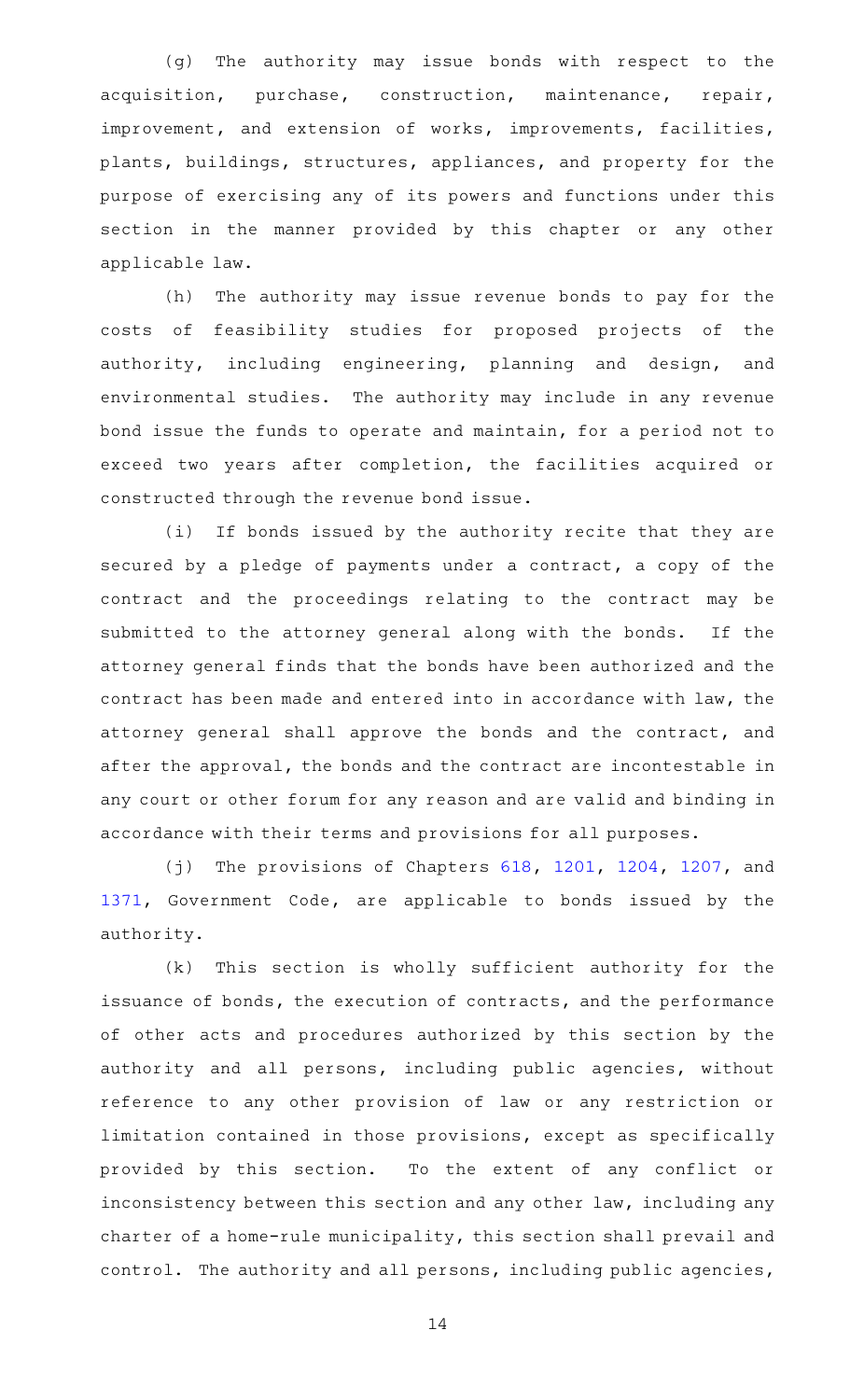may use any law not in conflict with this section to the extent convenient or necessary to carry out any power or authority, expressed or implied, granted by this section. Added by Acts 2003, 78th Leg., ch. 996, Sec. 1, eff. Sept. 1, 2003. Renumbered from Water Code, Section 221.012 by Acts 2007, 80th Leg., R.S., Ch. 921 (H.B. [3167](http://www.legis.state.tx.us/tlodocs/80R/billtext/html/HB03167F.HTM)), Sec. 13.006(a), eff. September 1, 2007.

Amended by:

Acts 2007, 80th Leg., R.S., Ch. 921 (H.B. [3167\)](http://www.legis.state.tx.us/tlodocs/80R/billtext/html/HB03167F.HTM), Sec. 13.006(e), eff. September 1, 2007.

Sec. 8502.013. DISPOSITION OF PROPERTY. (a) Nothing in this chapter shall be construed as authorizing the authority, and it is not authorized, to mortgage or otherwise encumber any of its property of any kind, real, personal, or mixed, or any interest in property, or to acquire any property or interest subject to a mortgage or conditional sale; provided, however, that this section shall not be construed as preventing the pledging of the revenues of the authority as provided by this chapter.

(b) Nothing in this chapter shall be construed as authorizing the sale, release, or other disposition of property of any kind, real, personal, or mixed, or any interest in property, by the authority or through any court proceedings or otherwise; provided, however, that the authority may sell for cash any property or interest if the board by affirmative vote of 11 of its members determines that the property or interest is not necessary to the business of the authority and approves the terms of the sale. Except by sale as expressly authorized by this section, authority property or interest may not come into the ownership or control, directly or indirectly, of any person, firm, or corporation other than a public authority created under the laws of the state.

(c) All authority property is exempt from forced sale, and nothing in this chapter authorizes the sale of any of the property of the authority under a judgment rendered in a suit, and a sale of that kind is prohibited.

(d) Notwithstanding any restrictions or provisions in this section or in this chapter, the authority, acting by a majority vote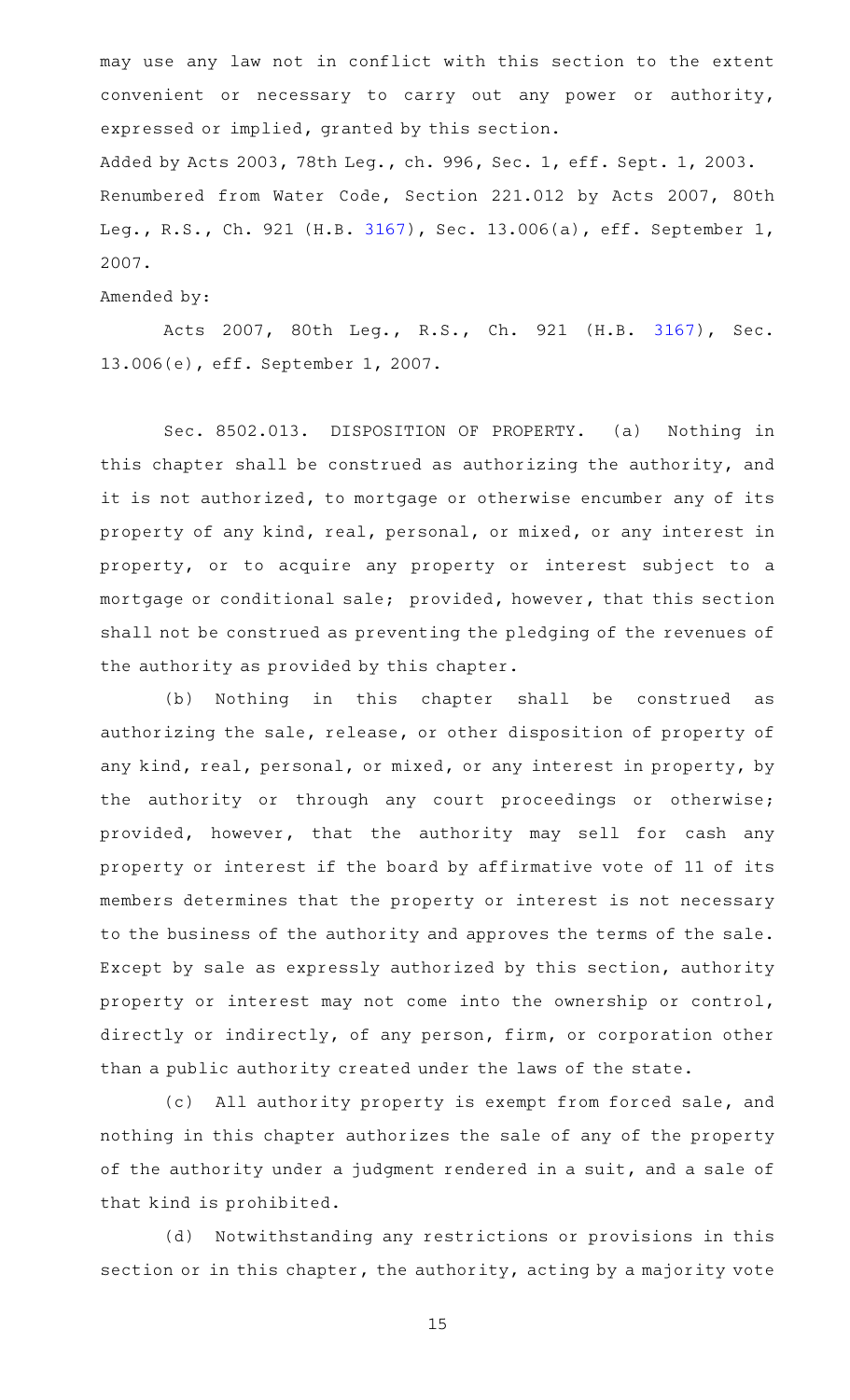of the board, may construct or purchase, from any person, firm, or corporation (referred to in this subsection as "customer") with which the authority has contracted to sell hydroelectric power, transmission lines and other property used or to be used by the customer for the transmission of or in connection with power purchased or to be purchased from the authority. The authority may lease all or any portion of that property to the customer for all or a portion of the time during the term of the hydroelectric power purchase contract. The lease may contain provisions that are valid and enforceable giving the lessee the right to purchase from the authority all or any portion of the property at or within the time specified in the lease and for a price and on terms and conditions specified in the lease; provided, however, that the price may not be less than the depreciated value, determined in the manner prescribed in the lease, plus one percent of the original cost of the property.

Added by Acts 2003, 78th Leg., ch. 996, Sec. 1, eff. Sept. 1, 2003. Renumbered from Water Code, Section 221.013 by Acts 2007, 80th Leg., R.S., Ch. 921 (H.B. [3167](http://www.legis.state.tx.us/tlodocs/80R/billtext/html/HB03167F.HTM)), Sec. 13.006(a), eff. September 1, 2007.

Sec. 8502.0132. SALE OF CAPTIVE PROPERTY AT POSSUM KINGDOM LAKE. (a) In this section:

(1) "Adjacent Land" means the real property owned by the applicable Offeree that is adjacent to the applicable Captive Property To Be Sold.

(2) "Captive Property To Be Sold" means those portions of the following tracts of real property owned by the Authority at the Lake that as of May 27, 2009, were surrounded by the Lake and property owned by a single freeholder and located above the 1000 ' contour line, but does not include any portion of the following tracts that was part of Project Land or property that was leased for single-family residential purposes as of May 27, 2009:

(A) two tracts of land totaling 2019.86 acres, more or less, in Palo Pinto County, Texas, described in Brazos River Authority Records as Tracts 8-1-93 and 9-3-9, as such Tracts are more particularly described in an Award of Commissioners entered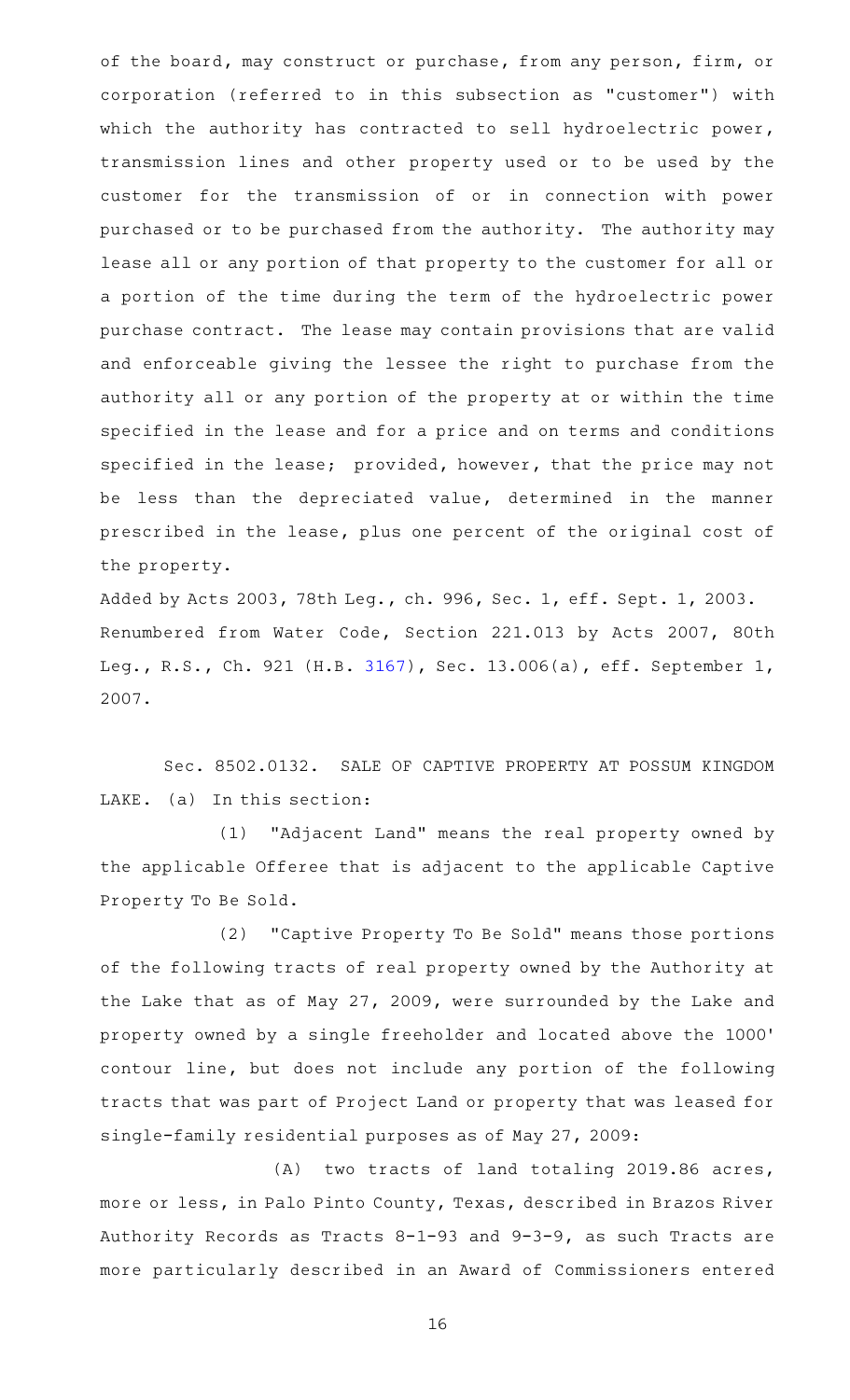June 28, 1940, in the County Court of Palo Pinto County, Texas, in Cause No. 2539, styled Brazos River Conservation and Reclamation District versus Orland R. Seaman, Et Al., as the same appears on file and of record in Volume 5, Pages 414 and 419, et seq., Civil Minutes of the County Court of Palo Pinto County, Texas; and

(B) a 2278.3 acre tract of land, more or less, in Palo Pinto County, Texas, described in Brazos River Authority records as Tract 11-2-46, as such tract is more particularly described in deeds recorded at Book 181, Page 325, Book 182, Page 339, Book 183, Page 12, and Book 183, Page 16, in Palo Pinto County Records, Palo Pinto County, Texas.

(2-a) "Close" or "Closing" means the transfer of the Authority's interest in properties described in the Subsection (d)(1) or (m)(6) survey.

(3) "FERC License" means the order of the Federal Energy Regulatory Commission issuing a license to the Authority for project number 1490-003-Texas on September 8, 1989, as such license has been renewed, extended, or amended and may be further renewed, extended, or amended at any time and from time to time, and including the Amendment to the original FERC license that was issued on May 15, 1980, to the extent incorporated or referenced in the FERC License.

(4) "Lake" means Possum Kingdom Lake located in Young, Palo Pinto, Stephens, and Jack Counties. The boundary of the Lake is defined by the 1000' contour line, as that contour may meander and change over time with natural forces, including erosion and accretion. The "1000' contour line" means the line running along the periphery of the Lake if the surface of the Lake is at an elevation of 1000 feet above mean sea level, as measured from the top of the spillway crest gates of the Morris Sheppard Dam, as such line may move and shift from time to time due to natural forces.

(5) "Offeree" means any person to whom an offer to sell Captive Property To Be Sold is to be made under this section. To qualify as an Offeree, a person must own in fee simple as of May 27, 2009, the real property adjacent to the Captive Property To Be Sold, and be able to provide an attorney 's opinion or other satisfactory legal documentation that such Offeree meets the qualifications of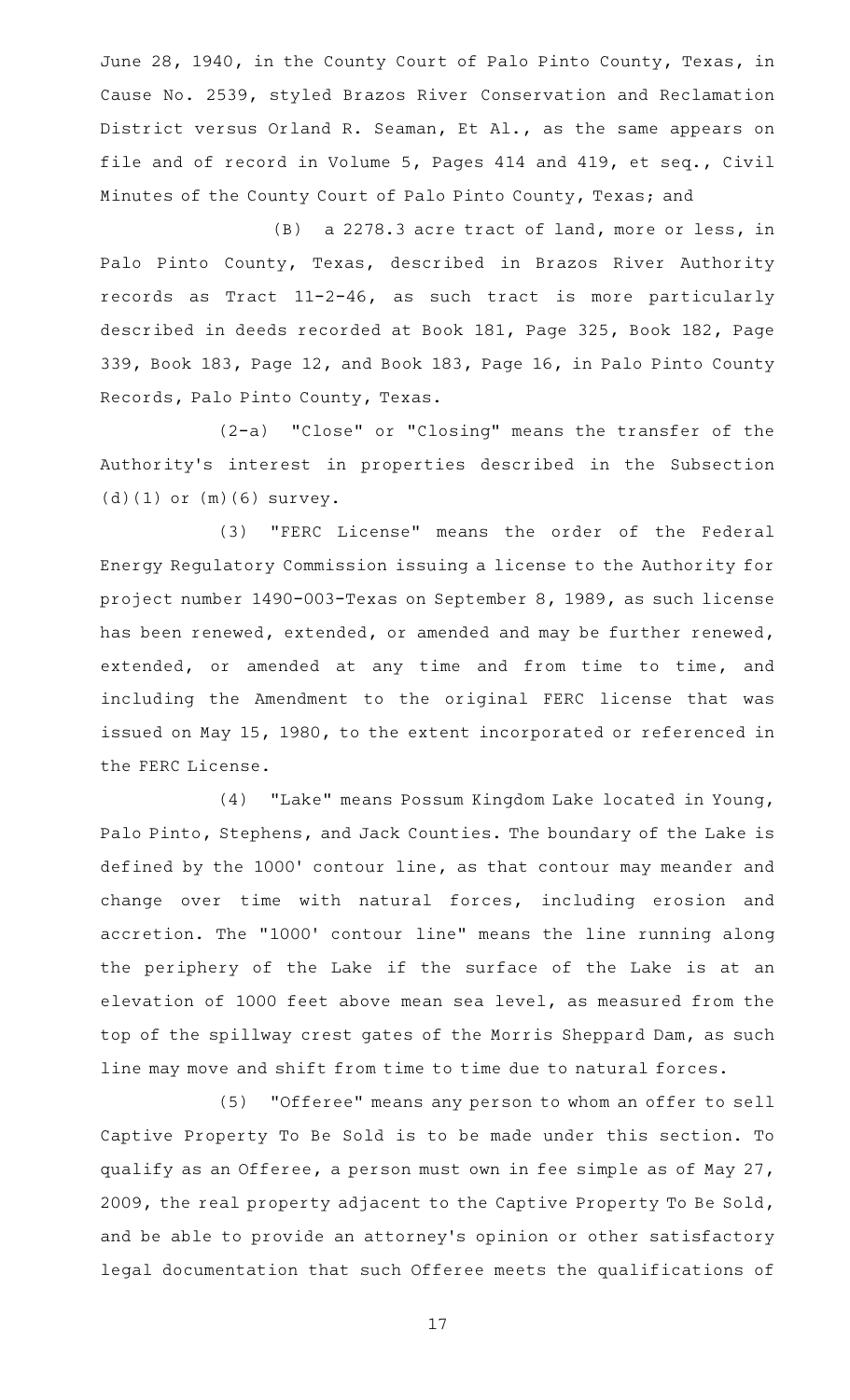an Offeree under this subdivision.

(6) "Project Land" means that portion of Authority property that is subject to the FERC License, as identified and defined in the FERC License, as may be amended at any time, and from time to time, and which Project Land may move or change over time due to natural forces.

(b) Notwithstanding any other provision of this chapter, the Authority is directed to sell all Captive Property To Be Sold in accordance with the directives of this section, including the following:

(1) Within 90 days of the effective date of the Act enacting this section, the Authority shall publish a list of the parcels at the Lake that qualify as Captive Property To Be Sold and an "Application Of Intent To Purchase" form for use by the Offerees as provided by this section.

(2) Each listed parcel of Captive Property To Be Sold shall be offered for sale at its fair market value to the Offeree who owns any Adjacent Land that is adjacent to that specific parcel of Captive Property To Be Sold, and each Adjacent Land owner has the right (but not the obligation) to purchase the parcel in equal proportion among those wishing to acquire same.

(3) Any Offeree who desires to purchase Captive Property To Be Sold must, within 180 days of the inclusion of that property on the published list of Captive Property To Be Sold under Subdivision (1), submit a completed Application Of Intent To Purchase form to the Authority.

(4) If the Authority does not receive an Application Of Intent To Purchase from an Offeree within the required time, the Offeree shall be deemed to have waived any right to purchase the subject property under this section and the Authority shall have the right to retain or sell such property as directed by the board.

(5) The Authority shall accept and process all Application Of Intent To Purchase forms in the order in which they are received.

(6) Any sale of property under this section must be handled as if it were a private sale for fair market value under Section [49.226](http://www.statutes.legis.state.tx.us/GetStatute.aspx?Code=WA&Value=49.226)(a), Water Code.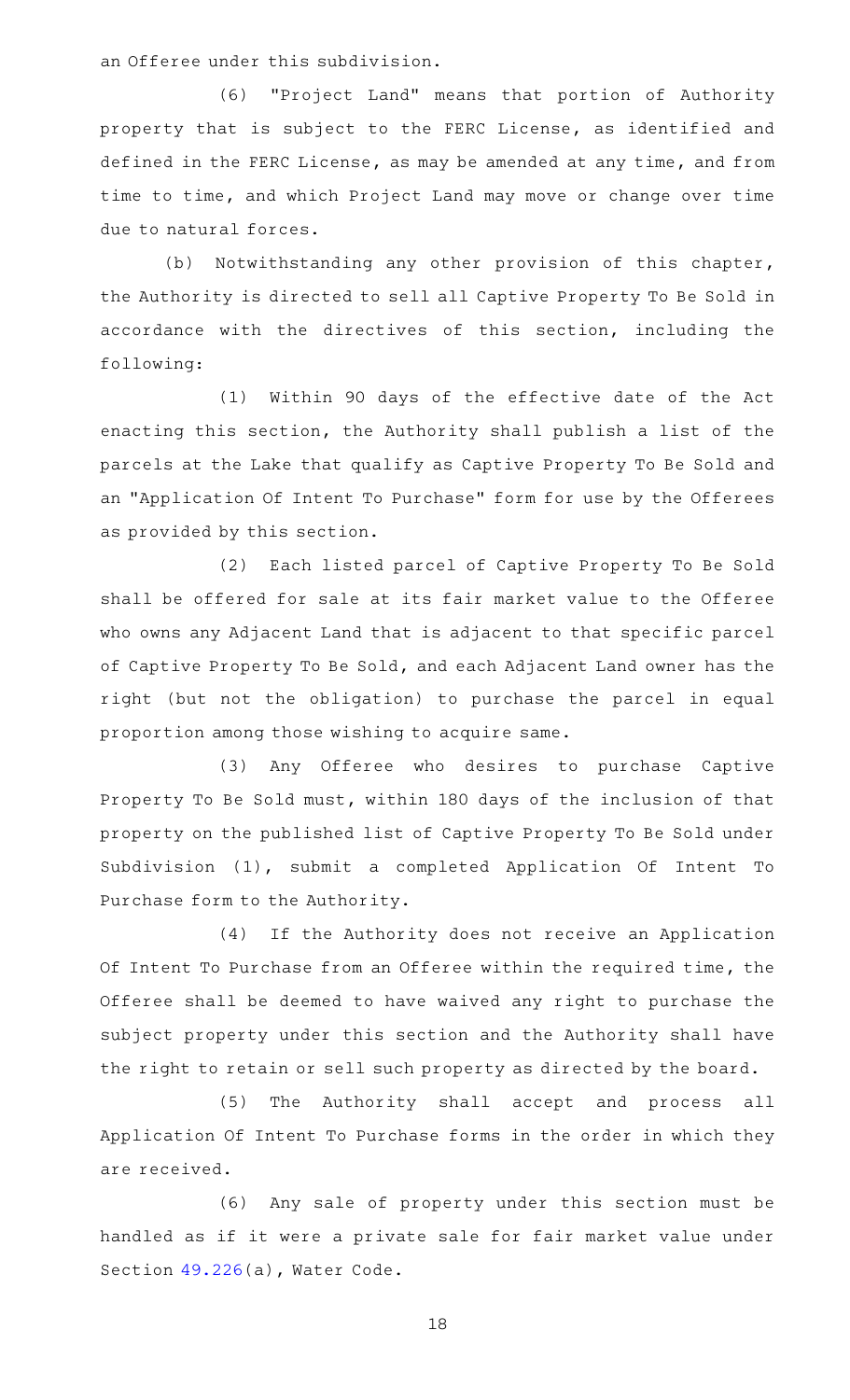(7) The fair market value of the Captive Property To Be Sold must be determined as follows:

(A) Within forty-five (45) days of the Authority's receipt of the Offeree's completed Application Of Intent To Purchase and an acceptable survey as provided by Subsection (d)(1), the Authority shall provide the Offeree with an appraisal of the fair market value of the Captive Property To Be Sold dated within one year of the date of the Authority 's receipt of the Application Of Intent To Purchase (the "First Appraisal"). The Authority 's appraiser must be an appraiser certified under Chapter [1103](http://www.statutes.legis.state.tx.us/GetStatute.aspx?Code=OC&Value=1103), Occupations Code. Within fifteen (15) days of receipt of the First Appraisal, the Offeree shall notify the Authority in writing as to whether the Offeree agrees with or disputes the fair market value set forth in the First Appraisal. If the Offeree does not dispute the fair market value as determined by the First Appraisal within such 15-day time period, then the First Appraisal shall be final and binding on all parties to establish the fair market value for the Captive Property To Be Sold.

(B) If the Offeree disputes the fair market value determined by the First Appraisal, the Offeree may withdraw its application to purchase the Captive Property To Be Sold or employ a disinterested appraiser certified under Chapter [1103,](http://www.statutes.legis.state.tx.us/GetStatute.aspx?Code=OC&Value=1103) Occupations Code, to conduct a second appraisal of the fair market value of the Captive Property To Be Sold (the "Second Appraisal"). The Second Appraisal must be completed and sent to the Authority not later than the 45th day after the date the Offeree notifies the Authority that the Offeree disputes the First Appraisal. If the Authority does not receive the Second Appraisal within such 45-day time period, then the Offeree 's Application Of Intent To Purchase will be deemed withdrawn.

(C) Within fifteen (15) days of receipt of the Second Appraisal, the Authority shall notify the Prospective Purchaser in writing as to whether the Authority agrees with or disputes the fair market value determined by the Second Appraisal. If the Authority does not dispute the fair market value as determined by the Second Appraisal within this 15-day time period, then the Second Appraisal shall be final and binding on all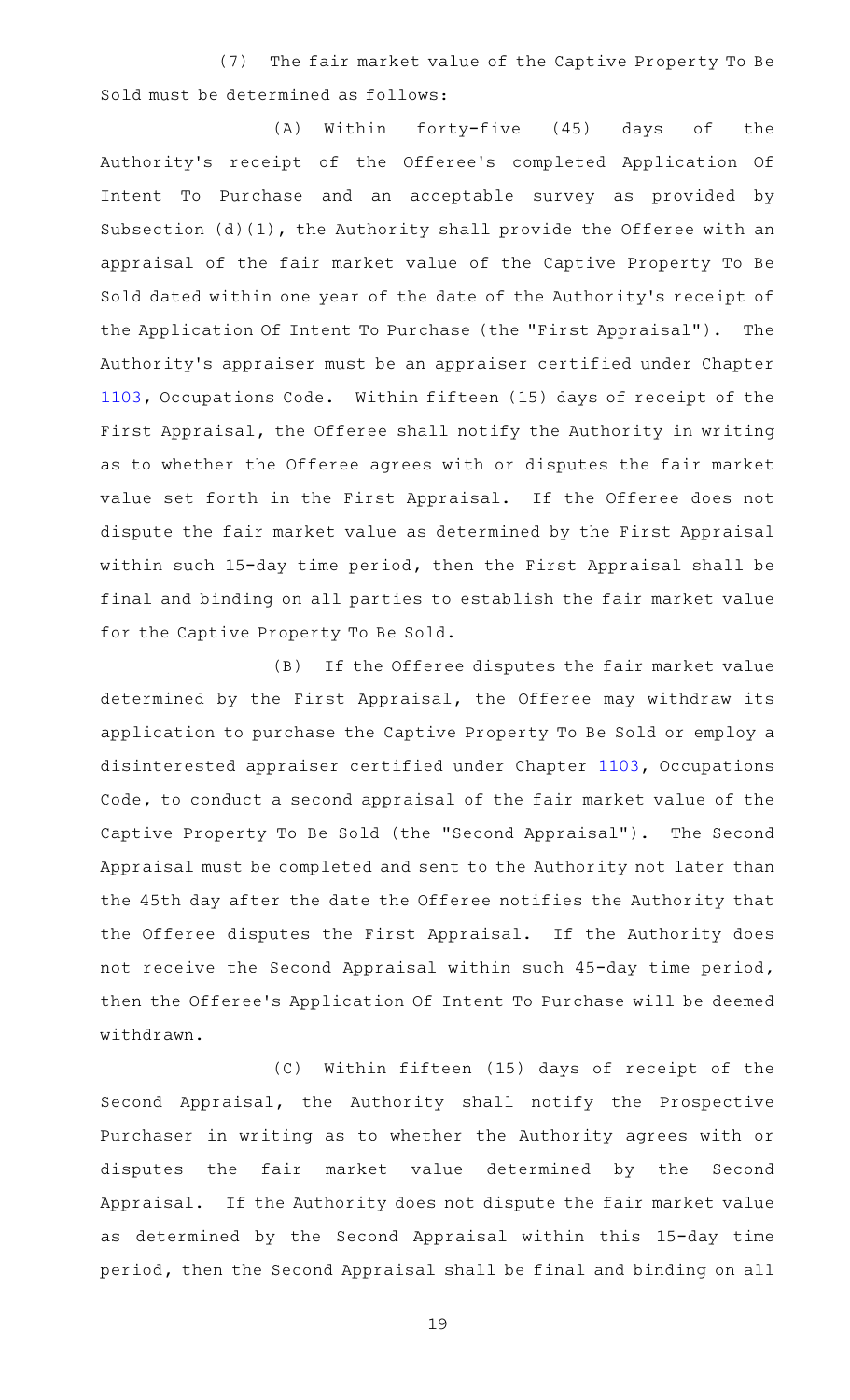parties to establish the purchase price for the Captive Property To Be Sold. If the Authority timely disputes the fair market value determined by the Second Appraisal, the two appraisers (or their designated agents) shall meet and attempt to reach an agreement on the fair market value of the Captive Property To Be Sold, such meeting to occur not later than the 30th day after the date the Authority notifies the Offeree that the Authority disputes the Second Appraisal.

(D) If the two appraisers reach agreement on the fair market value, within 20 days after their meeting they shall issue a report of the agreed fair market value to the Authority and to the Offeree, and this agreed fair market value shall be final and binding on all parties to establish the purchase price. If the two appraisers fail to reach agreement on or before the 20th day after the date of the meeting, then not later than the 30th day after the date of the meeting the two appraisers shall appoint a disinterested third appraiser certified under Chapter [1103](http://www.statutes.legis.state.tx.us/GetStatute.aspx?Code=OC&Value=1103), Occupations Code, to reconcile the two previous appraisals (the "Third Appraisal"). The Third Appraisal must be completed on or before the 30th day after the date of the third appraiser 's appointment, and the fair market value determined by the Third Appraisal is final and binding on all parties to establish the purchase price; provided, however, the final purchase price may not be more than the fair market value determined by the First Appraisal or less than the fair market value determined by the Second Appraisal.

 $(E)$  The appraisal costs must be paid by the person who requests the appraisal, except that the Offeree and the Authority shall each pay one-half of the cost of the Third Appraisal if a Third Appraisal is necessary. If the Offeree fails to pay its share of the Third Appraisal, then the Offeree 's Application Of Intent To Purchase will be deemed withdrawn.

(F) The timelines established in the appraisal process set forth in this subdivision may be extended on joint agreement of Authority and Offeree.

(8) Closing must occur not later than the first anniversary of the effective date of the Act of the 83rd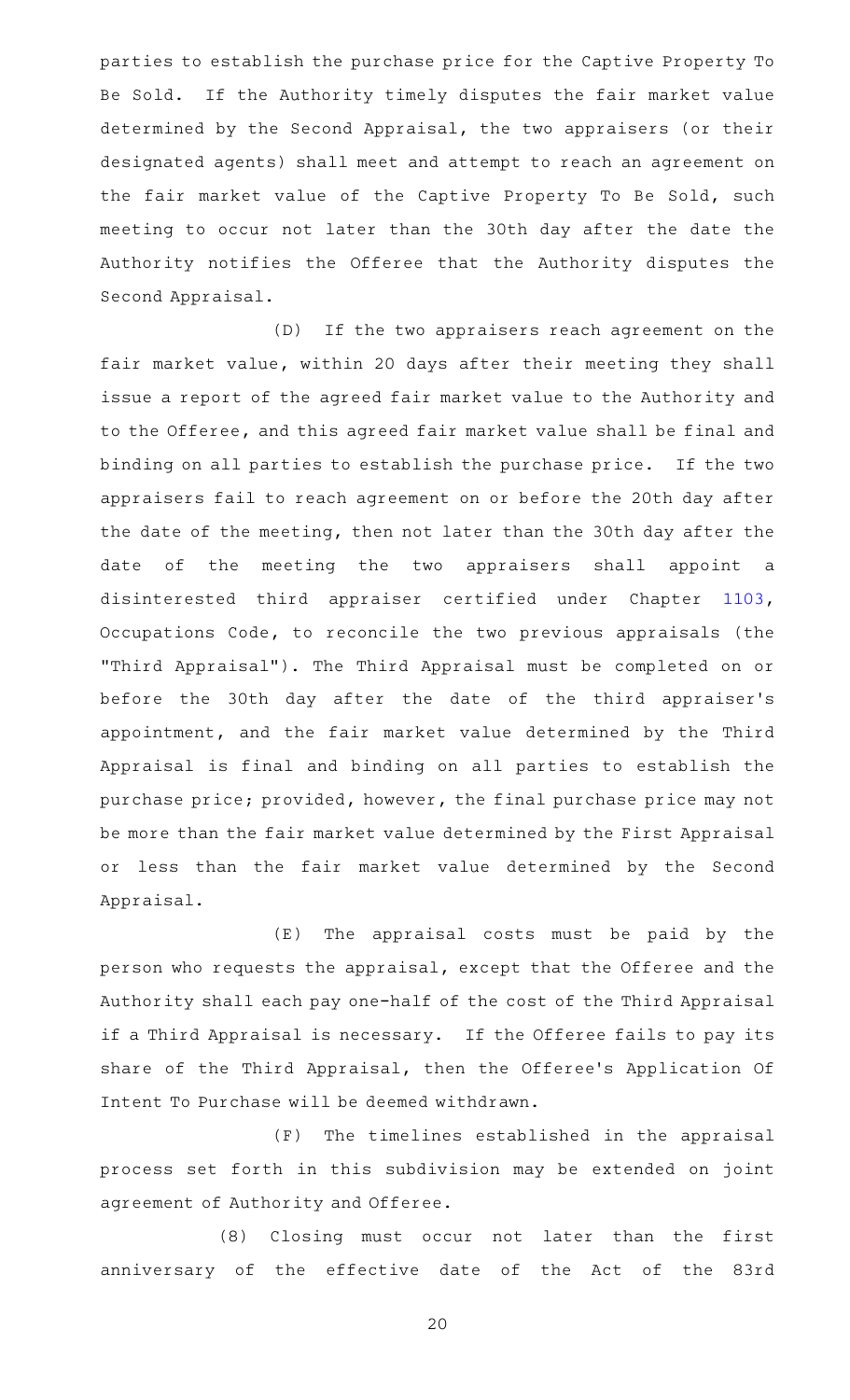Legislature, Regular Session, 2013, amending this subsection.

(c) If the Authority seeks to exempt any Captive Property To Be Sold from sale under this section as necessary for the continued operation of services at the Lake by the Authority, the Authority must designate as exempt each parcel it seeks to have exempted and provide actual notice of the exemption to any Offeree who otherwise would have been eligible to purchase that property. Any such Offeree shall have the right, but not the obligation, to challenge the exemption designation by the Authority in accordance with Subsection (e).

(d) For each parcel that an Offeree elects to purchase pursuant to this section, the Offeree shall:

(1) provide to the Authority a survey of the property that is:

(A) prepared by a licensed state land surveyor or a registered professional land surveyor;

(B) dated not earlier than the date one year before the effective date of the Act enacting this section; and

(C) acceptable to the Authority and any title company providing title insurance for the Offeree; and

(2) pay all reasonable, normal, customary, and documented closing costs associated with the sale of the property.

(d-1) Not later than 15 business days after the delivery of an Offeree 's survey to the Authority required under Subsection (d)(1) or (m)(6), the Authority shall notify the Offeree that the survey is acceptable or submit in writing to the Offeree a list detailing any error in the survey that the Authority believes requires correction. If required, the survey must be corrected at the earliest convenience of the surveyor and a corrected survey delivered to the Authority. The correction process repeats until both surveys are acceptable, at which time the timetable for the appraisal process in Subsection (b)(7)(A) begins for the properties described in the Subsection (d)(1) and (m)(6) surveys. So long as the Subsection (m)(6) survey is timely delivered to the Authority, if the surveys are not both accepted by the Authority within 180 days after the effective date of the Act enacting this subsection, then the closing deadline established by Subsection (b)(8) is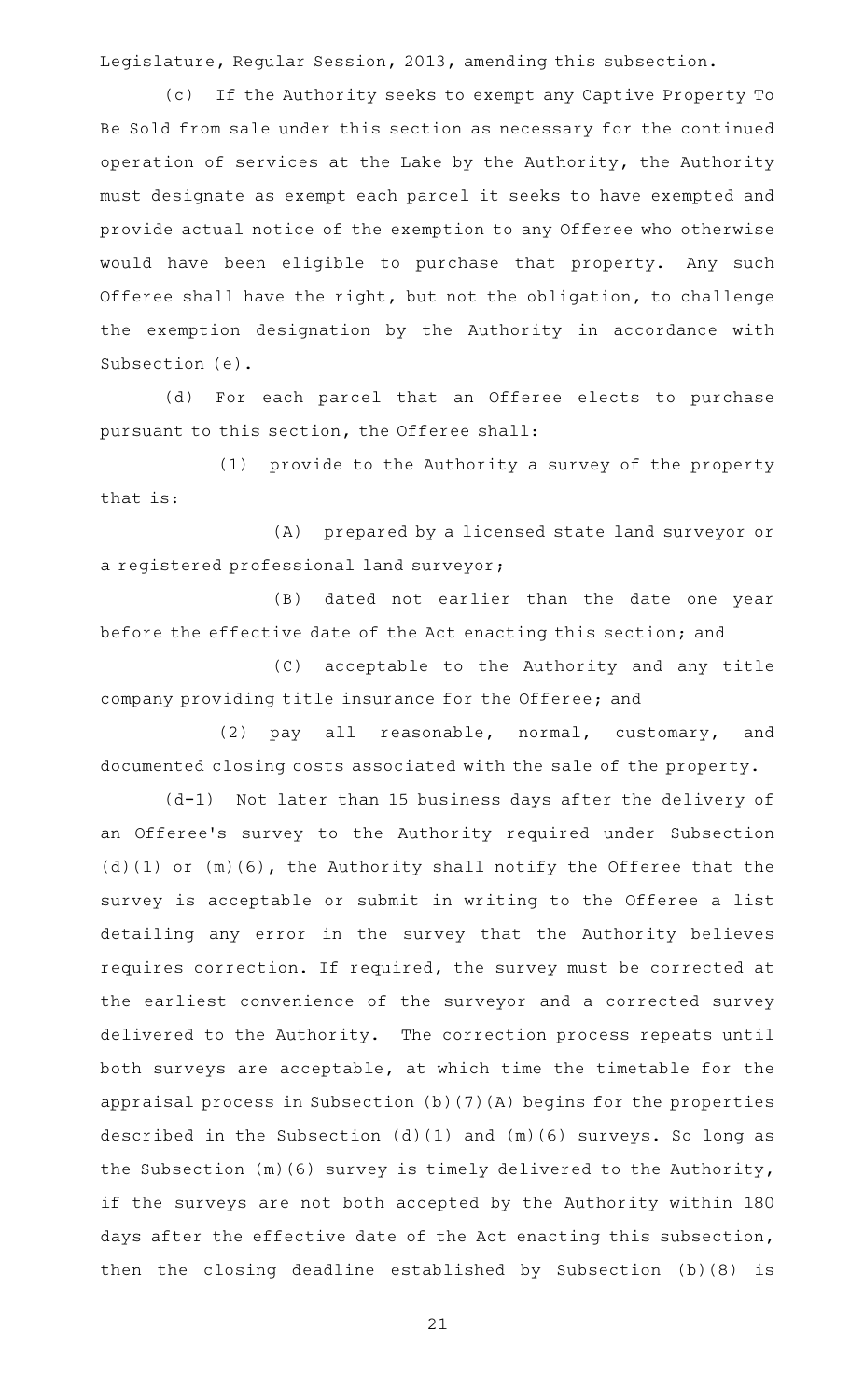extended on a day-for-day basis for each day after the 180th day until both surveys are accepted by the Authority.

(e) A person who disputes the Authority's decision to exempt a specific parcel from sale under this section may file a declaratory judgment action in the district court of Travis County. If a person files such an action:

(1) any claim to governmental immunity is hereby waived for the determination of the dispute;

 $(2)$  the court shall determine all issues presented by de novo review; and

(3) the Authority shall bear the burden to establish by a preponderance of the evidence that the parcel it seeks to have exempted from sale is necessary for the specifically authorized operation of services at the Lake.

(f) For any property sold under this section:

(1) the Authority shall provide a Special Warranty Deed that encompasses and includes all interests in the property held by the Authority, subject only to:

(A) those restrictions, covenants, and prohibitions contained in the deed of conveyance under which the Authority originally acquired title to the property, including without limitation any releases of the Authority for the inundation, overflowing, or flooding of the Lake;

(B) all encumbrances and other matters filed of record in the public records of the county in which the property is located; and

(C) any other matters or conditions that are apparent on the ground or that would be reasonably disclosed or discovered by an inspection of the property; and

(2) the Offeree shall release and agree to hold the Authority harmless from, and the Authority may not be held liable for damages, claims, costs, injuries, or any other harm to any Offeree or any other person or the Captive Property To Be Sold or any improvements on the property, caused by or arising from any temporary flooding of any portion of the Captive Property To Be Sold.

(g) Any sale of Captive Property To Be Sold pursuant to this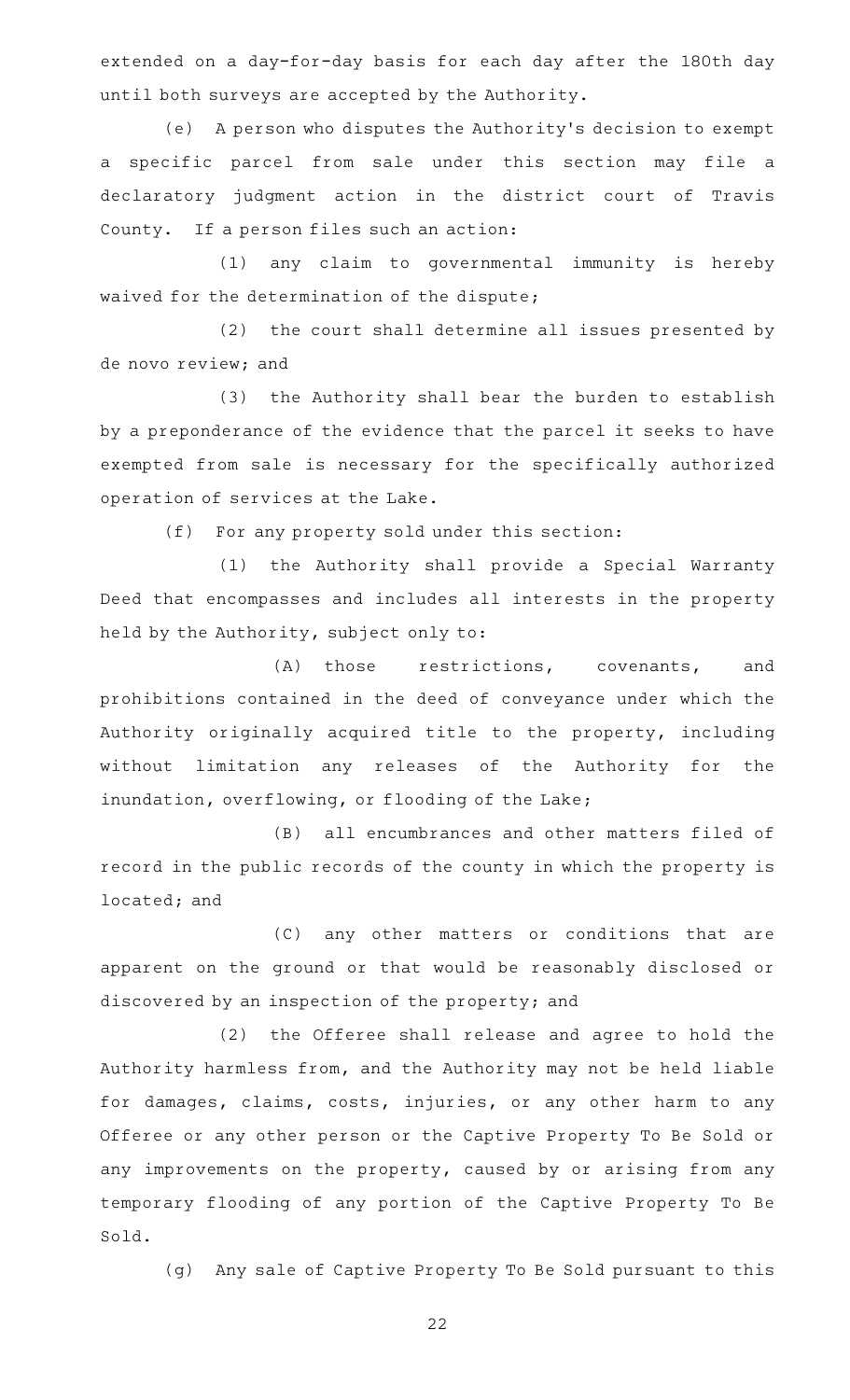section must allow the Authority the right to enter on the Captive Property To Be Sold and the Lake and other bodies of water, if any, located within the Captive Property To Be Sold and to cross the Adjacent Land on roads with essential equipment for all purposes reasonably necessary for the Authority to fulfill its obligations as a river authority and any obligations set forth in the FERC License, state water rights, or other governmental regulations, or that the Authority considers necessary for public safety, health, and welfare purposes. Any exercise of those rights by the Authority may be conducted only after written notice is given at least 48 hours in advance of such entry to the Offeree (except in the event of an emergency, in which case advance notice is not required, but the Authority shall provide such written notice as soon as practicable thereafter). The Authority shall use reasonable efforts to avoid interfering with the Offeree 's use of the Captive Property To Be Sold and Adjacent Land and shall promptly repair any damage to the Captive Property To Be Sold and Adjacent Land caused by the Authority's entrance. Any claim to governmental immunity on behalf of the Authority is hereby waived for the recovery of any damage caused by the Authority's breach of this subsection.

(h) Repealed by Acts 2013, 83rd Leg., R.S., Ch. 1179, Sec. 5, eff. June 14, 2013.

(i) Chapters [232](http://www.statutes.legis.state.tx.us/GetStatute.aspx?Code=LG&Value=232) and [272,](http://www.statutes.legis.state.tx.us/GetStatute.aspx?Code=LG&Value=272) Local Government Code, do not apply to a sale of property under this section.

(j) The Authority may use proceeds from the sale of property under this section for any Authority purpose.

 $(k)$  The Authority shall reserve its interest in all oil, gas, and other minerals in and under the Captive Property To Be Sold (or any portion thereof) to the extent the Authority owns an interest in those minerals.

(1) To the extent of any conflict with other laws of this state, this section prevails.

(m) Notwithstanding any provision of this section to the contrary, a sale under this section is subject to the following requirements:

(1) If on the date Closing occurs the Project Land or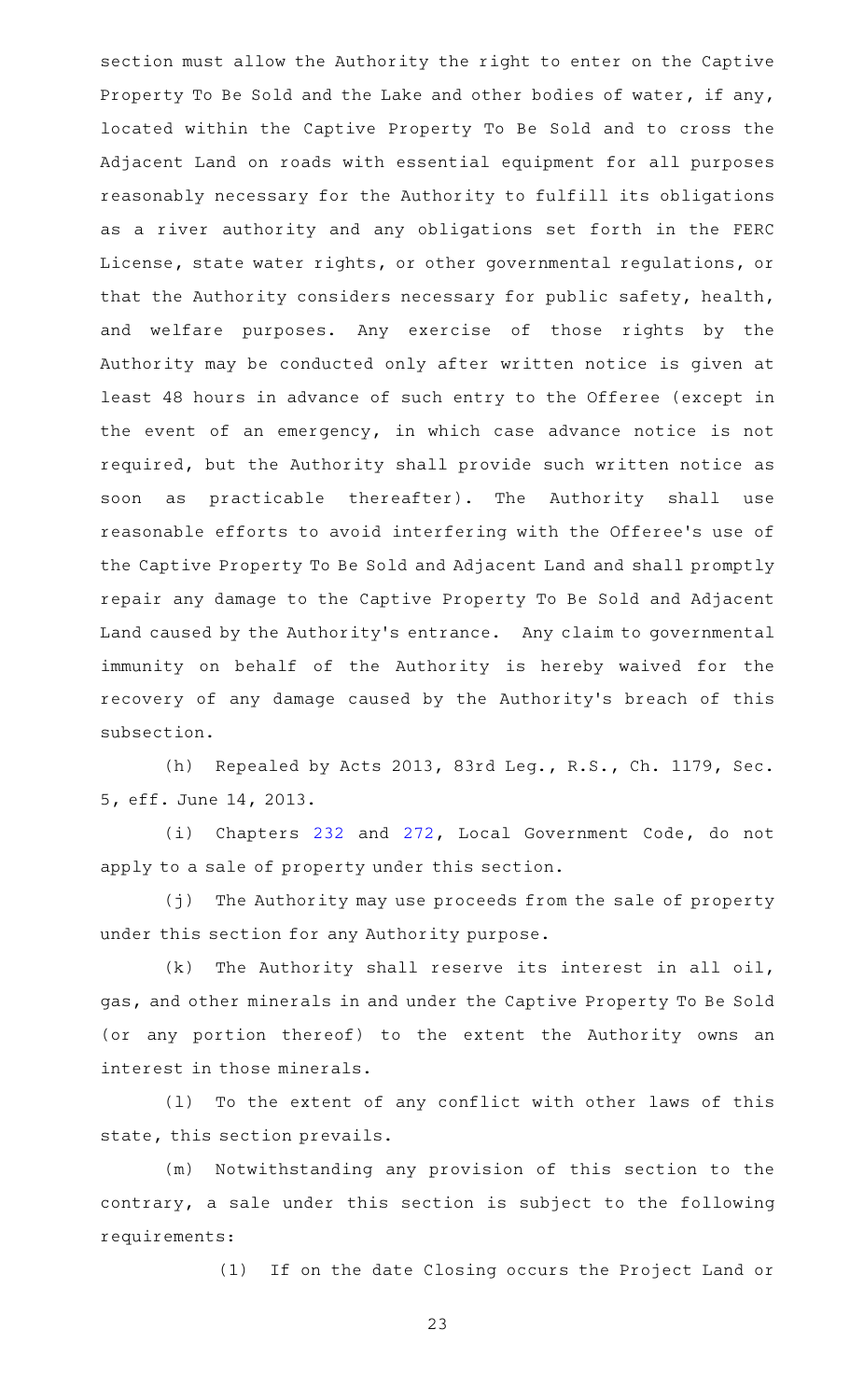any portion of the Project Land has been removed from the FERC License, the Captive Property To Be Sold must include all Project Land that would have otherwise qualified as Captive Property To Be Sold except for its status as Project Land.

(2) If on the date Closing occurs the Project Land or any portion of the Project Land has not been removed from the FERC License, the Authority shall convey to the Offeree a residual interest in that portion of the Project Land that would have otherwise qualified as Captive Property To Be Sold except for its status as Project Land. The residual interest automatically vests on the date that:

(A) the Federal Energy Regulatory Commission approves an amendment to the FERC License removing the Project Land from the boundaries under the FERC License so that the Project Land is no longer subject to regulation by the Federal Energy Regulatory Commission; or

(B) the FERC License expires and is not renewed or extended, or is otherwise terminated, and thus the Project Land is no longer subject to regulation by the Federal Energy Regulatory Commission.

(3) Notwithstanding Subdivision (2), if the residual interest described by Subdivision (2) has not vested on or before August 31, 2040, then the residual interest is terminated and of no further force and effect, and the Authority shall repay to the Offeree any amount originally paid for that residual interest on or before December 1, 2040. On satisfaction of a condition described by Subdivision (2)(A) or (B) before August 31, 2040, the residual interest conveyed under Subdivision (2) is automatically effective without necessity of further documentation. As of the date the conveyance is effective, the applicable portion of the Project Land is considered to be a part of the Captive Property To Be Sold conveyed under this section and the Offeree or then-current Owner of the applicable portion of the Captive Property To Be Sold is the beneficiary of the residual interest applicable to the portion of the Project Land adjacent to such Owner 's land and considered to be a part of the Captive Property To Be Sold conveyed under this section. The residual interest immediately vests in the Offeree or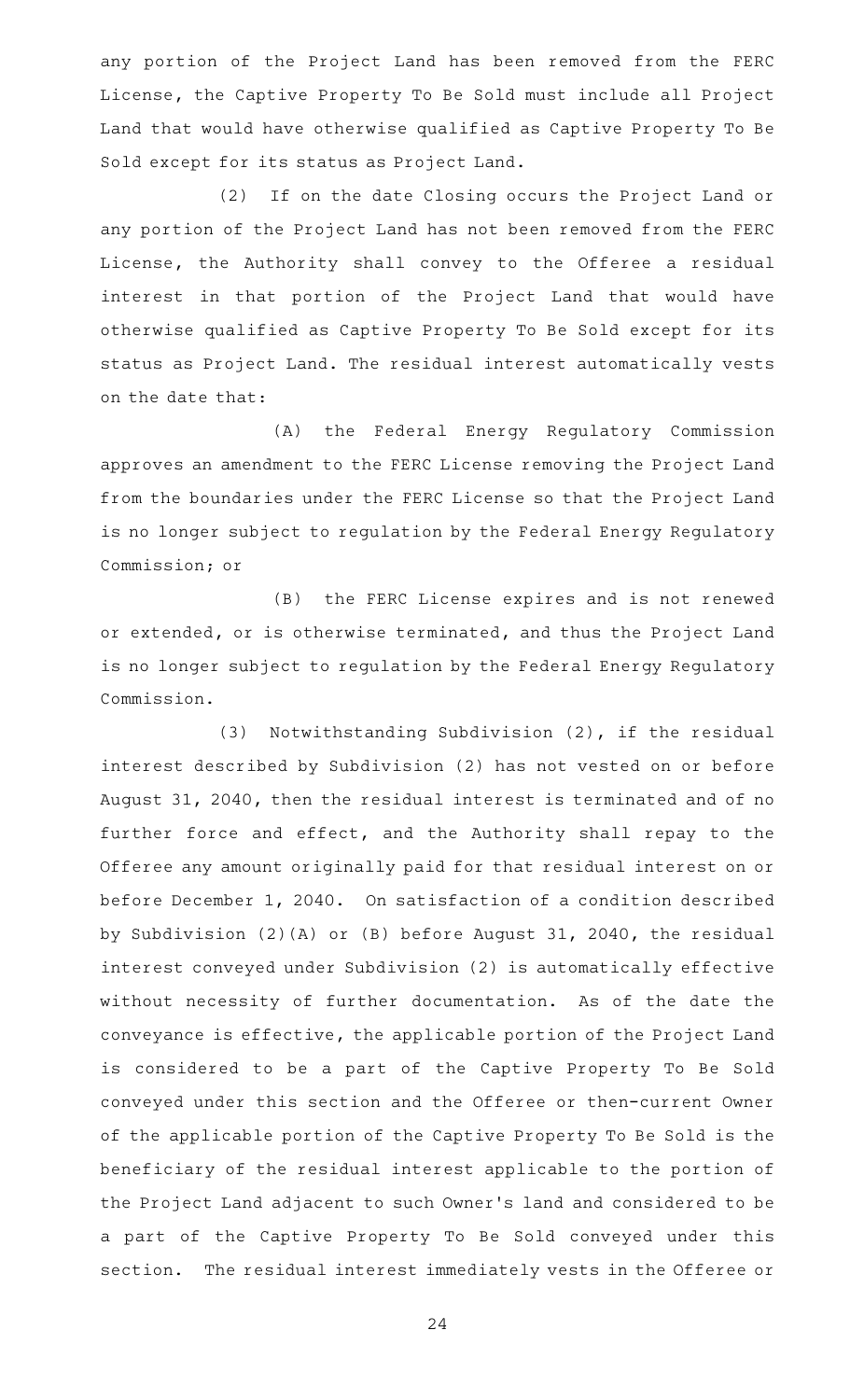then-current Owner of the adjacent Captive Property To Be Sold conveyed under this section without the necessity of any additional written conveyance.

 $(4)$  In the event that a sale under this subsection does not include any portion of the Project Land, or only includes a residual interest in a portion or all of the Project Land, then the Authority shall at Closing, subject to the approval of the Federal Energy Regulatory Commission, grant the Offeree an easement, subject to the FERC License, for the use of that portion of the Project Land for which the Offeree has purchased a residual interest. The Authority shall retain ownership of that portion of the Project Land and exercise control over that portion of the Project Land consistent with the FERC License and this subsection. The easement granted to the Offeree is limited to uses permitted under the terms of the FERC License, the Authority 's Shoreline Management Plan, and any other Authority rules and regulations that may be adopted from time to time.

(5) An appraisal of the fair market value of the Project Land, whether the Project Land has been removed from the FERC License or not, must be determined as if the applicable Project Land is not subject to the FERC License, is not part of the Federal Energy Regulatory Commission project area, is not subject to any lease agreement, is available for immediate possession and use, and may be used for any lawful purpose.

(6) For each parcel of Project Land that an eligible Offeree elects to purchase under Subdivision (1), or for each parcel of Project Land in which the Offeree purchases a residual interest under Subdivision (2), the Offeree shall, not later than the 90th day after the effective date of the Act enacting this subsection, provide to the Authority a survey and calculation of the area of the parcel prepared by a licensed state land surveyor or a registered professional land surveyor in accordance with this subsection. The survey is separate from any survey prepared under Subsection (d) of Captive Property To Be Sold.

(n) On or before Closing, the Authority shall deliver completed and executed documentation necessary to transfer the property conveyed from the Authority to the Offeree, and the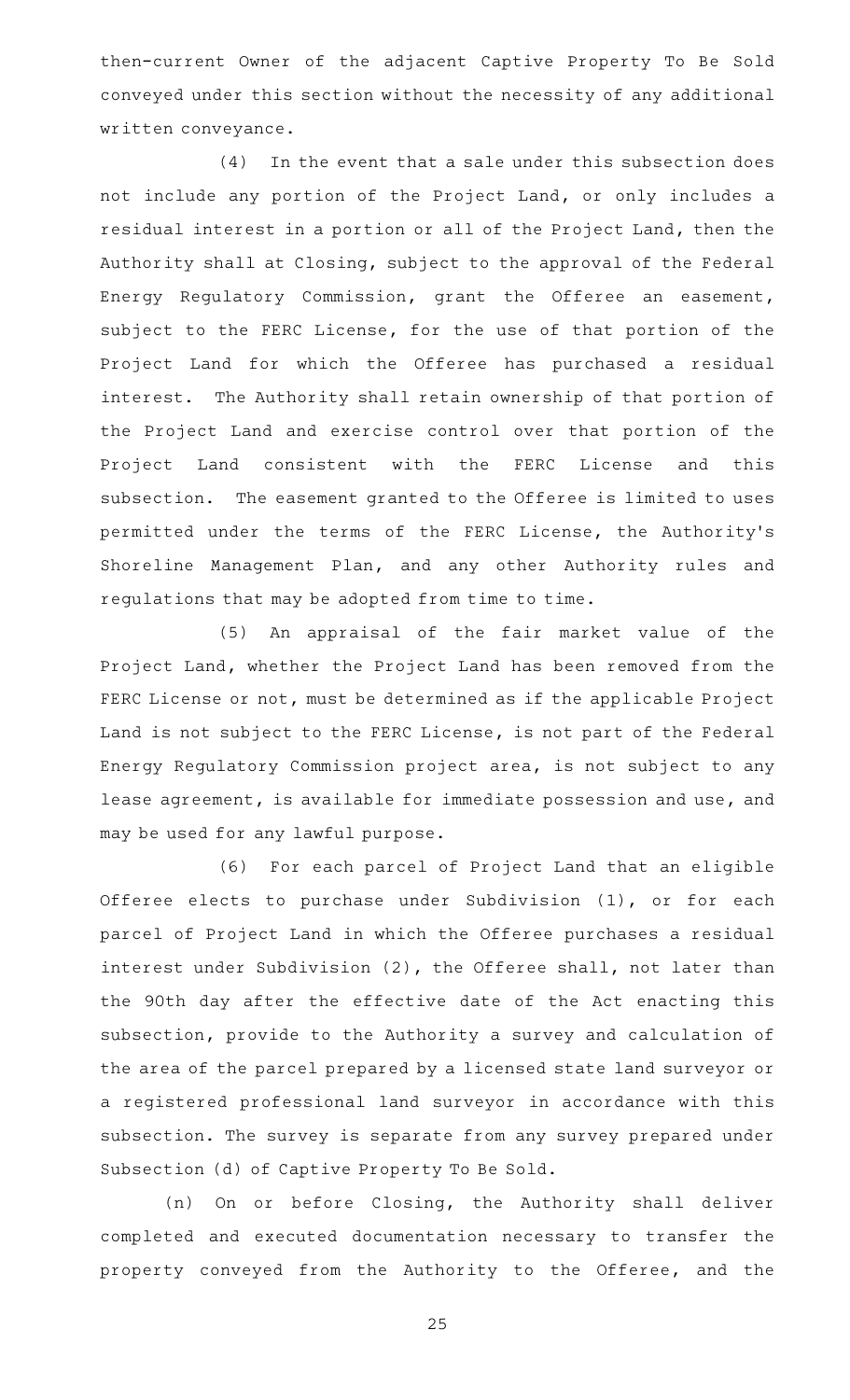Offeree shall deliver the purchase price and closing costs and the countersignatures on all necessary documentation. Promptly after Closing, the Offeree shall record the documents required for transferring the property in the county records where the property is located. The closing documents and funds may be held in escrow at the election of the Authority or the Offeree until all documents have been fully executed and all required funds have been delivered.

Added by Acts 2009, 81st Leg., R.S., Ch. 193 (H.B. [3032](http://www.legis.state.tx.us/tlodocs/81R/billtext/html/HB03032F.HTM)), Sec. 1, eff. May 27, 2009.

Amended by:

Acts 2013, 83rd Leg., R.S., Ch. 1179 (S.B. [918](http://www.legis.state.tx.us/tlodocs/83R/billtext/html/SB00918F.HTM)), Sec. 1, eff. June 14, 2013.

Acts 2013, 83rd Leg., R.S., Ch. 1179 (S.B. [918](http://www.legis.state.tx.us/tlodocs/83R/billtext/html/SB00918F.HTM)), Sec. 2, eff. June 14, 2013.

Acts 2013, 83rd Leg., R.S., Ch. 1179 (S.B. [918](http://www.legis.state.tx.us/tlodocs/83R/billtext/html/SB00918F.HTM)), Sec. 5, eff. June 14, 2013.

For contingent expiration of this section, see Subsection (j).

Sec. 8502.0133. SALE OF AUTHORITY PROPERTY ON AND ASSOCIATED WITH COSTELLO ISLAND. (a) In this section:

(1) "Boat landing" means a 0.841 acre tract of land, more or less, located above the 1000' contour line as defined in Subdivision (8), described in authority records as Tract Costello Island, situated in the A. J. Smith Survey, Abstract 393, Palo Pinto County, Texas, and being a part of a tract of land purchased by the Brazos River Conservation and Reclamation District from Mrs. Hugh C. Thomas, as recorded in Volume 182, Page 142, Deed Records of Palo Pinto County. The boat landing is located wholly within the FERC Project Area.

(2) "Date of decommissioning" means the effective date of the surrender of the FERC License for the Morris Sheppard Dam Project No. 1490-052 under the Order Accepting the Surrender of the License (issued December 23, 2011), 137 FERC 62,252.

(3) "Costello Island" means a 260 acre tract of land, more or less, located above the 1000' contour line as defined in Subdivision (8), described in authority records as Tract Costello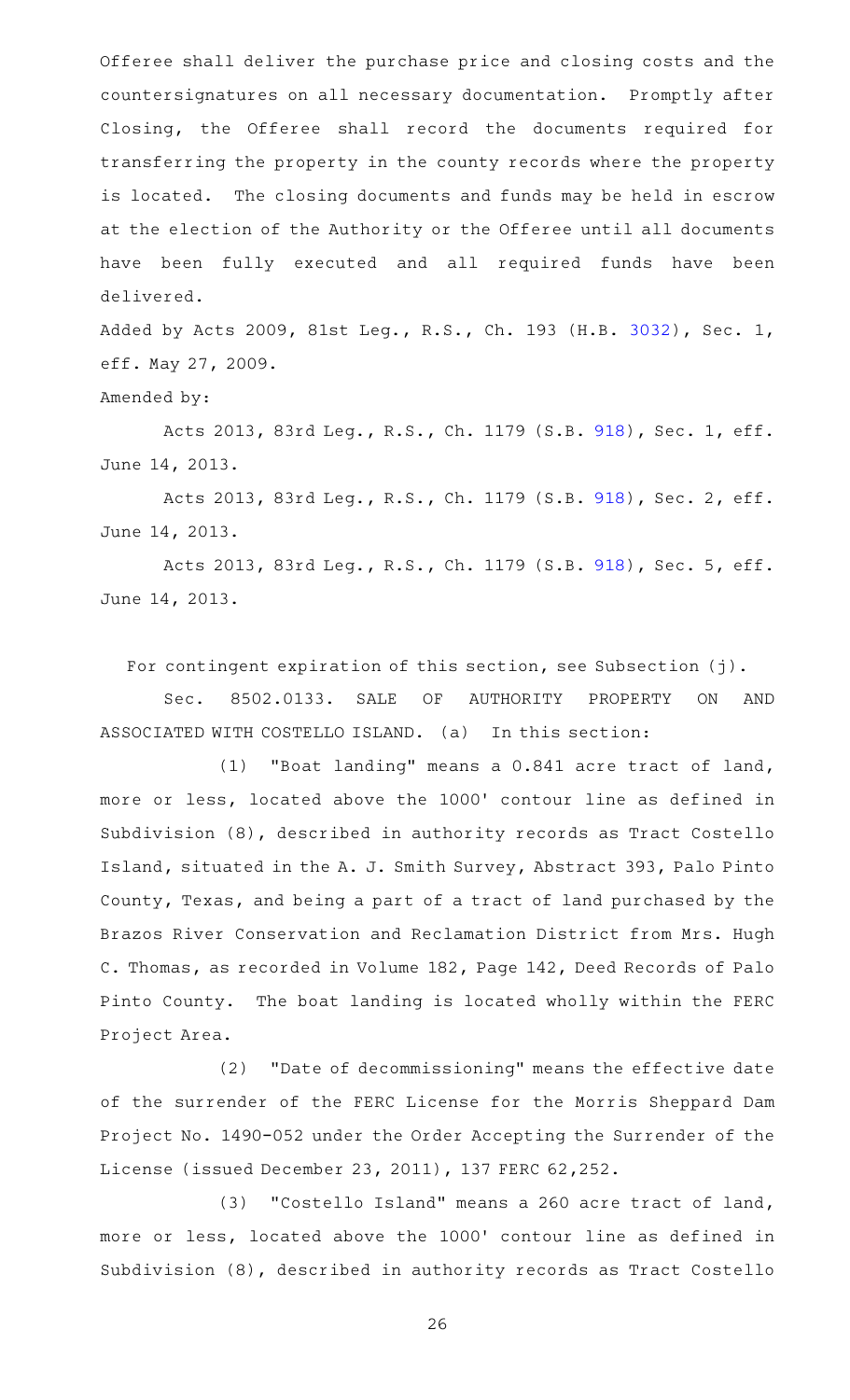Island, situated in the J.W. Bunton Survey, Abstract 52, Palo Pinto County, Texas, and being a part of that parcel that is located wholly within the boundary of the lake, and being a part of a tract of land acquired by the Brazos River Conservation and Reclamation District from E.P. Costello by Court Judgment dated July 21, 1943. The portions of Costello Island owned by the authority are located wholly within the FERC Project Area.

(4) "Costello Island Property" means Costello Island and the boat landing, but does not include any portion of Costello Island owned in fee simple by a person other than the authority.

(5) "Fair market value" means the price that the Costello Island Property would bring in an arms-length transaction when offered for sale by one who wishes, but is not obliged, to sell and when bought by one who is under no necessity of buying it. This value shall be determined as if the Costello Island Property were not subject to the FERC License, were not located within the FERC Project Area, were not subject to any lease agreement, were available for immediate possession and use, and could be used for any reasonable purpose, subject only to the restrictions in Subsection (e).

(6) "FERC License" means the order of the Federal Energy Regulatory Commission issuing a license to the authority for project number 1490-003-Texas on September 8, 1989, as such license has been renewed, extended, or amended and may be further renewed, extended, or amended at any time and from time to time, and also including the amendment to the original FERC License, which amendment was issued on May 15, 1980, to the extent incorporated or referenced in the FERC License.

(7) "FERC Project Area" means that portion of authority land that is subject to the FERC License before the date of decommissioning, as the land is identified and defined in the FERC License, as may be amended at any time and from time to time, and which FERC Project Area may move or change over time due to natural forces.

(8) "Lake" means Possum Kingdom Lake located in Young, Palo Pinto, Stephens, and Jack Counties. The boundary of the lake is defined by the 1000' contour line, as that contour may meander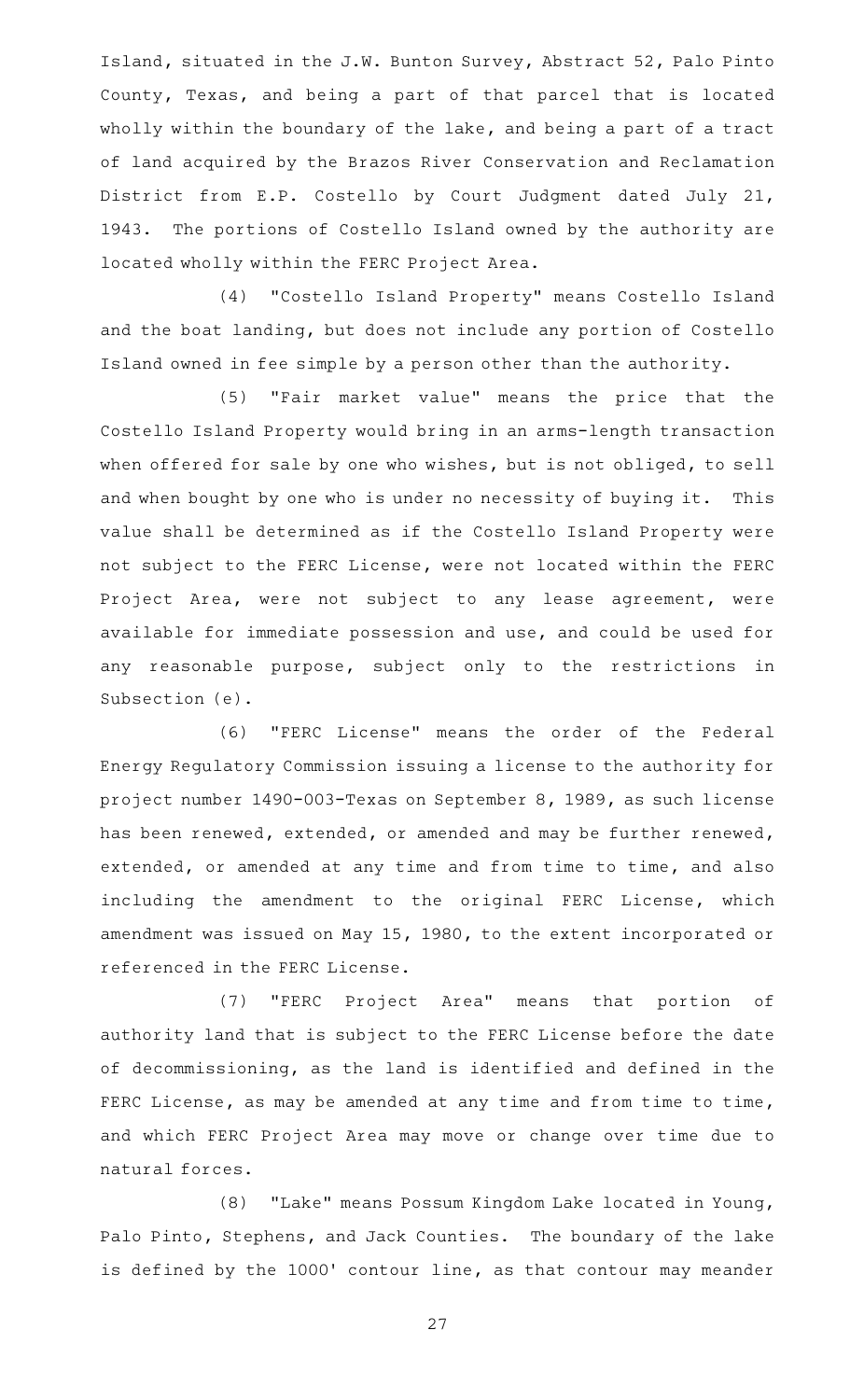and change over time with natural forces, including erosion and accretion. The "1000' contour line" means the line running along the periphery of the lake if the surface of the lake is at an elevation of 1000 feet above mean sea level, as measured from the top of the spillway crest gates of the Morris Sheppard Dam, as such line may move and shift from time to time due to natural forces.

(9) "Offeree" means the individuals or corporation, other than the authority, owning a portion of Costello Island in fee simple.

(b) After the date of decommissioning, the authority shall offer for sale to the offeree the Costello Island Property. The sale shall be:

(1) for not less than the fair market value as determined under Subsection (c); and

(2) contingent upon the termination of any leases encumbering all or any portion of the Costello Island Property at the time of sale.

(c)(1) The fair market value of the Costello Island Property shall be determined as described in this subsection.

(2) Not later than 45 days after the date the authority receives the offeree 's completed application of intent to purchase and an acceptable survey as provided by Subsection (d)(1), the authority shall provide the offeree with an appraisal of the fair market value of the Costello Island Property. The authority may use an existing appraisal if it is dated not more than one year before the date the authority receives the application of intent to purchase. The authority's appraiser must be certified under Chapter [1103](http://www.statutes.legis.state.tx.us/GetStatute.aspx?Code=OC&Value=1103), Occupations Code. Not later than the 15th day after the date the offeree receives the first appraisal, the offeree shall notify the authority in writing as to whether the offeree agrees with or disputes the fair market value provided in the first appraisal. If the offeree does not dispute the fair market value as determined by the first appraisal before the expiration of the 15-day period, the first appraisal is final and binding on all parties and establishes the fair market value for the Costello Island Property.

(3) If the offeree disputes the fair market value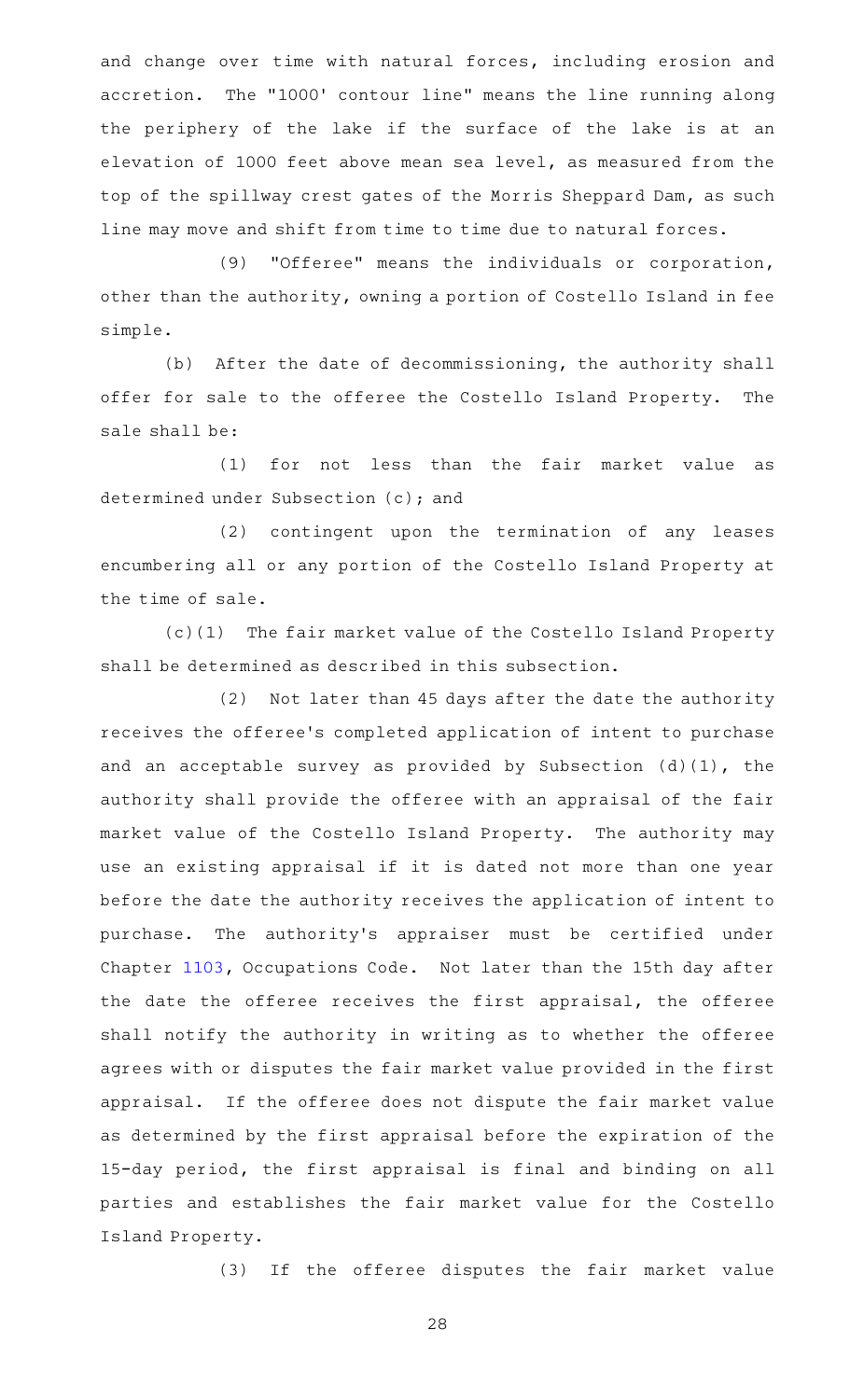determined by the first appraisal, the offeree may withdraw its application to purchase the Costello Island Property or may employ a disinterested appraiser certified under Chapter [1103](http://www.statutes.legis.state.tx.us/GetStatute.aspx?Code=OC&Value=1103), Occupations Code, to conduct a second appraisal of the fair market value of the Costello Island Property. The second appraisal must be completed and sent to the authority not later than the 45th day after the date the offeree notifies the authority that the offeree disputes the first appraisal. If the authority does not receive the second appraisal before the expiration of the 45-day period, the offeree's application of intent to purchase will be deemed withdrawn.

(4) Not later than the 15th day after the date of receiving the second appraisal, the authority shall notify the offeree in writing as to whether the authority agrees with or disputes the fair market value determined by the second appraisal. If the authority does not dispute the fair market value as determined by the second appraisal before the expiration of the 15-day period, the second appraisal is final and binding on all parties and establishes the purchase price for the Costello Island Property. If the authority timely disputes the fair market value determined by the second appraisal, the two appraisers, or their designated agents, shall meet and attempt to reach an agreement on the fair market value of the Costello Island Property. The meeting shall occur not later than the 30th day after the date the authority notifies the offeree that the authority disputes the second appraisal.

(5) If the two appraisers reach an agreement on the fair market value, they shall issue a report, not later than the 20th day after the date of their meeting, relating the agreed fair market value to the authority and to the offeree, and this agreed fair market value shall be final and binding on all parties and establishes the purchase price. If the two appraisers fail to reach an agreement on or before the 20th day after the date of the meeting, then, not later than the 30th day after the date of the meeting, the two appraisers shall appoint a disinterested third appraiser certified under Chapter [1103,](http://www.statutes.legis.state.tx.us/GetStatute.aspx?Code=OC&Value=1103) Occupations Code, to reconcile the two previous appraisals in a third appraisal. The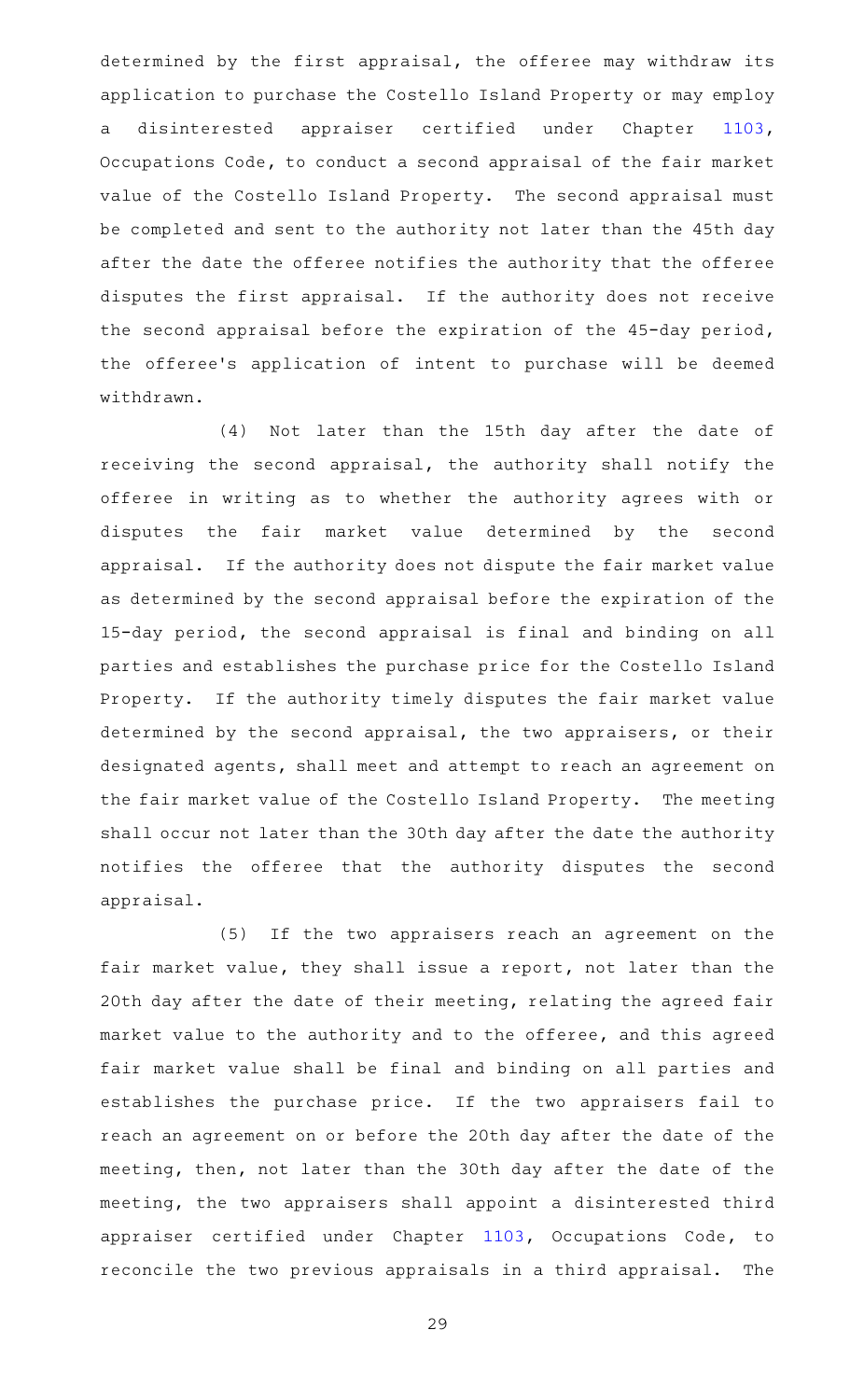third appraisal must be completed on or before the 30th day after the date of the third appraiser 's appointment, and the fair market value determined by the third appraisal is final and binding on all parties and establishes the purchase price; provided, however, that the final purchase price may not be more than the fair market value determined by the first appraisal or less than the fair market value determined by the second appraisal.

(6) The appraisal costs shall be paid by the person who requests the appraisal, except that the offeree and the authority shall each pay one-half of the cost of the third appraisal if a third appraisal is necessary. If the offeree fails to pay its share of the third appraisal, the offeree's application of intent to purchase will be deemed withdrawn.

(7) The timelines for the appraisal process under this subsection may be extended upon joint agreement of the authority and the offeree.

(d) To purchase the Costello Island Property, the offeree must:

(1) provide to the authority a survey of the Costello Island Property that is:

(A) prepared by a licensed state land surveyor or a registered professional land surveyor;

(B) dated not earlier than one year before the effective date of the Act enacting this section; and

(C) acceptable to the authority and any title company providing title insurance for the offeree; and

(2) pay all closing costs associated with the sale of the property.

(e) For any property sold under this section:

(1) the authority shall provide a special warranty deed that encompasses and includes all interests in the Costello Island Property held by the authority, subject only to:

(A) the restrictions, covenants, and prohibitions contained in the deed of conveyance under which the authority originally acquired title to the property, including without limitation any releases of the authority for the inundation, overflowing, or flooding of the lake;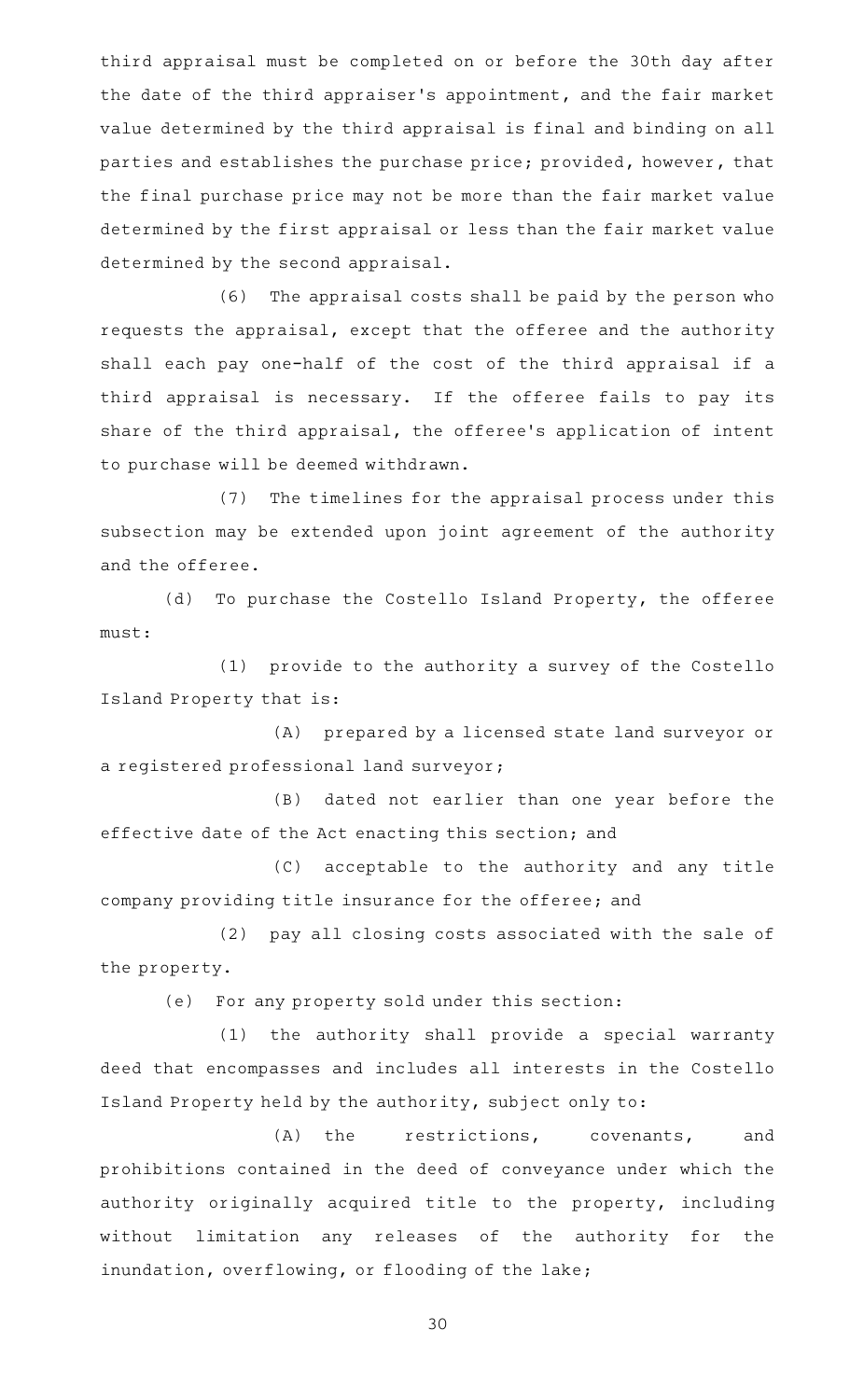## (B) the restrictions, covenants, and prohibitions described in Section [8502.020\(](http://www.statutes.legis.state.tx.us/GetStatute.aspx?Code=SD&Value=8502.020)d);

(C) all encumbrances and other matters filed of record in the public records of the county in which the property is located;

(D) any other matters or conditions that are apparent on the ground or that would be reasonably disclosed or discovered by an inspection of the property; and

 $(E)$  any other rules, regulations, or policies of the authority in effect as of January 1, 2013, prohibiting or limiting commercial, private, or other on-water facilities for new development, and as such rules, regulations, or policies may be amended, modified, or discontinued from time to time; and

(2) the offeree shall release and agree to hold the authority harmless from, and the authority may not be held liable for, damages, claims, costs, injuries, or any other harm to any offeree or any other person or the Costello Island Property, or to any improvements on the property, caused by or arising from any temporary flooding of any portion of the Costello Island Property.

(f) Any sale of the Costello Island Property under this section must allow the authority the right to enter onto the Costello Island Property and the lake and other bodies of water, if any, located within the Costello Island Property with essential equipment for all purposes reasonably necessary for the authority to fulfill its obligations as a river authority and any obligations set forth in the FERC License, state water rights, or other governmental regulations, or for any purpose that the authority considers necessary for public safety, health, and welfare. Any exercise by the authority of rights described by this subsection may be conducted only after written notice is given to the offeree at least 48 hours in advance of entry onto the property, except in the event of an emergency, in which case advance notice is not required, but the authority shall provide written notice as soon as practicable. The authority shall use reasonable efforts to avoid interfering with the offeree 's use of the Costello Island Property and shall promptly repair any damage to the property caused by the authority's entrance. Any claim to governmental immunity on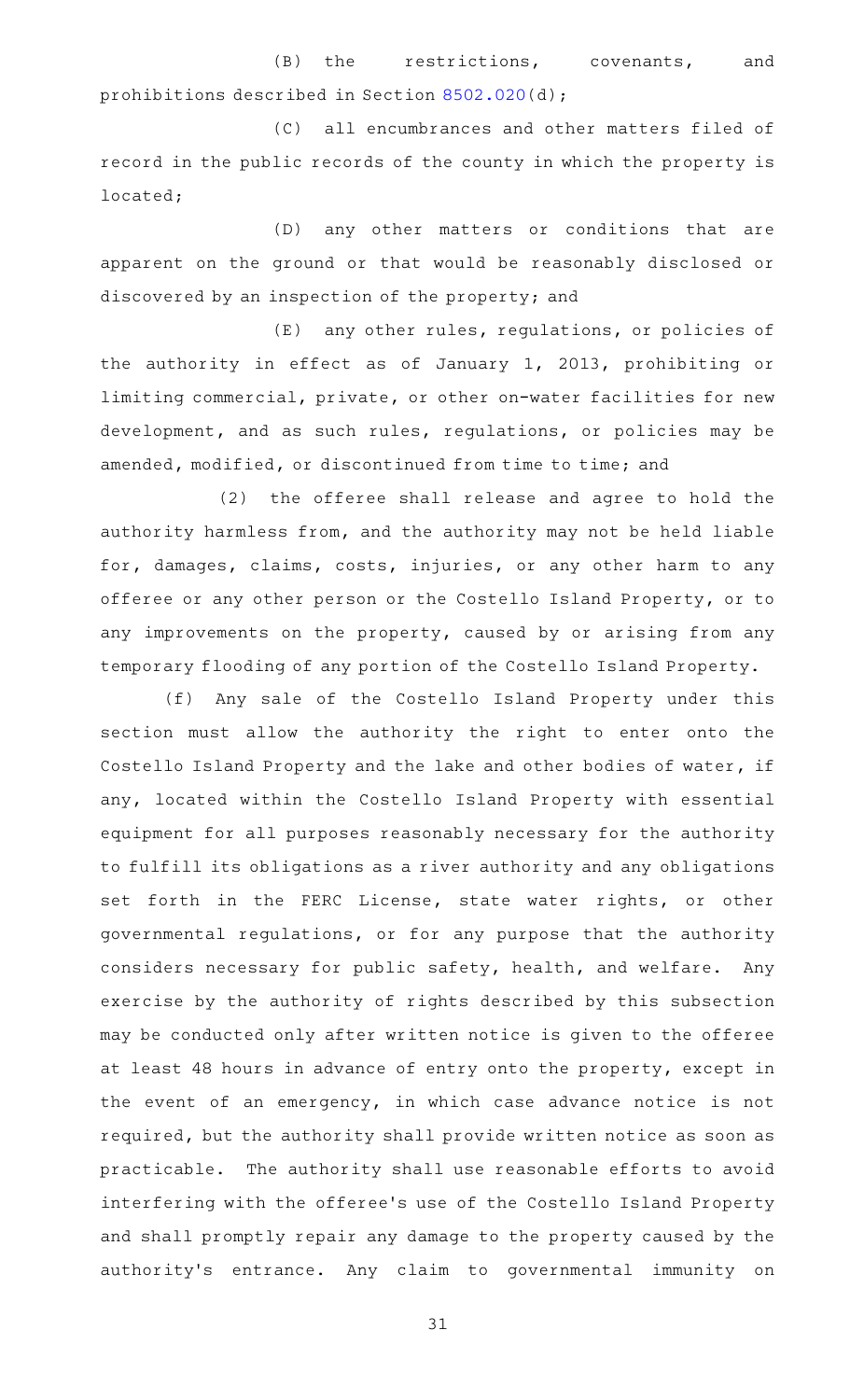behalf of the authority is waived with respect to the recovery of any damage caused by the authority 's breach of this subsection.

(g) Chapters [232](http://www.statutes.legis.state.tx.us/GetStatute.aspx?Code=LG&Value=232) and [272,](http://www.statutes.legis.state.tx.us/GetStatute.aspx?Code=LG&Value=272) Local Government Code, Section [49.226](http://www.statutes.legis.state.tx.us/GetStatute.aspx?Code=WA&Value=49.226), Water Code, and Section 8502.013 of this code do not apply to a sale of property under this section.

(h) The authority may use proceeds from the sale of property under this section for any authority purpose.

(i) The authority shall reserve its interest in all oil, gas, and other minerals in and under the property to be sold, or any portion thereof, to the extent the authority owns an interest in those minerals.

(j) If the conveyance described by this section is not completed before the second anniversary of the effective date of this Act, this section shall no longer be effective and expires on the date of the second anniversary.

 $(k)$  To the extent of any conflict with other laws of this state, this section prevails.

Added by Acts 2013, 83rd Leg., R.S., Ch. 1179 (S.B. [918](http://www.legis.state.tx.us/tlodocs/83R/billtext/html/SB00918F.HTM)), Sec. 3, eff. June 14, 2013.

Sec. 8502.014. ACQUISITION OF PROPERTY; EMINENT DOMAIN. (a) The authority may acquire by purchase, lease, or gift or in any other manner and may maintain, use, and operate property of any kind, real, personal, or mixed, or any interest in property, within or outside the boundaries of the authority, necessary or convenient to the exercise of the powers, rights, privileges, and functions conferred on the authority by this chapter.

(b) The authority may acquire, by purchase, condemnation, or otherwise, any property the board determines necessary to make effectual and practicable the construction and operation of all works, improvements, and services that are planned ultimately to be provided by the authority to accomplish any of the purposes for which the authority was created. The acquisition or condemnation may be either of the fee simple title or of a lesser title or an easement only, within the discretion of the board; provided, however, that a person may not be deprived of any defense available under the general law of eminent domain; and provided, further,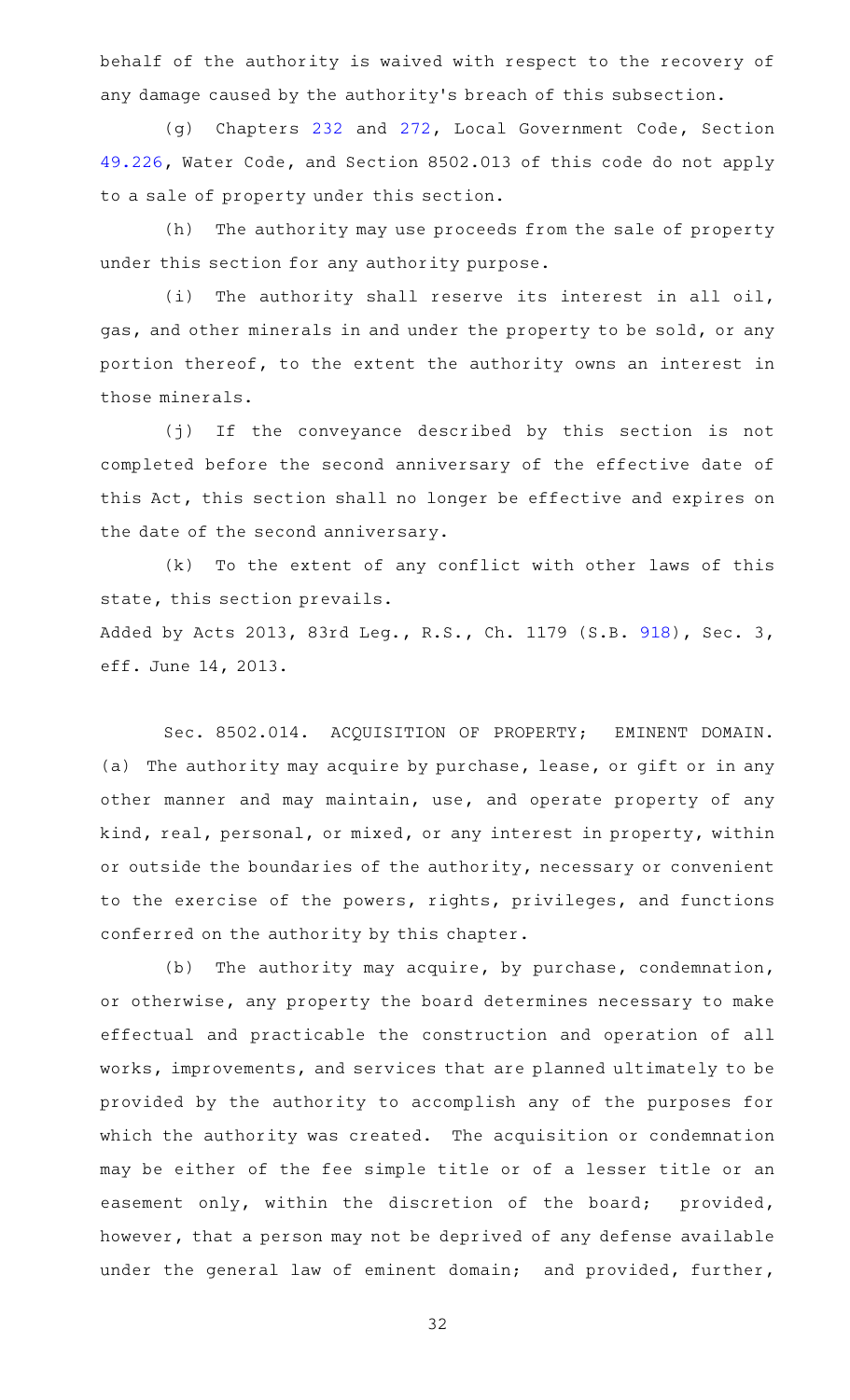that the authority may not acquire or operate a steam generating plant for the production and sale of electric energy and, except for the purpose of acquiring the necessary area below or above the anticipated high-water line of a reservoir, may not condemn any property of a rural electrification cooperative or other corporations engaged in the generation or sale of electric energy to the public.

(c) The authority may exercise the power of eminent domain for the purpose of acquiring by condemnation property of any kind, real, personal, or mixed, or any interest in property, within or outside the boundaries of the authority, other than property or an interest in property outside the boundaries of the authority owned by any body politic, that is necessary or convenient to the exercise of the powers, rights, privileges, and functions conferred on the authority by this chapter, in the manner provided by general law with respect to condemnation or, at the option of the authority, in the manner provided by statutes relative to condemnation by districts organized under general law under Section [59,](http://www.statutes.legis.state.tx.us/GetStatute.aspx?Code=CN&Value=16.59) Article XVI, Texas Constitution.

(d) In condemnation proceedings being prosecuted by the authority, the authority is not required to give bond for appeal or bond for cost.

(e) The authority may overflow and inundate any public lands and public property and may require the relocation of roads and highways in the manner and to the extent permitted to districts organized under general law under Section [59](http://www.statutes.legis.state.tx.us/GetStatute.aspx?Code=CN&Value=16.59), Article XVI, Texas Constitution.

 $(f)$  If the authority, in the exercise of the power of eminent domain or power of relocation or any other power granted under this chapter, makes necessary the relocation, raising, rerouting, changing the grade, or altering the construction of any highway, railroad, electric transmission line, or pipeline, all necessary relocation, raising, rerouting, changing of grade, or alteration of construction shall be accomplished at the sole expense of the authority.

Added by Acts 2003, 78th Leg., ch. 996, Sec. 1, eff. Sept. 1, 2003. Renumbered from Water Code, Section 221.014 by Acts 2007, 80th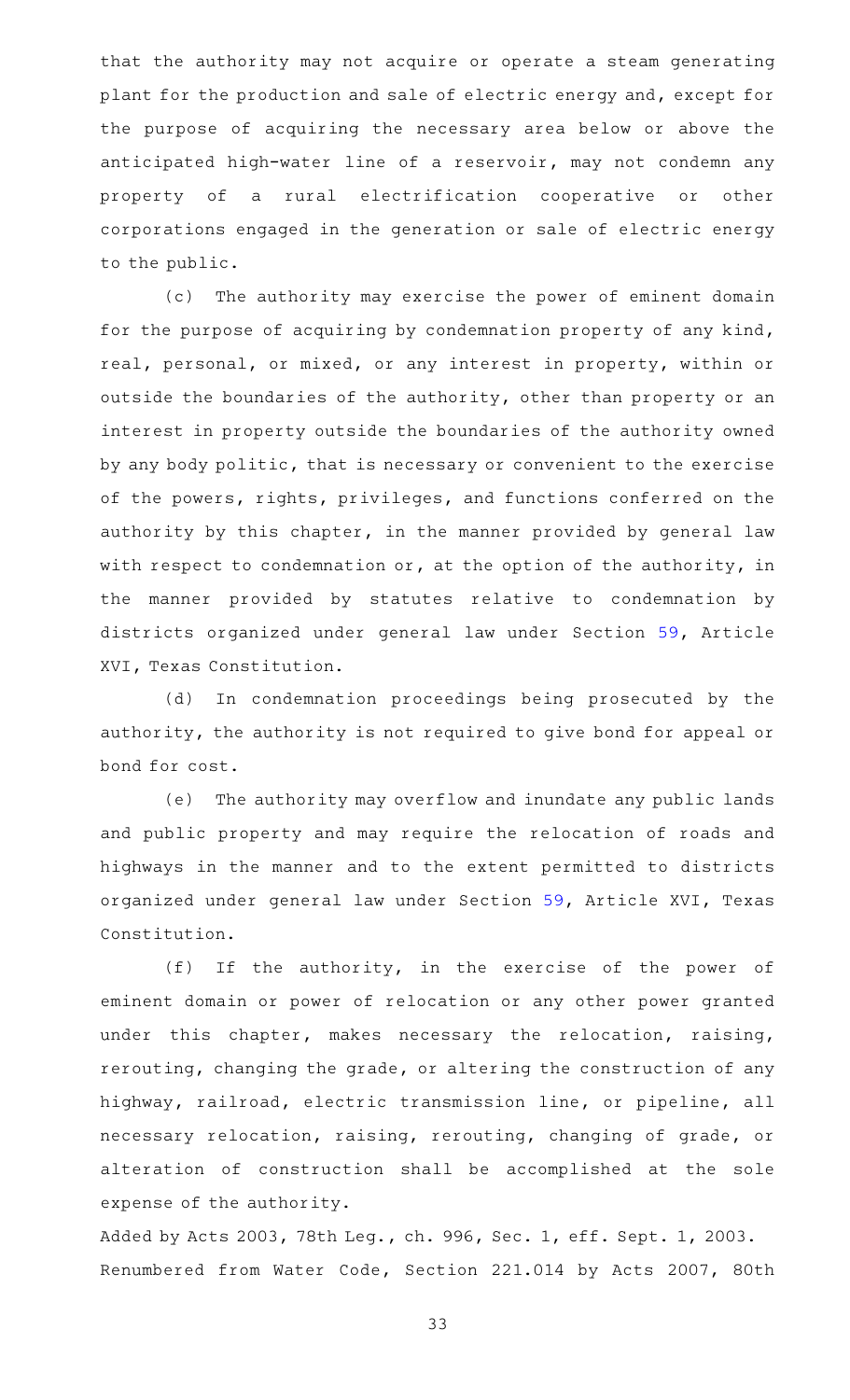Leg., R.S., Ch. 921 (H.B. [3167](http://www.legis.state.tx.us/tlodocs/80R/billtext/html/HB03167F.HTM)), Sec. 13.006(a), eff. September 1, 2007.

Sec. 8502.015. CONTRACTS, GRANTS, AND LOANS. (a) The board may negotiate and contract with the federal government or with any of its agencies for grants, loans, and advancements from the United States for the furtherance of any purpose set forth in this chapter.

(b) The authority may receive and accept grants, loans, or allotments from the United States and others for furtherance of any of the purposes set forth in this chapter.

(c) An opinion from the attorney general as to whether a grant, loan, or allotment has been received by the authority from the United States or others shall be authority for the action of any person charged with any duty contingent on such grant, loan, or allotment.

Acts 2003, 78th Leg., ch. 996, Sec. 1, eff. Sept. 1, 2003. Renumbered from Water Code, Section 221.015 by Acts 2007, 80th Leg., R.S., Ch. 921 (H.B. [3167](http://www.legis.state.tx.us/tlodocs/80R/billtext/html/HB03167F.HTM)), Sec. 13.006(a), eff. September 1, 2007.

Sec. 8502.016. RULES. The board may make all necessary rules for the government and control of the authority not inconsistent with the constitution and laws of the state. Added by Acts 2003, 78th Leg., ch. 996, Sec. 1, eff. Sept. 1, 2003. Renumbered from Water Code, Section 221.016 by Acts 2007, 80th Leg., R.S., Ch. 921 (H.B. [3167](http://www.legis.state.tx.us/tlodocs/80R/billtext/html/HB03167F.HTM)), Sec. 13.006(a), eff. September 1, 2007.

Sec. 8502.017. USE OF BRAZOS RIVER AND TRIBUTARIES. In the prosecution of the plans for which the authority has been created for the storing, controlling, conserving, and distributing for useful purposes of the storm waters, floodwaters, and unappropriated flow waters of the Brazos River watershed and developed groundwater from the Brazos River basin for the use of its customers, the authority may use the bed and banks of the Brazos River and its tributary streams for any and all purposes necessary to the accomplishment of the plans of the authority.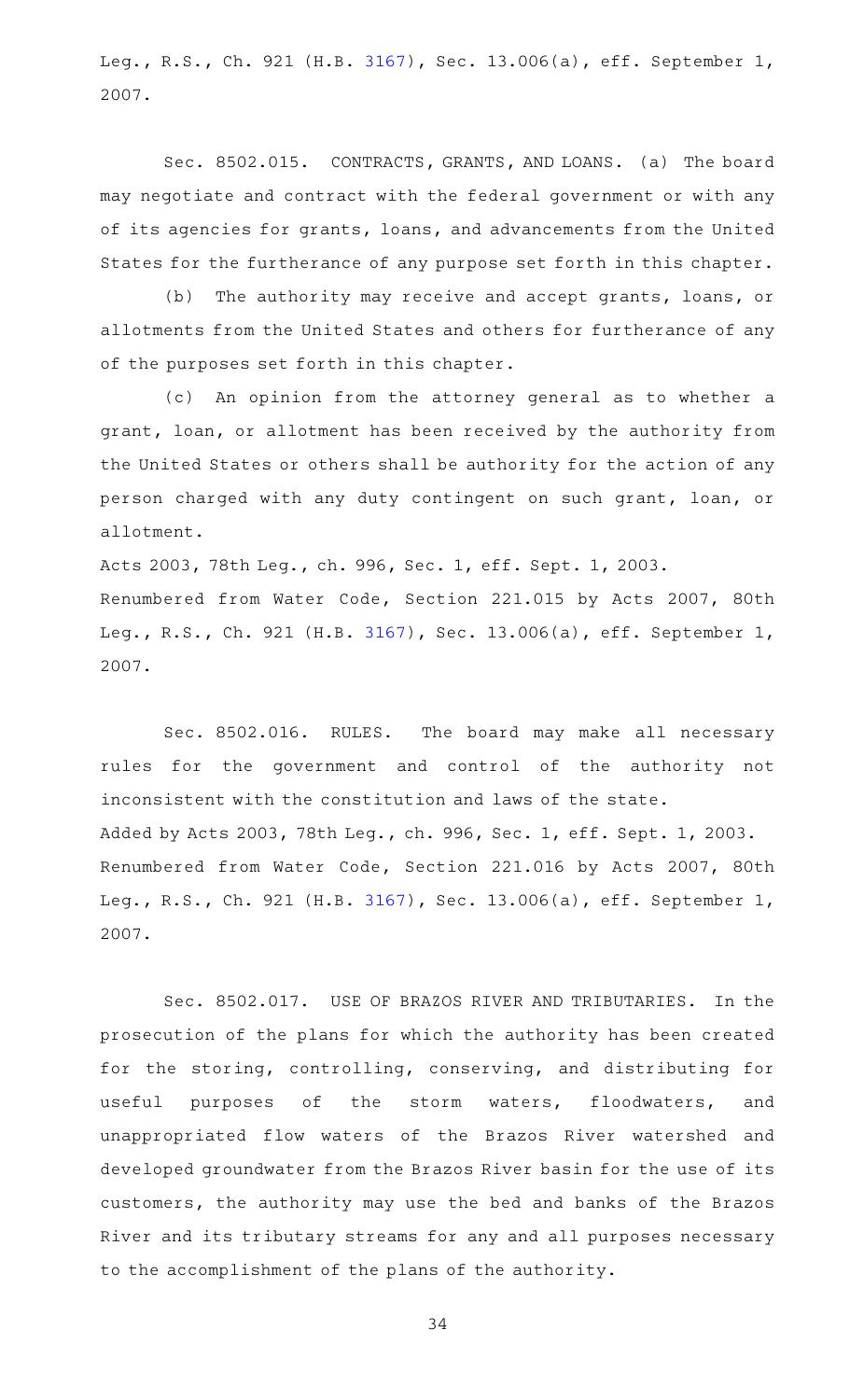Added by Acts 2003, 78th Leg., ch. 996, Sec. 1, eff. Sept. 1, 2003. Renumbered from Water Code, Section 221.017 by Acts 2007, 80th Leg., R.S., Ch. 921 (H.B. [3167](http://www.legis.state.tx.us/tlodocs/80R/billtext/html/HB03167F.HTM)), Sec. 13.006(a), eff. September 1, 2007.

Sec. 8502.018. DEFAULT PROCEDURES. (a) A resolution authorizing the issuance of bonds and any indenture or agreement entered into under the resolution may include provisions regarding a default on the:

(1) payment of the interest on any bonds as the interest becomes due and payable;

(2) payment of the principal of any bonds as they become due and payable, whether at maturity, by call for redemption, or otherwise; or

(3) performance of an agreement made with the purchasers or successive holders of any bonds.

(b) If a default described by Subsection (a) has occurred and has continued for a period, if any, prescribed by the resolution authorizing the issuance of the bonds, the trustee under an indenture entered into with respect to the bonds authorized by the resolution, or, if there is no indenture, a trustee appointed in the manner provided in the resolution by the holders of 25 percent in aggregate principal amount of the bonds authorized by the resolution and then outstanding may, and on the written request of the holders of 25 percent in aggregate principal amount of the bonds authorized by the resolution and then outstanding shall, in the trustee 's own name but for the equal and proportionate benefit of the holders of all the bonds, and with or without having possession of the bonds:

 $(1)$  by mandamus or other suit, action, or proceeding at law or in equity, enforce all rights of the bondholders;

(2) bring suit on the bonds or the appurtenant coupons;

(3) by action or suit in equity, require the board to act as if it were the trustee of an express trust for the bondholders;

 $(4)$  by action or suit in equity, enjoin any acts or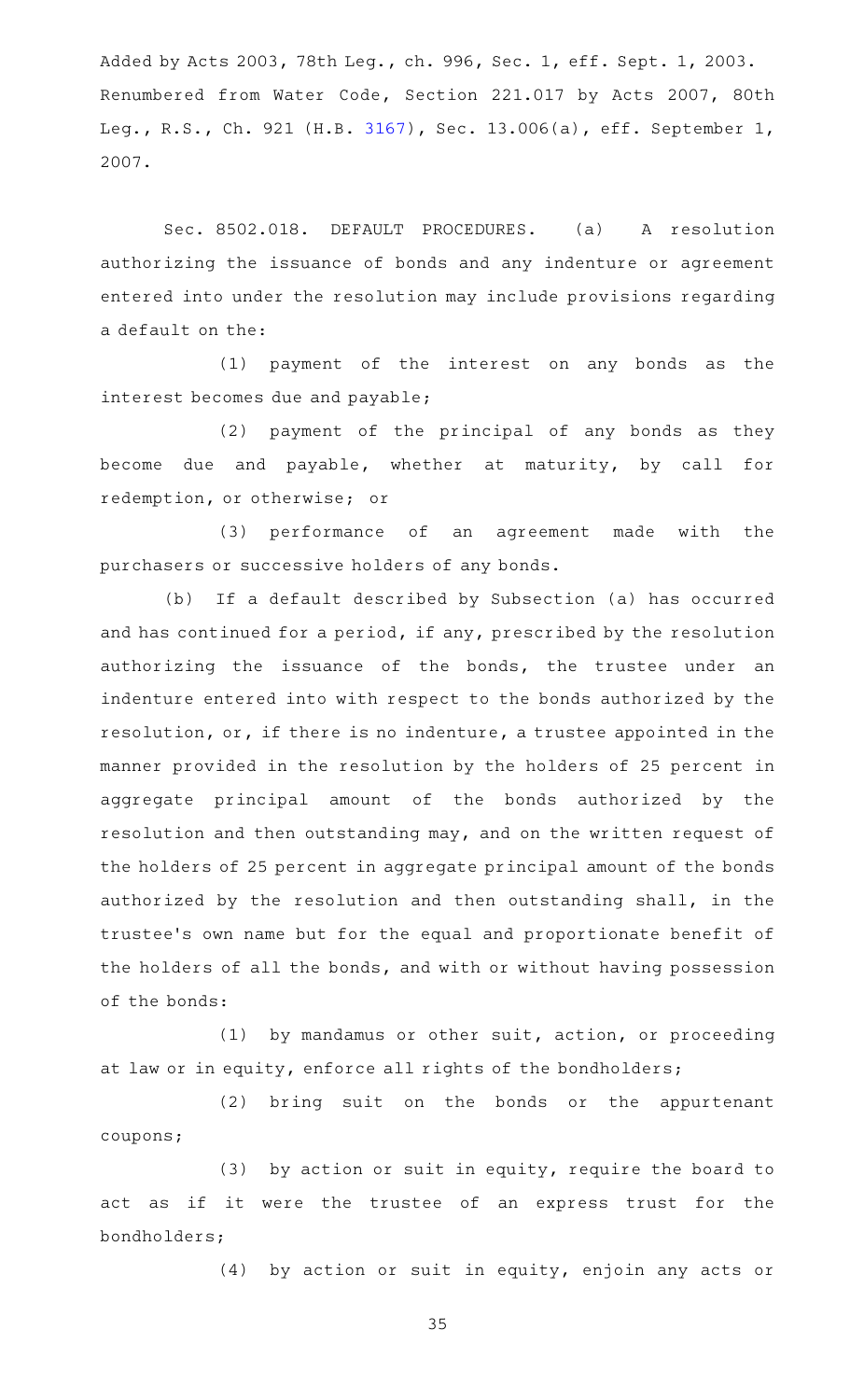things that may be unlawful or in violation of the rights of the bondholders; or

(5) after such notice to the board as the resolution may provide, declare the principal of all of the bonds due and payable, and if all defaults have been made good, then with the written consent of the holders of 25 percent in aggregate principal amount of the bonds then outstanding, annul the declaration and its consequences; provided, however, that the holders of more than a majority in principal amount of the bonds authorized by the resolution and then outstanding shall, by written instrument delivered to the trustee, have the right to direct and control any and all actions taken or to be taken by the trustee under this section.

(c) A resolution, indenture, or agreement relating to bonds may provide that in a suit, action, or proceeding under this section, the trustee, whether or not all of the bonds have been declared due and payable and with or without possession of any of the bonds, is entitled as of right to the appointment of a receiver who may enter and take possession of all or part of the properties of the authority, operate and maintain the properties, and set, collect, and receive rates and charges sufficient to provide revenues adequate to pay the items specified in the resolution authorizing bonds and the costs and disbursements of the suit, action, or proceeding and apply that revenue in conformity with this chapter and the resolution authorizing the bonds.

(d) In a suit, action, or proceeding by a trustee or receiver, if any, under this section, counsel fees and expenses of the trustee and of the receiver, if any, constitute taxable disbursements, and all costs and disbursements allowed by the court shall be a first charge on any revenue pledged to secure the payment of the bonds.

(e) Subject to the provisions of the constitution, the courts of McLennan County have jurisdiction of a suit, action, or proceeding under this section by a trustee on behalf of the bondholders and of all proceedings involved in the suit, action, or proceeding.

(f) In addition to the powers specifically provided by this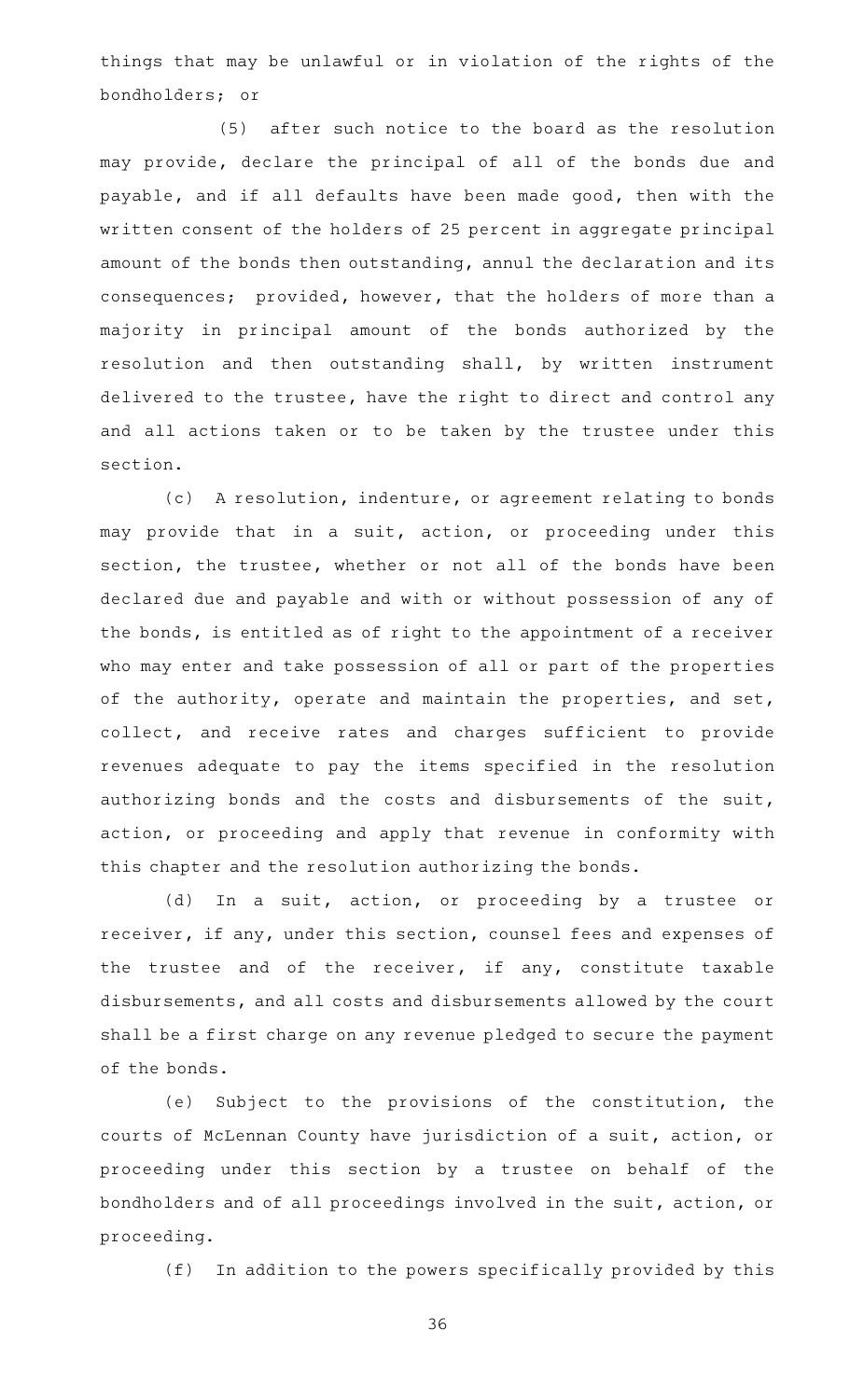section, the trustee has all powers necessary or appropriate for the exercise of the powers specifically provided or incident to the general representation of the bondholders in the enforcement of their rights.

Added by Acts 2003, 78th Leg., ch. 996, Sec. 1, eff. Sept. 1, 2003. Renumbered from Water Code, Section 221.018 by Acts 2007, 80th Leg., R.S., Ch. 921 (H.B. [3167](http://www.legis.state.tx.us/tlodocs/80R/billtext/html/HB03167F.HTM)), Sec. 13.006(a), eff. September 1, 2007.

Sec. 8502.019. LIMITED LIABILITY FOR AQUATIC HERBICIDE APPLICATION. (a) In this section, "commercially licensed aquatic herbicide applicator" means a person who holds a commercial applicator license issued by the Department of Agriculture under Chapter [76,](http://www.statutes.legis.state.tx.us/GetStatute.aspx?Code=AG&Value=76) Agriculture Code, that authorizes the application of aquatic herbicides.

(b) Except as provided by Chapter  $12$ , Parks and Wildlife Code, an authority employee holding a noncommercial aquatic herbicide applicator license or a commercially licensed aquatic herbicide applicator working under contract with the authority is not liable for damages in excess of \$2 million for personal injury, property damage, or death resulting from the application by the applicator of aquatic herbicide in compliance with applicable law and the terms of the license or permit.

Added by Acts 2003, 78th Leg., ch. 996, Sec. 1, eff. Sept. 1, 2003. Renumbered from Water Code, Section 221.019 by Acts 2007, 80th Leg., R.S., Ch. 921 (H.B. [3167](http://www.legis.state.tx.us/tlodocs/80R/billtext/html/HB03167F.HTM)), Sec. 13.006(a), eff. September 1, 2007.

Sec. 8502.020. SALE OF AUTHORITY PROPERTY. (a) Definitions. In this section:

(1) "Authority Land" means the FERC Project Area and all other real property owned by the Authority at the Lake as of the date before Closing, save and except for the Leased Tract.

(2) "Buffer Zone" means that twenty-five or fifty foot strip of land measured landward horizontally from the 1000 ' contour line that is included in the FERC Project Area as defined in the FERC License.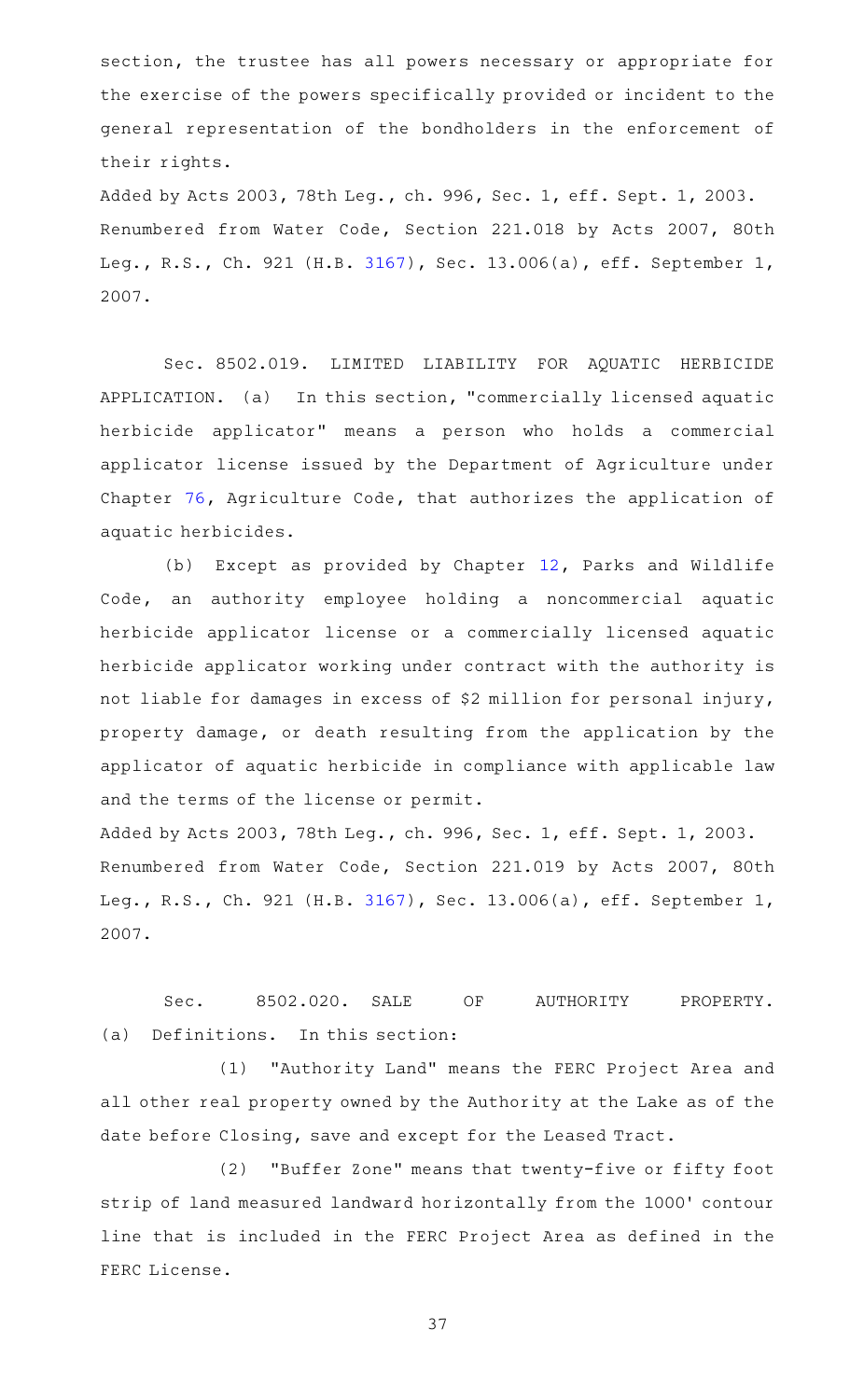(3) "Close" or "Closing" means the date on which the Authority transfers its interest in the Leased Tract, in whole or in part, to a Purchaser. There may be multiple closing dates if the Leased Tract is sold in portions.

(4) "Commercial Leased Land" means all or any portion of the Initial Commercial Leased Land and the Remaining Commercial Leased Land.

(5) "Consumer Price Index" means the consumer price index for Housing, Dallas-Fort Worth, TX area, Series Id: CUURA316SAH, CUUSA316SAH, Base Period: 1982-84 = 100, as published by the Bureau of Labor Statistics of the United States Department of Labor, or its equivalent substitute should this series be discontinued.

(6) "Contract" means the Authority entering into a purchase and sale agreement with a Purchaser for the transfer of the Authority's interest in the Initial Leased Tract or the Remaining Leased Tract, in whole or in part.

(7) "Driveways" means those certain private gravel and/or paved driveways that connect a Road or other street or thoroughfare to an individual Leased Tract or any improvements thereon; Driveways also includes those shared or common Driveways that serve more than one Leaseholder or individual Leased Tract.

(8) "Environmental Laws" means the Comprehensive Environmental Response, Compensation and Liability Act of 1980, the Toxic Substances Control Act, the Clean Water Act, the Resource Conservation and Recovery Act and any other similar federal, state or local law, rule or regulation respecting the environment or Hazardous Materials, together with all rules and regulations promulgated thereunder and all present or future amendments thereto.

(9) "FERC License" means the order of the Federal Energy Regulatory Commission issuing a license to the Authority for project number 1490-003-Texas on September 8, 1989, as such license has been renewed, extended, or amended and may be further renewed, extended, or amended at any time and from time to time, and also including the Amendment to the original FERC License, which amendment was issued on May 15, 1980, to the extent incorporated or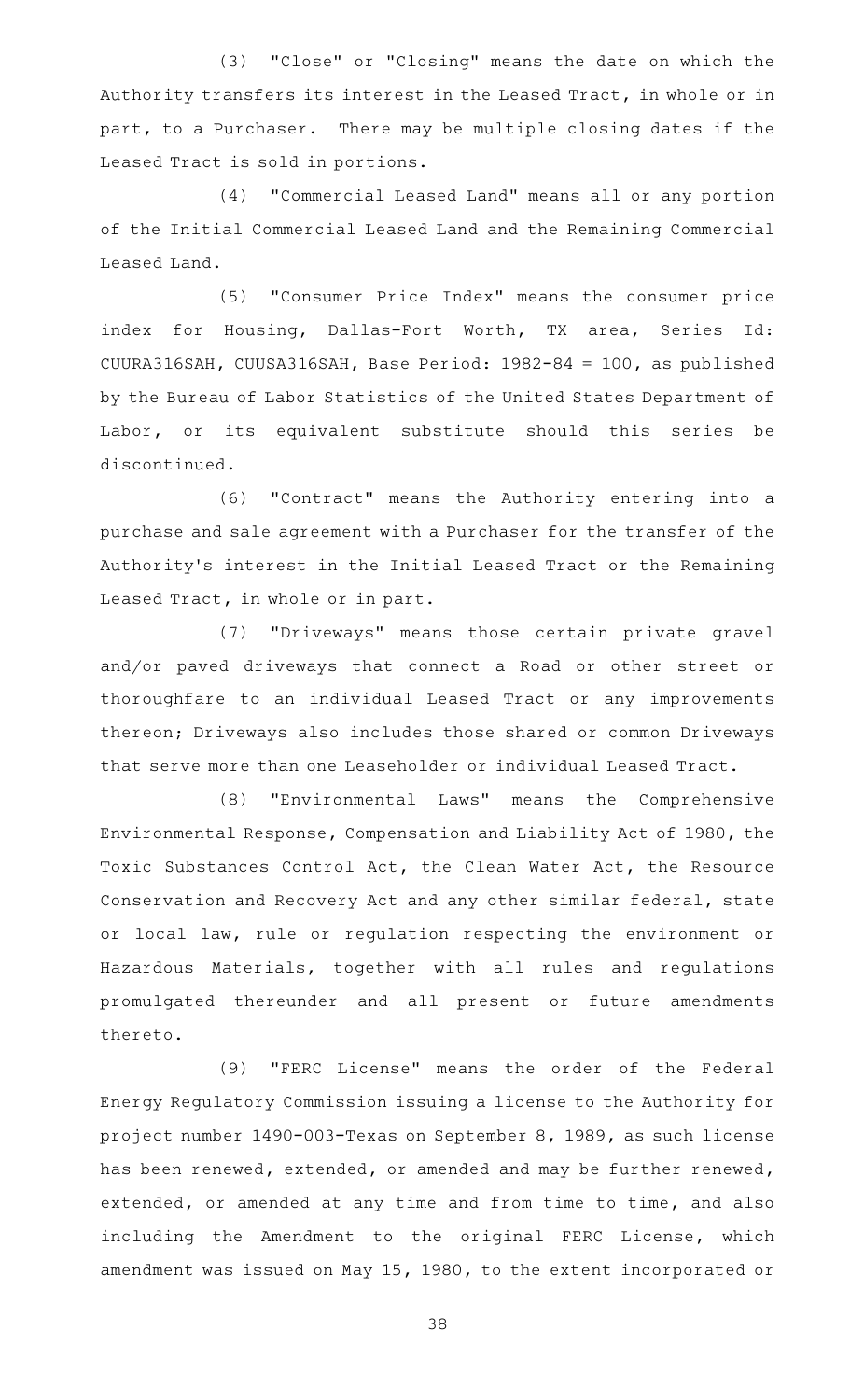referenced in the FERC License.

(10) "FERC Project Area" means that portion of Authority Land that is subject to the FERC License before the Date of Decommissioning, as identified and defined in the FERC License, as may be amended at any time and from time to time, and which FERC Project Area may move or change over time due to natural forces.

(11) "Ground Lease" means each of those certain residential and/or commercial ground leases between the Authority and a Leaseholder, and the respective heirs, successors, and assigns.

(12) "Hazardous Materials" means underground storage tanks, petroleum and petroleum products, asbestos, PCB 's, urea-formaldehyde and any hazardous or toxic substances, pollutants, contaminants, wastes, or materials as defined under any Environmental Laws.

(13) "Lake" means Possum Kingdom Lake located in Young, Palo Pinto, Stephens, and Jack Counties. The boundary of the Lake is defined by the 1000' contour line, as that contour may meander and change over time with natural forces, including erosion and accretion. The "1000' contour line" means the line running along the periphery of the Lake if the surface of the Lake is at an elevation of 1000 feet above mean sea level, as measured from the top of the spillway crest gates of the Morris Sheppard Dam, as such line may move and shift from time to time due to natural forces.

(14) "Leased Tract" or "Tract" means all or any portion of the Initial Leased Tract or the Remaining Leased Tract, whether owned by the Authority, Purchaser, or Owner and whether or not subject to a lease or Ground Lease or owned in fee simple.

(15) "Leaseholder" means a person or entity that has a residential lease or a commercial lease with the Authority, including the Leaseholder 's heirs, successors, and assigns.

(16) "Lienholder" means any mortgagee under a mortgage, or a trustee or beneficiary under a deed of trust, constituting a lien on any portion of the Leased Tract.

(17) "Owner" means the record holder of fee simple title to any portion of the Leased Tract sold pursuant to this section, including its heirs, personal representatives,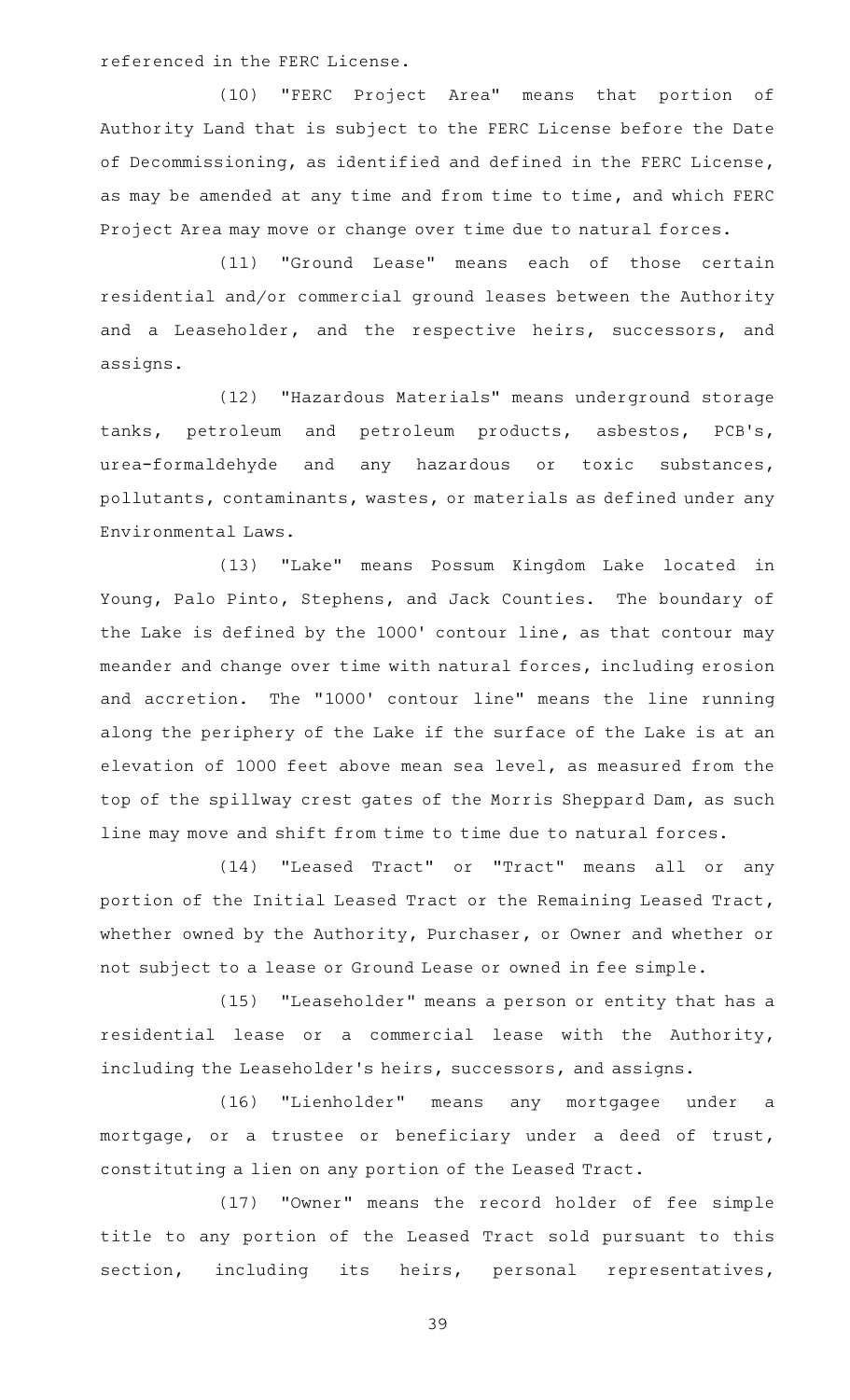successors, and assigns. This term does not include a Purchaser who acquires the Leased Tract from the Authority in accordance with Subsection (b).

(18) "Property" means the Leased Tract and the Authority Land.

(19) "Purchaser" means any person or entity, including its successors in interest, heirs, or assigns, that acquires the Leased Tract (or any portion thereof) from the Authority in accordance with Subsection (b). This term does not include those Leaseholders that acquire individual Leased Tracts from the Purchaser in accordance with Subsection (b).

(20) "Ranch" means that certain subdivision of record in Palo Pinto County, Texas, according to the map or plat of record in Volume 7, Page 71, Plat Records of Palo Pinto County, Texas, as it may be amended or modified from time to time, which subdivision includes a portion of the Leased Tract and a portion of the Authority Land.

(21) "Ranch Agreement" means that certain agreement by and among the Authority, The Ranch on Possum Kingdom, L.P., and Hill Country Harbor Village, L.P., effective as of August 1, 1997, and dated December 12, 1997.

(22) "Ranch Declarations" means that certain Declaration of Covenants, Conditions and Restrictions for The Ranch on Possum Kingdom Palo Pinto County, Texas, dated December 8, 1997, as recorded in Volume 944, Page 403, Official Public Records of Palo Pinto County, Texas.

(23) "Residential Leased Land" means all or any portion of the Initial Residential Leased Land and the Remaining Residential Leased Land.

(24) "Restrictions" means the easements, covenants, restrictions, liens, encumbrances, and requirements contained in the Declaration of Restrictive Covenants, Easements, and Conditions to be recorded by the Authority as set forth in Subsection (d), as amended from time to time.

(25) "Roads" means those paved or gravel streets, roads, and thoroughfares owned and maintained by the Authority that are located in Stephens, Jack, Young, or Palo Pinto County and that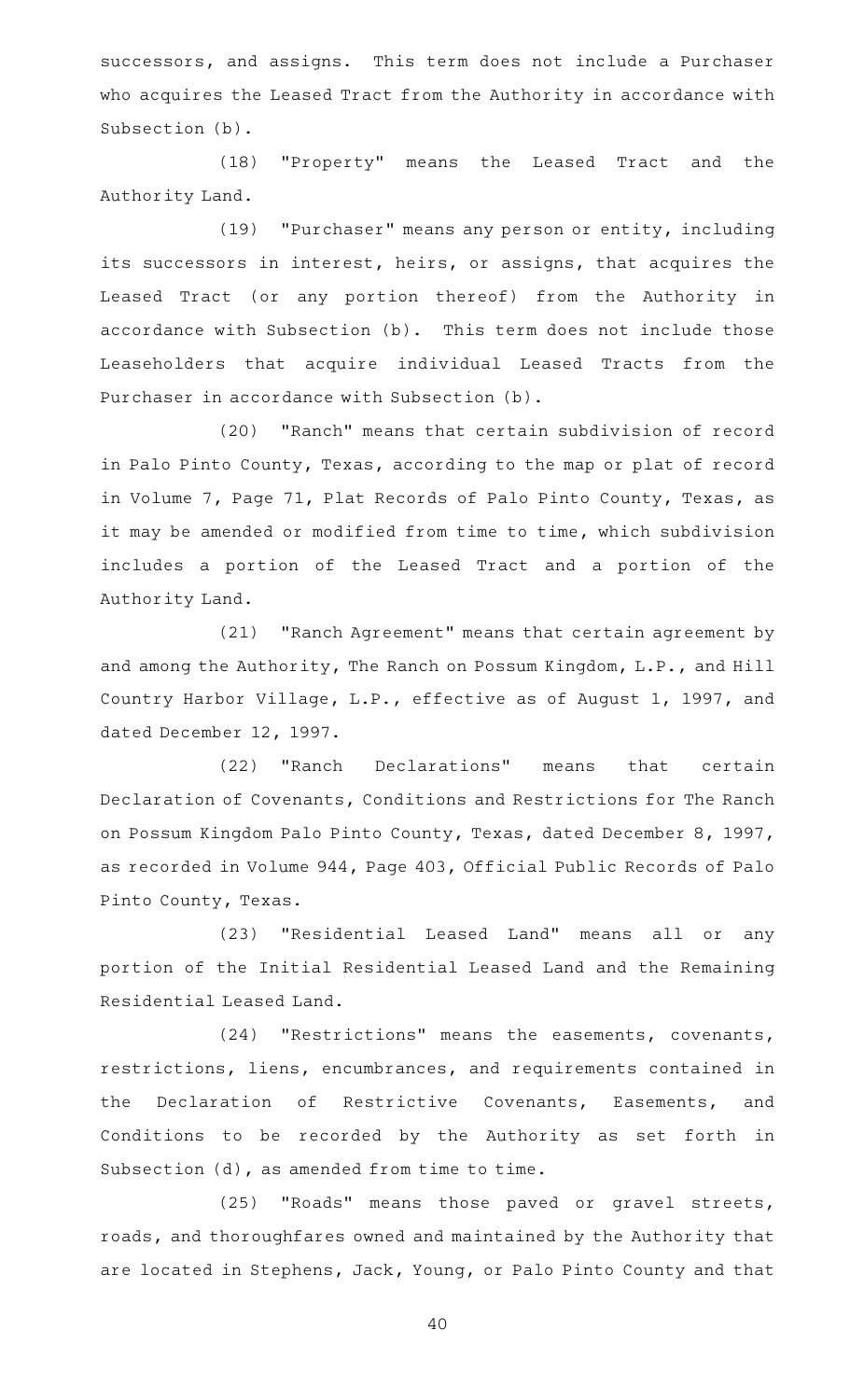provide access, ingress, and egress to and from the Leased Tract, the Lake, and/or Authority Land; provided, however, that the definition of Roads, as used herein, does not include:

(A) Driveways;

(B) paved or gravel roads located wholly within Authority public use areas;

(C) paved or gravel roads located within gated Authority operations areas; and

(D) paved or gravel roads located wholly within an individual tract that is part of the Commercial Leased Land, which roads only serve that individual commercial Tract.

(26) "Shoreline Management Plan" means that certain Possum Kingdom Shoreline Management Plan and Customer Guide, adopted May 22, 2006, and amended July 31, 2006, and as may be revised and/or further amended by the Authority at any time and from time to time.

(27) "Undeveloped Strips" means all or any portion of the Initial Undeveloped Strips and the Remaining Undeveloped Strips.

(28) "Amendments to the Restrictions" means the amendments to the Restrictions under Subsection (d).

(29) "Date of Decommissioning" means the effective date of the surrender of the FERC License for the Morris Sheppard Dam Project No. 1490-052 under the Order Accepting the Surrender of the License (issued December 23, 2011), 137 FERC 62,252.

(30) "Initial Commercial Leased Land" means the portion of the Initial Leased Tract located wholly outside the FERC Project Area that is leased for commercial purposes as of the date the Restrictions are recorded in the applicable county records.

(31) "Initial Leased Tract" means all or any portion of the Initial Commercial Leased Land, the Initial Residential Leased Land, and the Initial Undeveloped Strips, whether owned by the Authority, Purchaser, or Owner and whether or not subject to a lease or Ground Lease or owned in fee simple.

(32) "Initial Residential Leased Land" means the portion of the Initial Leased Tract located outside the FERC Project Area that is leased only for single-family residential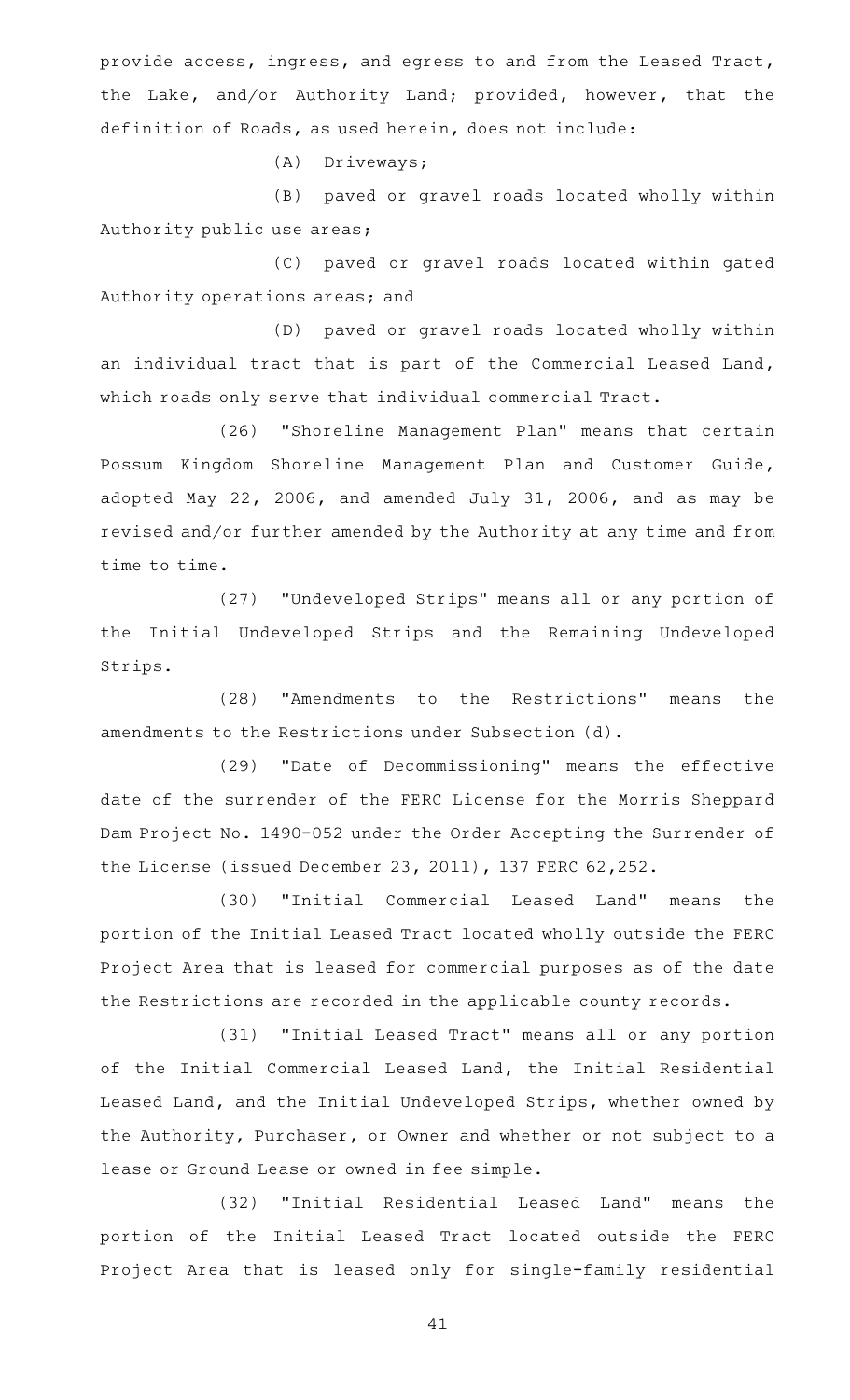purposes as of the date the Restrictions are recorded in the applicable county records. The term does not include land that is subject to a commercial lease that may be subleased for residential purposes.

(33) "Initial Undeveloped Strips" means small strips of unleased land located between individual lots in the Initial Leased Tract and small parcels of land between the Initial Leased Tract and Roads that the Authority determines in its sole discretion to include in a sale of all or any portion of the Initial Leased Tract.

(34) "Remaining Commercial Leased Land" means the portion of the Remaining Leased Tract that is located wholly or partly within the FERC Project Area as of the date preceding the Date of Decommissioning and that is leased for commercial purposes as of the date the Amendments to the Restrictions are recorded in the applicable county records. The term does not include a special use lease, hangar lease, grass lease, hunting lease, or mineral lease, any other lease for noncommercial purposes, or any portion of the Initial Commercial Leased Land.

(35) "Remaining Leased Tract" means all or any portion of the Remaining Commercial Leased Land, the Remaining Residential Leased Land, and the Remaining Undeveloped Strips, whether owned by the Authority, Purchaser, or Owner and whether or not subject to a lease or Ground Lease or owned in fee simple.

(36) "Remaining Residential Leased Land" means the portion of the Remaining Leased Tract that is located wholly within the FERC Project Area as of the date preceding the Date of Decommissioning and that is leased only for single-family residential purposes as of the date the Amendments to the Restrictions are recorded in the applicable county records. The term does not include land that is subject to a commercial lease that may be subleased for residential purposes. The term does not include a special use lease, hangar lease, grass lease, hunting lease, or mineral lease, any other lease for nonresidential purposes, or any portion of the Initial Residential Leased Land. The term does not include a lease of land in the Buffer Zone that is subject to a residual interest that will automatically vest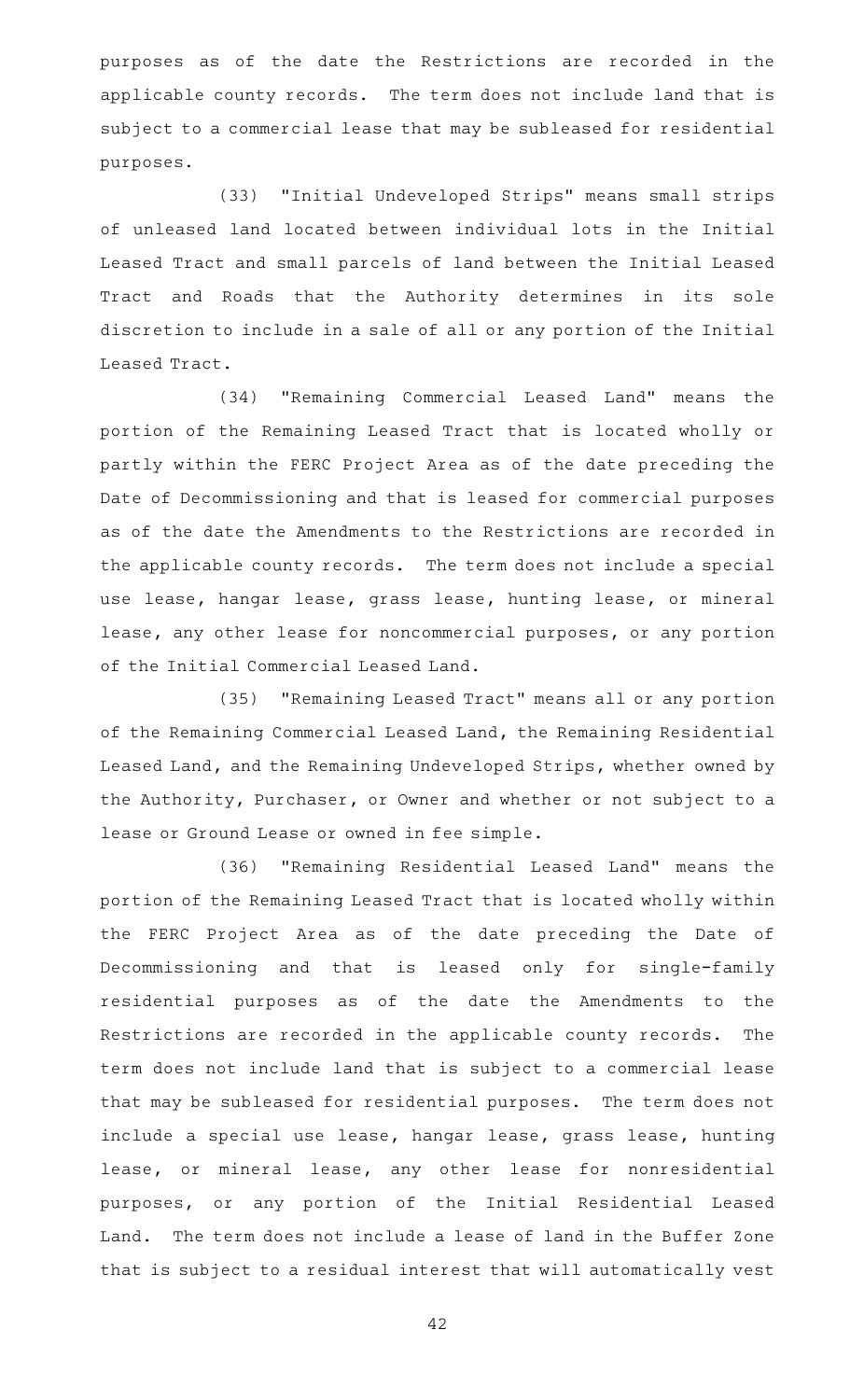on the Date of Decommissioning or other expiration or termination of the FERC License.

(37) "Remaining Undeveloped Strips" means small strips of unleased land located between individual lots in the Remaining Leased Tract and small parcels of land between the Remaining Leased Tract and Roads that the Authority determines in its sole discretion to include in a sale of all or any portion of the Remaining Leased Tract.

(b) Sale to Purchaser. Prior to January 1, 2011, the Authority may sell the Initial Leased Tract in whole or in part, to a Purchaser in accordance with applicable law, this subsection, and Subsections  $(d)$ ,  $(e)$ ,  $(f)$ ,  $(g)$ ,  $(h)$ , and  $(i)$ . For a period of two years after the Date of Decommissioning, the Authority may sell the Remaining Leased Tract in whole or in part, to a Purchaser in accordance with applicable law, this subsection, and Subsections (d), (e), (f), (g), (h), and (i). Any sale of the Initial Leased Tract or the Remaining Leased Tract to a Purchaser under this subsection shall be subject to the following:

(1) Each Leaseholder shall have the opportunity to buy such Leaseholder 's individual portion of the Leased Tract from the Purchaser or to continue leasing the applicable portion of the Leased Tract from the Purchaser in accordance with the following purchase or lease options. The Purchaser shall:

(A) Permit the Leaseholder to purchase such Leaseholder 's individual Leased Tract in cash or through lender financing for 90% of land only assessed value without any exemptions (as determined by the appraisal district) for the year 2008 if the tract is part of the Initial Leased Tract, or for the year 2012 if the tract is part of the Remaining Leased Tract, such options to be available at Closing as set forth in Subdivision (2) and for a period of at least one year from Closing.

(B) Permit the Leaseholder to purchase for the percent of assessed value only as set forth in Paragraph (A) such Leaseholder 's individual portion of the Leased Tract via seller financing, with a down payment of ten percent (10%) and an interest rate of six percent (6%), with a 30-year amortization, such seller financing option to be available at Closing as set forth in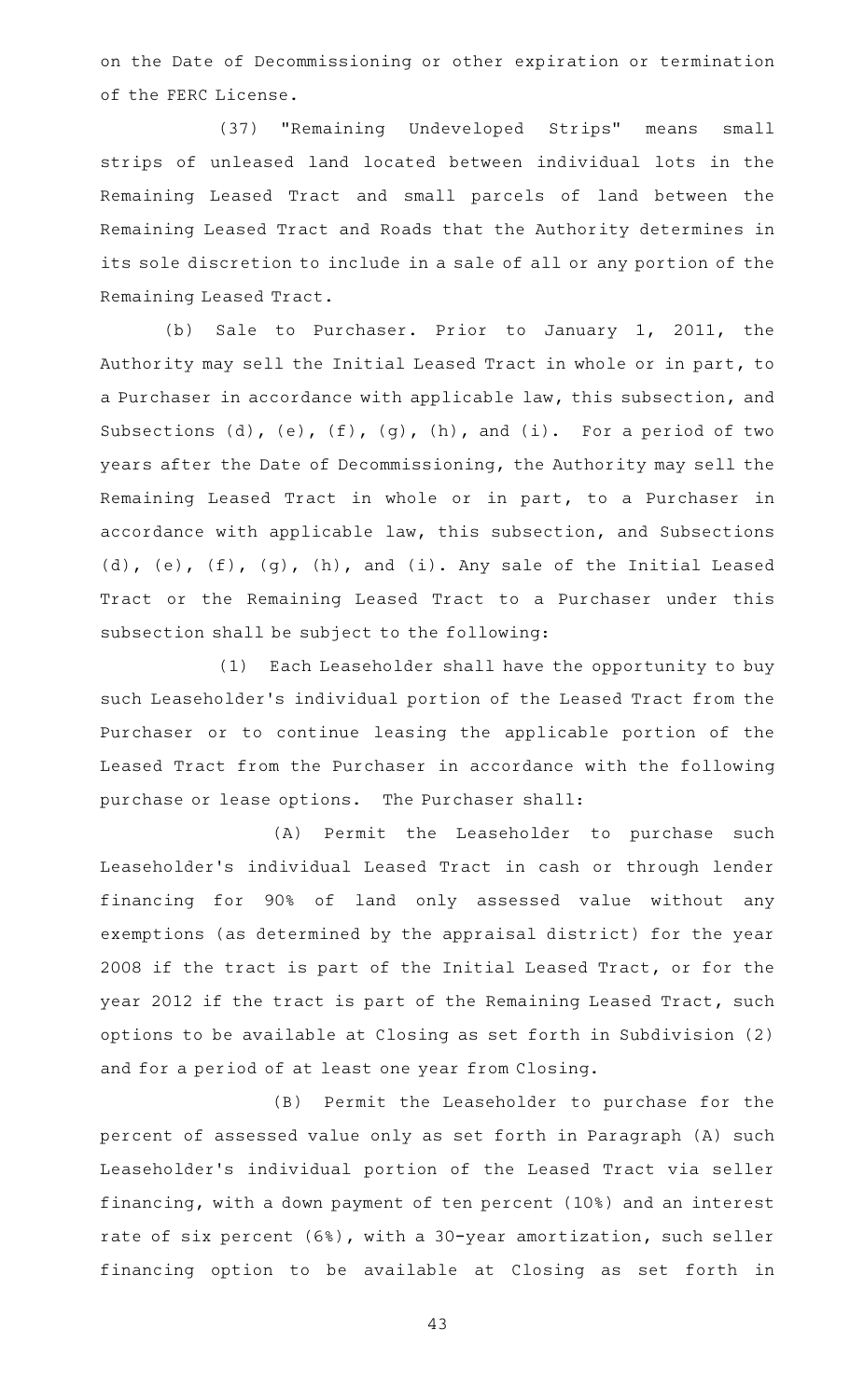Subdivision (2) and for a period of at least one year from Closing to the Leaseholder of any portion of the Commercial Leased Tract and to the Leaseholder of any portion of the Residential Leased Tract to the extent the Leaseholder of any portion of the Residential Leased Tract qualifies for financing under the Dodd-Frank Wall Street Reform and Consumer Protection Act (Pub. L. No. 111-203) and any related regulations. The Leaseholder shall not be charged any origination fees or points by the Purchaser as a part of the closing costs involved in the seller financing option.

(C) Offer a new 99-year lease at a rental rate of 6% of the land only assessed value without any exemptions (as determined by the appraisal district) for the year 2008 if the tract is part of the Initial Leased Tract, or the 2012 land only assessed value without any exemptions if the tract is part of the Remaining Leased Tract, with annual Consumer Price Index increases or decreases, such options to be available for a period of at least one year from Closing. The 99-year lease will include an option for the Leaseholder to purchase the applicable portion of the Leased Tract at the land only assessed value without any exemptions (as determined by the appraisal district) at the time of purchase (but not less than the 2008 land only assessed value without any exemptions if the tract is part of the Initial Leased Tract, or the 2012 land only assessed value without any exemptions if the tract is part of the Remaining Leased Tract).

(D) Offer a new 20-year lease with a rental rate as determined by the current Authority lease rate methodology or other lease rate structure as set forth in the Ground Lease as applicable (and including increases and adjustments to such rates) with annual Consumer Price Index increases or decreases, to Leaseholders who are over the age of 65 and who receive an ad valorem tax exemption under Section [11.13](http://www.statutes.legis.state.tx.us/GetStatute.aspx?Code=TX&Value=11.13), Tax Code, for a structure on the Leaseholder 's individual Leased Tract, such option to be available for a period of at least one year from the date of Closing. The Leaseholder must have received the ad valorem tax exemption for a structure on the Leaseholder 's individual Leased Tract by January 1, 2009, if the tract is part of the Initial Leased Tract or January 1, 2013, if the tract is part of the Remaining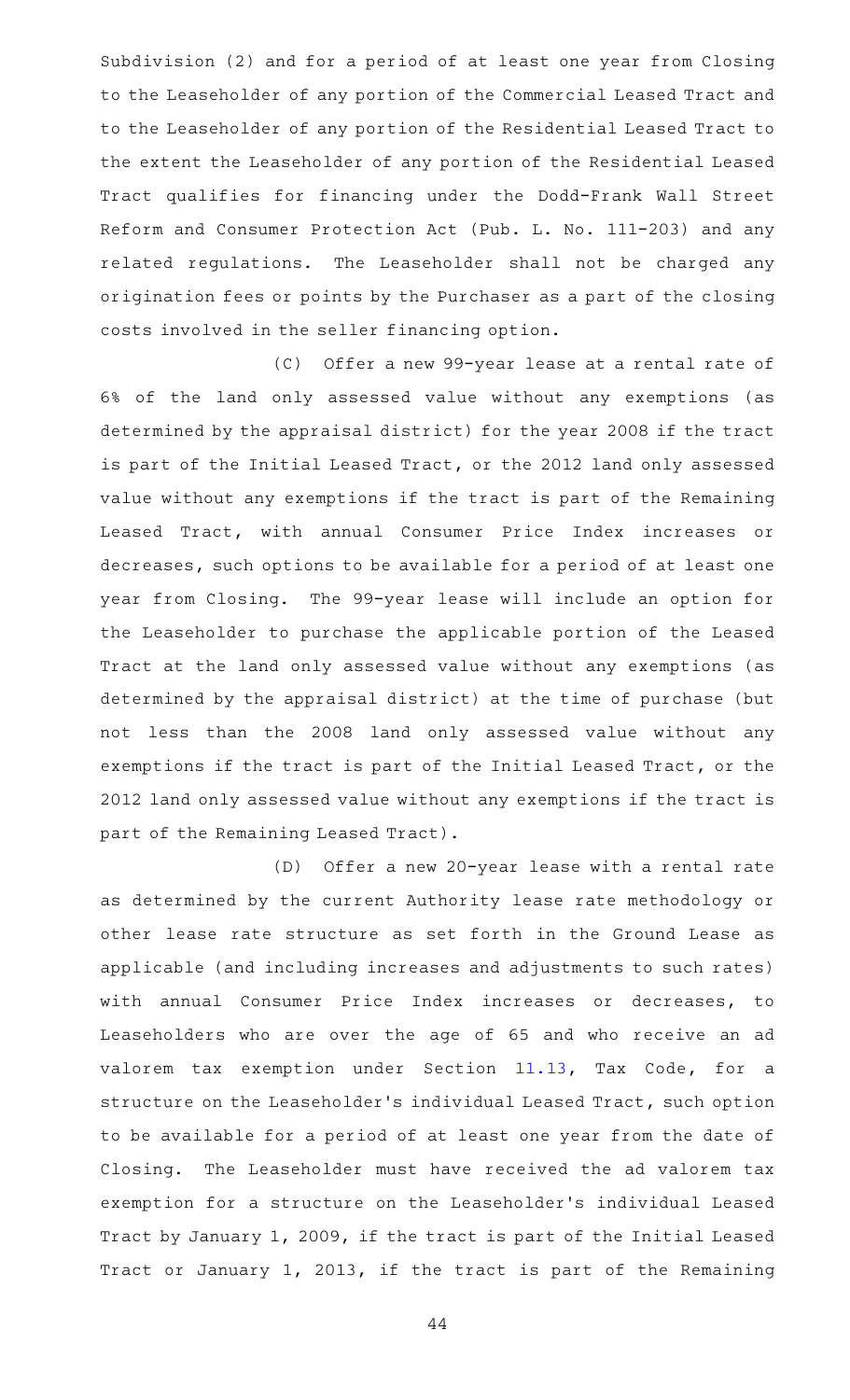Leased Tract. The 20-year lease will include an option for the Leaseholder to purchase the applicable portion of the Leased Tract at the land only assessed value without any exemptions (as determined by the appraisal district) at the time of purchase (but not less than the 2008 land only assessed value without any exemptions if the tract is part of the Initial Leased Tract or the 2012 land only assessed value without any exemptions if the tract is part of the Remaining Leased Tract).

(E) Ratify the existing Ground Lease of any Leaseholder who does not timely exercise one of the foregoing options, such ratification to include:

(i) adoption of the current Authority lease rate methodology or other lease rate structure as set forth in the Ground Lease, as applicable (and including increases and adjustments to such rates) for a period of 8 years from Closing;

(ii) an option permitting the Leaseholder to purchase such Leaseholder 's individual portion of the Leased Tract for the land only assessed value without any exemptions (as determined by the appraisal district) at the time of purchase, or for the year 2008 if the tract is part of the Initial Leased Tract, or for the year 2012 if the tract is part of the Remaining Leased Tract, whichever is greater, for a period of 8 years from Closing; and

(iii) an agreement to extend Ground Leases as necessary to allow for this full 8-year purchase option period. Nothing in this subsection shall preclude the Purchaser from offering additional purchase or lease options to the Leaseholders, provided any additional options are made available to all similarly situated Leaseholders on an equal basis.

(2) A Leaseholder who desires to buy such Leaseholder 's individual Leased Tract from the Purchaser pursuant to the option set forth in either Subdivision (1)(A) or (B) concurrently with the Purchaser 's Closing must exercise the desired option as follows:

(A) notify the Authority and Purchaser in writing within 90 days after the effective date of the Contract between the Authority and Purchaser of Leaseholder 's intent to purchase the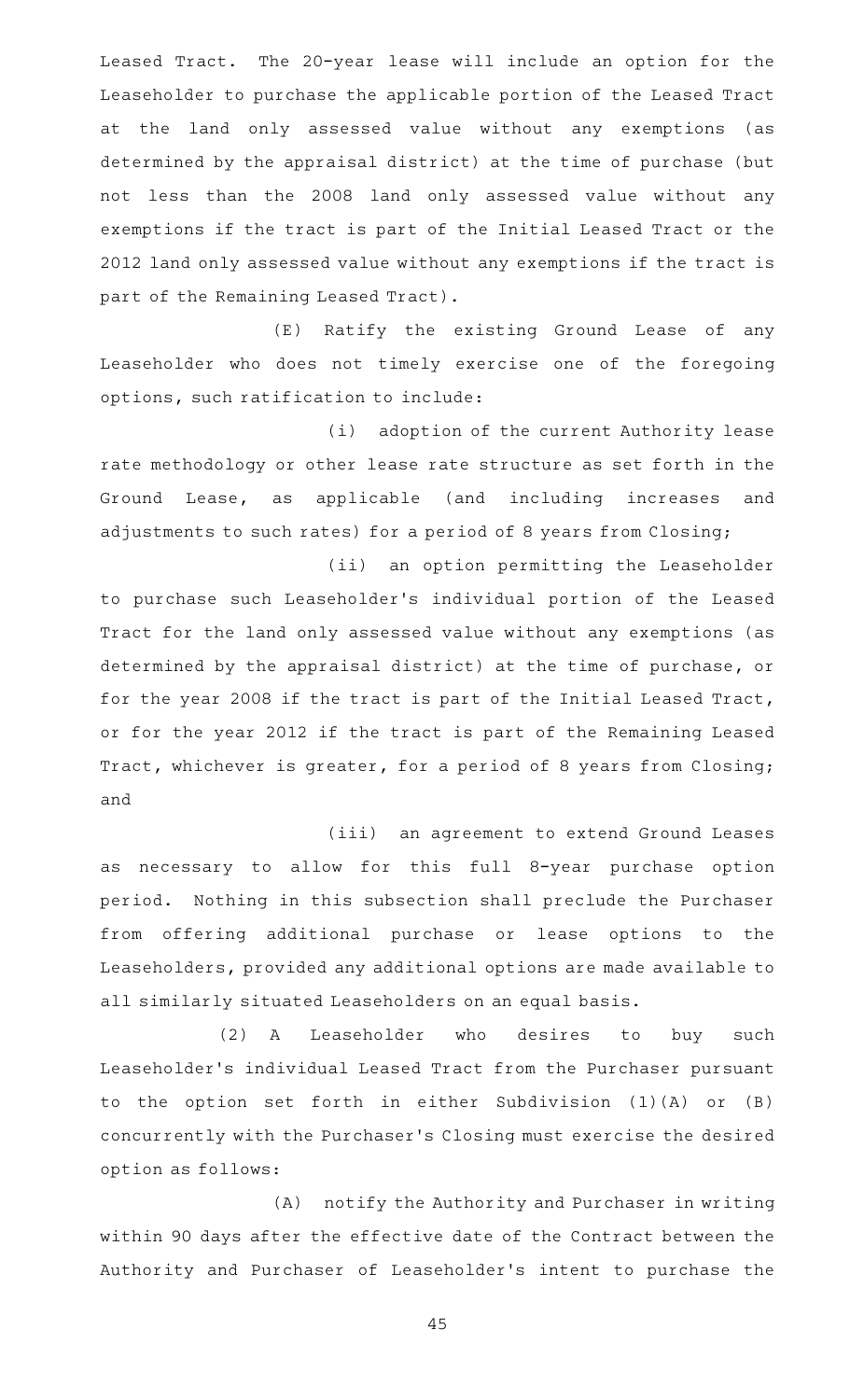applicable Leased Tract;

(B) Leaseholder and Purchaser will enter into a purchase and sale agreement in substantially the form as agreed to between the Authority and Purchaser, which form will be attached to the Contract, and which individual purchase and sale agreements will be ratified by Purchaser at the Closing; the purchase and sale agreement shall contain, at a minimum, the following terms and conditions:

(i) the purchase price for the individual Leased Tract in accordance with the applicable purchase option;

 $(iii)$  earnest money in the amount of \$1,000 to be delivered to the title company agreed to by Leaseholder and Purchaser and approved by the Authority along with the executed purchase and sale agreement;

(iii) the Leaseholder's obligation to provide a survey as set forth in this subsection and a title commitment from the agreed upon title company;

(iv) a 60-day period commencing on the date of the purchase and sale agreement for the Leaseholder to obtain financing (if exercising its option pursuant to Subdivision (1)(A) above);

(v) the Leaseholder must notify Purchaser of any objections to any items on the title commitment and/or survey within fifteen (15) days after receipt of same, but in no event less than 45 days prior to the anticipated date of Closing, provided however that neither the Purchaser nor the Authority shall have any obligation to cure any such items or to incur any expenses in curing any items, except that Purchaser and/or the Authority, as applicable, shall use good faith efforts to address and/or remove those requirements or exceptions shown on Schedule C of the title commitment that are applicable to or created by the Purchaser and/or Authority, as applicable, and, notwithstanding the foregoing, neither the Purchaser nor the Authority shall have any obligation to cure any exceptions on the attached Schedule C regarding legal right of access to or from the applicable Leased Tract;

(vi) Leaseholder is purchasing the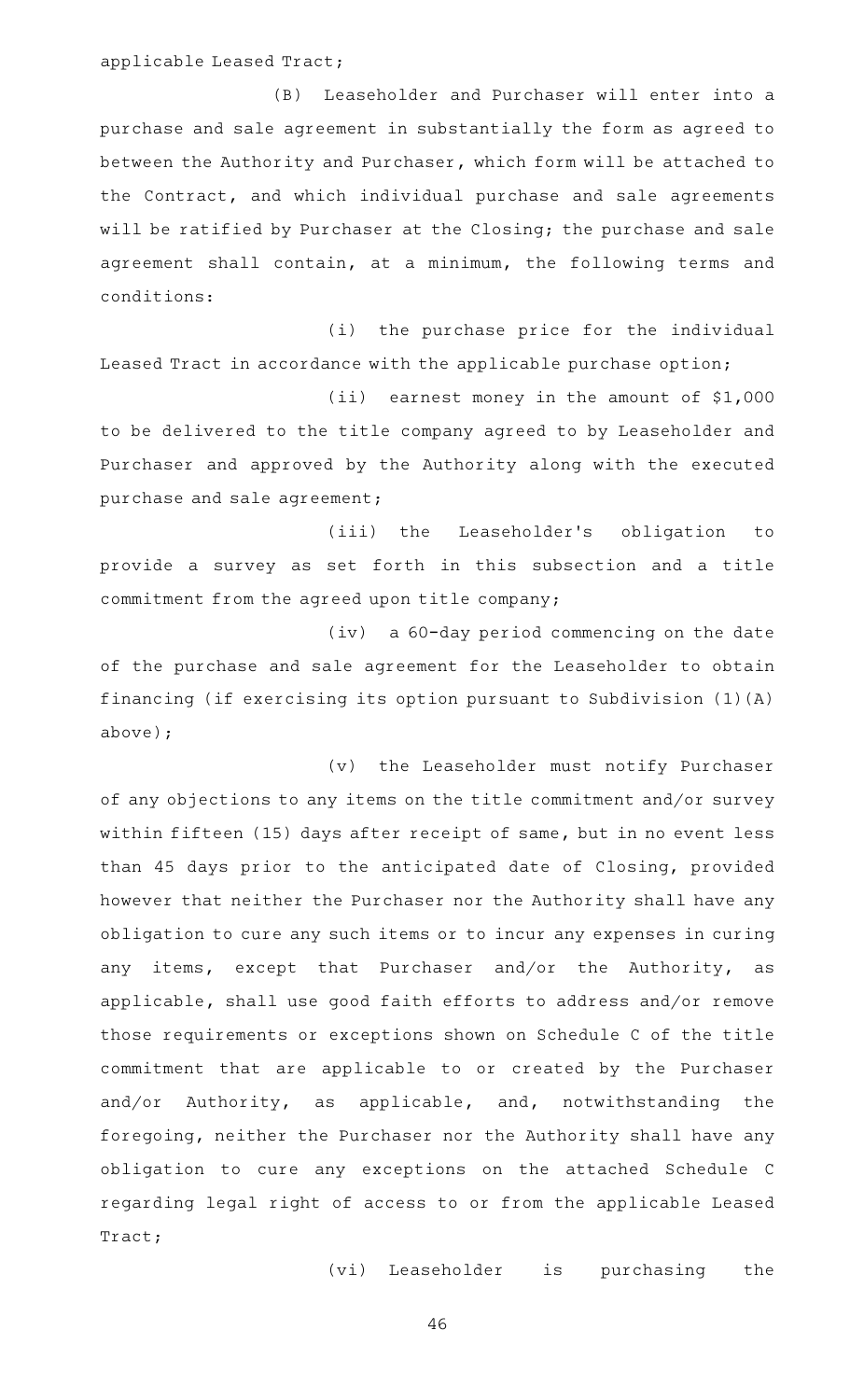applicable individual Leased Tract in its "as-is" condition and Purchaser shall have no obligation to make any improvements or modifications thereto, nor will Purchaser make any representations or warranties as to the condition or use of the applicable Leased Tract;

(vii) Purchaser shall not be responsible for any broker fees or commissions due to any broker or agent engaged or claiming to have been engaged by Leaseholder for the purchase and sale of the applicable Leased Tract;

(viii) Purchaser shall be responsible for costs related to the release of any existing liens placed on the applicable portion of the Leased Tract by Purchaser, including prepayment penalties and recording fees, release of Purchaser 's loan liability to the extent applicable to the individual Leased Tract, tax statements or certificates, preparation of the deed, and one-half of any escrow fee;

(ix) Leaseholder shall be responsible for any costs associated with a loan or financing for the applicable portion of the Leased Tract, including, without limitation, loan origination, discount, buy-down, and commitment fees, appraisal fees, loan application fees, credit reports, preparation of loan documents, loan-related inspection fees, and interest on the notes from the date of disbursement to date of first monthly payment; the cost of the survey; recording fees; copies of easements and restrictions; mortgagee title policy with endorsements required by lender, if any; one-half of any escrow fee; any prepaid items, including without limitation, insurance premiums and reserves and taxes; underwriting fee; and any title policy (including endorsements) obtained by Leaseholder;

(x) Taxes will be prorated as of the date of Closing; if taxes are not paid as of the date of Closing, then Leaseholder shall be responsible for the payment of taxes; and

(xi) the agreement between Leaseholder and Purchaser shall be contingent on Closing occurring within the timeframes set forth in this subsection.

(C) Leaseholder shall deliver to Authority and Purchaser no less than forty-five days prior to Closing, at the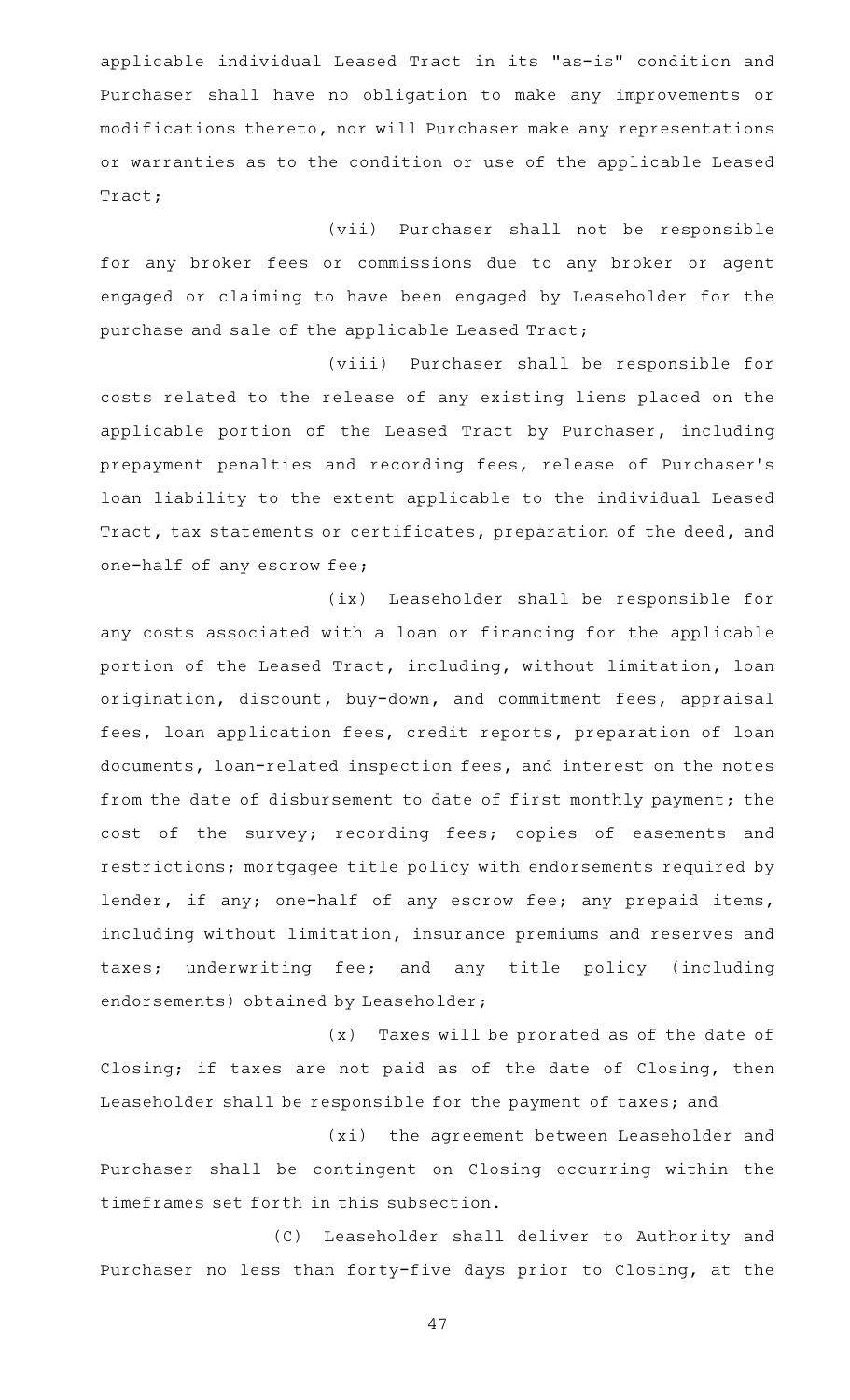Leaseholder 's expense, an accurate survey of the individual Leased Tract (including any Undeveloped Strips being included in such Leased Tract), which survey is acceptable to the Authority and Purchaser. To be acceptable to the Authority and Purchaser, the survey must:

(i) be acceptable to the title company selected by the Purchaser and Leaseholder and approved by the Authority for purposes of issuing any policy of title insurance on the applicable portion of the Leased Tract;

(ii) be prepared by a licensed state land surveyor or a registered professional land surveyor acceptable to the Authority;

(iii) include the boundary of the Leaseholder's Leased Tract and any Undeveloped Strips being conveyed, which boundaries must be consistent with the master survey prepared on behalf of the Authority in conjunction with the sale of the Leased Tract to the Purchaser;

(iv) include all improvements on the Leased Tract and indicate any encroachments across the applicable boundary lines; Leaseholder must provide evidence that any such encroachments across boundary lines, including encroachments onto Authority Land, have been cured by the Leaseholder (either by removal of such encroachment or by written agreement between the affected parties permitting such encroachment to continue) prior to the survey being deemed acceptable; and

(v) be reviewed and approved by the Authority and Purchaser; the Authority, Purchaser, and their representatives or agents may perform an inspection of the applicable Leased Tract to verify the accuracy of the survey and any encroachments thereon;

(D) On or before Closing, the purchase and sale agreement between the Leaseholder and Purchaser and any earnest money that may be required pursuant to such agreement shall be timely delivered to a title company or escrow agent acceptable to the Authority and agreed to by Leaseholder and Purchaser in such agreement;

(E) On or before Closing, Purchaser and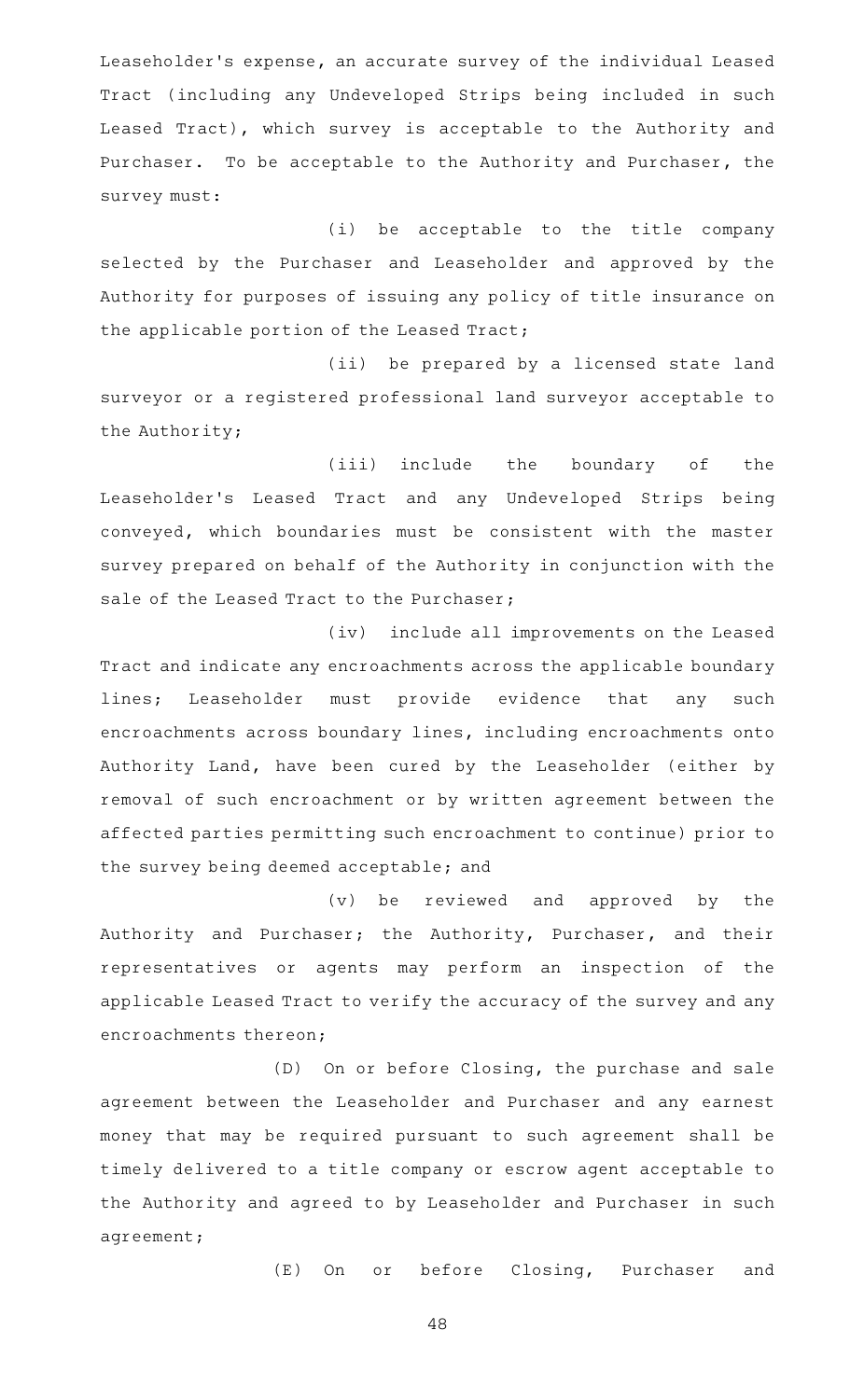Leaseholder shall complete all documentation necessary to effectuate transfer of the applicable Leased Tract from the Purchaser to the Leaseholder and deliver such completed and executed documents to the applicable escrow agent; and

(F) Promptly after Closing, the deed and any other applicable documents effectuating transfer of such Leased Tract to the Leaseholder shall be recorded in the county records where the Leased Tract is located promptly after such escrow agent receives written notice from the Authority or title company or escrow agent facilitating the Closing of the Leased Tract from the Authority to Purchaser that such Closing has been completed and the necessary documents have been recorded pursuant to such Closing. In no event shall the deed or any other documents transferring the applicable portion of the Leased Tract to the Leaseholder be recorded prior to Closing.

(3) Closing shall occur no later than December 31, 2010, for the Initial Leased Tract and not later than two years after the Date of Decommissioning for the Remaining Leased Tract. The Authority shall post on its website no later than thirty days after entering into a Contract for sale with Purchaser the effective date of such Contract and the anticipated date of Closing, which date shall be at least six (6) months from the effective date of the Contract. Any changes to the anticipated date of Closing shall also be posted on the Authority's website. These dates shall be used to establish the time periods provided in Subdivision (2).

(c) Sale to Leaseholders. This subsection shall only apply to, and be effective for, those portions of the Remaining Leased Tract (if any) for which Closing has not occurred on or before the second anniversary of the Date of Decommissioning, pursuant to Subsection (b), in which case the effective date of this subsection shall be the second anniversary of the Date of Decommissioning. Upon the effective date of this subsection, the Authority shall suspend any applicable sale efforts under Subsection (b) for a period of two years beginning on the effective date of this subsection and initiate a tract by tract sale of the Remaining Leased Tract to the then-current Leaseholders as follows: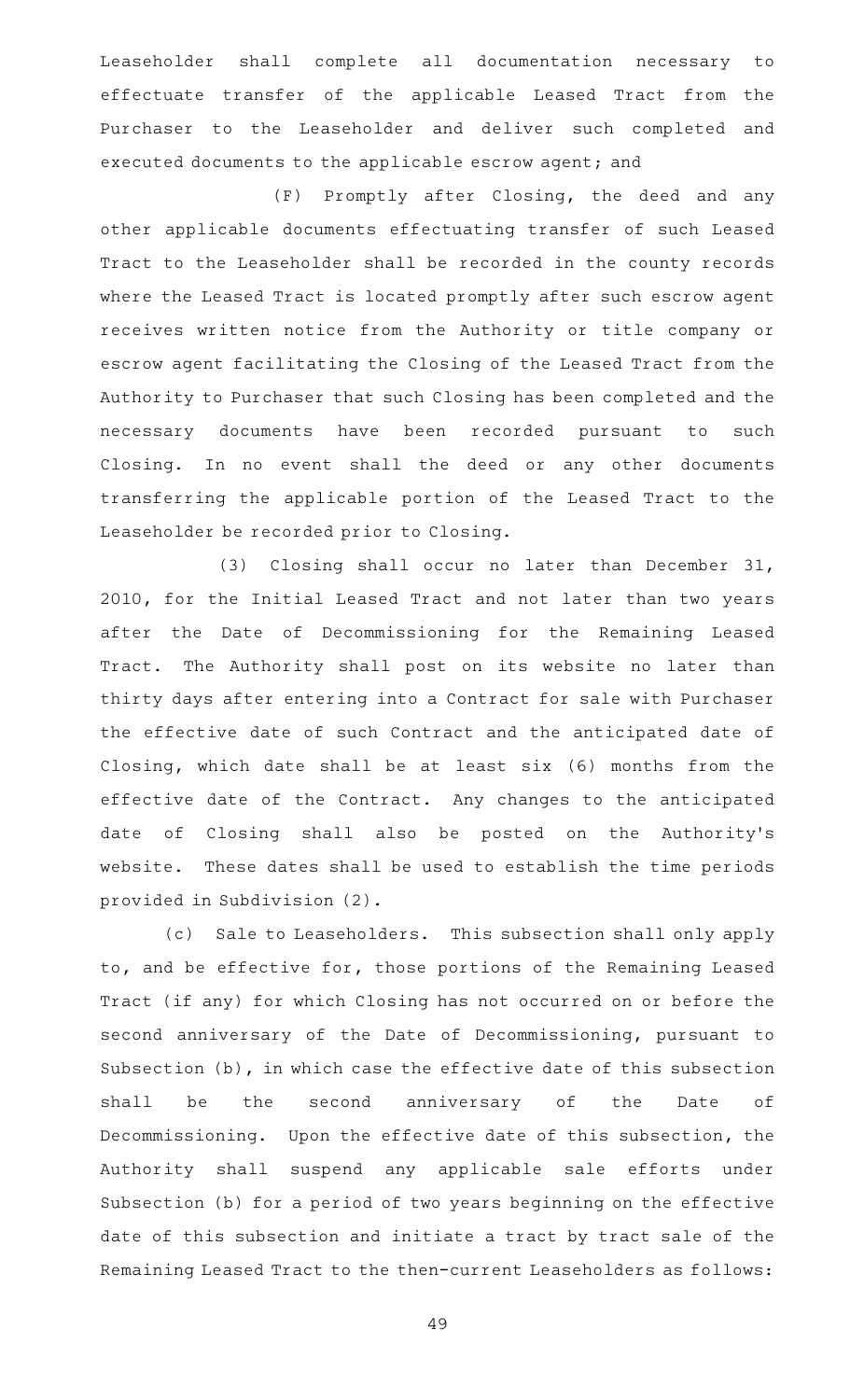(1) For a period of two years beginning on the effective date of this subsection and in accordance with the procedures set forth in this subsection, and subject to Subsections (d), (e), (f), (g), (h), and (i), the Authority shall provide Leaseholders the opportunity to purchase their individual portion of the Remaining Leased Tract directly from the Authority. Leaseholders shall have until the expiration of such two-year period to submit a completed application of intent to purchase their individual Remaining Leased Tracts as provided by Subdivision (4).

(2) The Authority shall determine if, and how, any Remaining Undeveloped Strips will be divided between adjacent Leaseholders and incorporated into any individual Remaining Leased Tract; provided, however, Leaseholders shall not be required to accept any such Remaining Undeveloped Strips.

(3) On or before the effective date of this subsection, the Authority shall make available to the Leaseholders a form for an application of intent to purchase the Leaseholder 's individual Remaining Leased Tract. Such application shall be deemed a contract subject to the provisions set out herein. The application of intent shall provide the Leaseholder a 30-day feasibility period beginning on the date such application is submitted in which the Leaseholder can determine the feasibility of purchasing the applicable individual Remaining Leased Tract, including the ability of such Leaseholder to obtain financing for such purchase.

(4) A Leaseholder who desires to purchase such Leaseholder 's individual Remaining Leased Tract must submit a completed application to the Authority on or before the second anniversary of the effective date of this subsection. An application will be deemed "complete" upon the following:

(A) Leaseholder delivers to the Authority an executed application of intent to purchase with all required information included in the application;

(B) Leaseholder delivers an earnest money deposit, in good funds acceptable to the title company or escrow agent selected by the Authority, in the amount of \$1,000 to such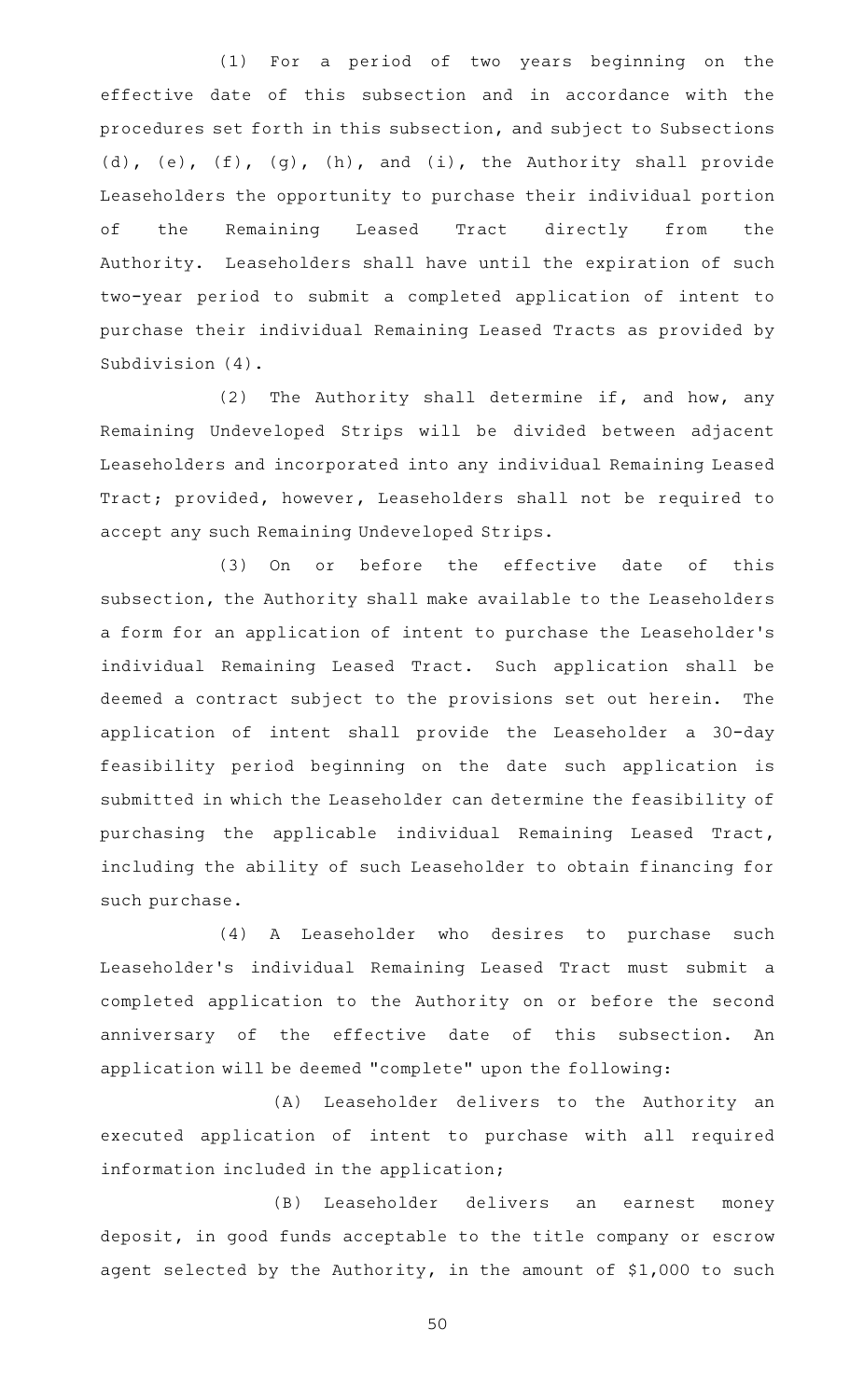title company or escrow agent, which earnest money shall be nonrefundable after the expiration of the feasibility period except in the event closing does not occur due to the fault of the Authority;

(C) any and all rent and other fees or amounts due to the Authority pursuant to such Leaseholder 's Ground Lease have been paid and there are no amounts then outstanding which are past due;

(D) Leaseholder has delivered to the Authority a survey that is acceptable to the Authority of the applicable Remaining Leased Tract (and any Remaining Undeveloped Strips being included in such Remaining Leased Tract). To be acceptable to the Authority, the survey must:

(i) be acceptable to the title company selected by the Authority for purposes of issuing any policy of title insurance on the applicable portion of the Remaining Leased Tract;

(ii) be prepared by a licensed state land surveyor or a registered professional land surveyor acceptable to the Authority;

(iii) include the boundary of the Leaseholder 's Remaining Leased Tract and any Remaining Undeveloped Strips being conveyed, which boundaries must be consistent with the master survey of the Remaining Leased Tract prepared on behalf of the Authority;

(iv) include all improvements on the Remaining Leased Tract and indicate any encroachments across the applicable boundary lines, including encroachments onto Authority Land; Leaseholder must provide evidence that any such encroachments across boundary lines have been cured by the Leaseholder (either by removal of such encroachment or by written agreement between the affected parties permitting such encroachment to continue) prior to the survey being deemed acceptable; and

(v) be reviewed and approved by the Authority; the Authority or its representatives or agents may perform an inspection of the individual Remaining Leased Tract to verify the accuracy of the survey and any encroachments thereon.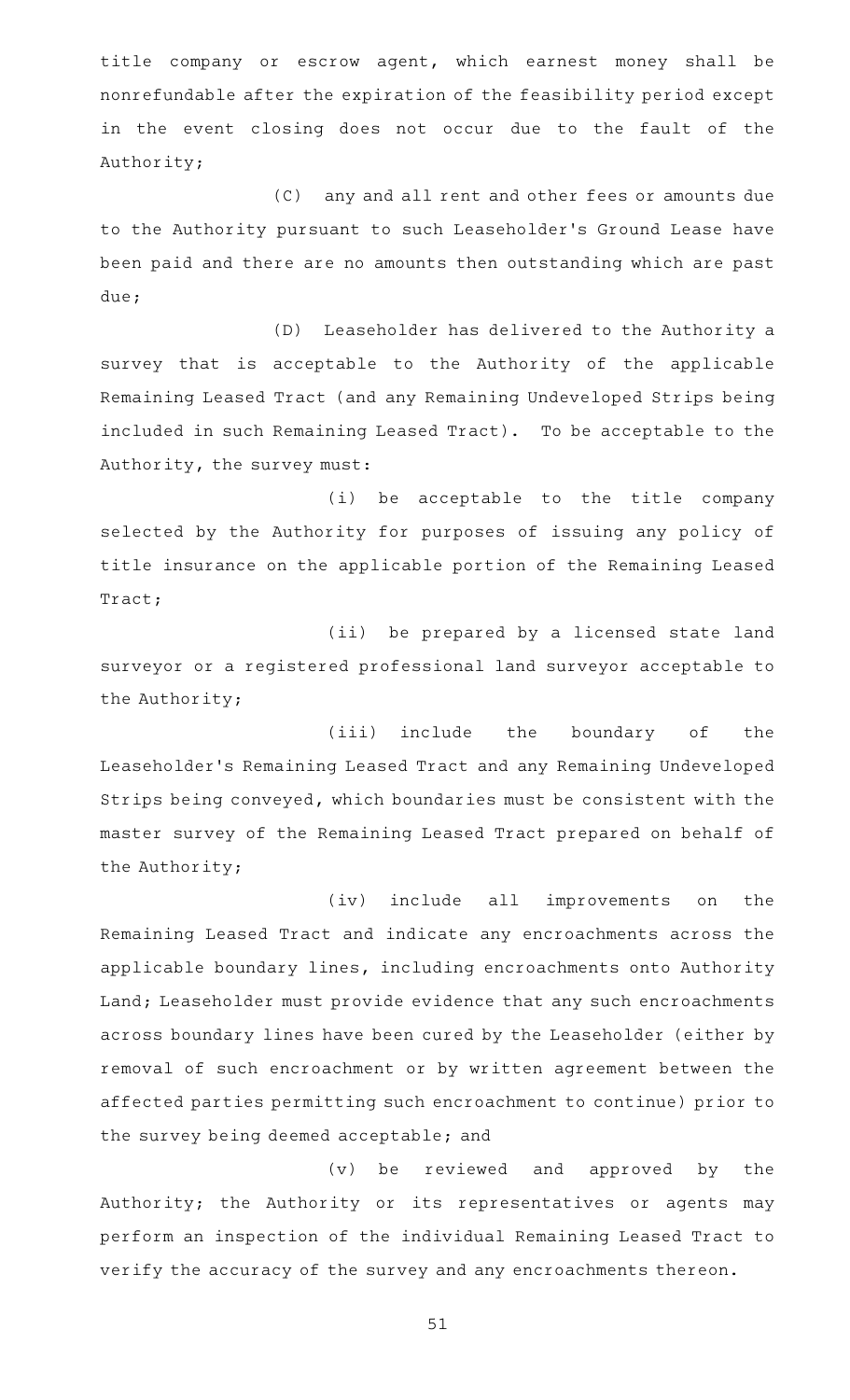(E) Leaseholder has delivered to the Authority a title commitment and, if requested by the Authority, any exception documents referenced therein, prepared by the applicable title company or escrow agent selected by the Authority; and

(F) Leaseholder has delivered to the Authority written evidence from Leaseholder's lender or financial institution that Leaseholder has the financing or funds available, as applicable, to complete the purchase of Leaseholder 's Remaining Leased Tract.

(5) Completed applications that are timely delivered will be accepted and processed by the Authority in the order in which they are received; except that the Authority shall give preference in processing applications to Leaseholders who receive an ad valorem tax exemption under Section [11.13,](http://www.statutes.legis.state.tx.us/GetStatute.aspx?Code=TX&Value=11.13) Tax Code, for a structure on the Leaseholder 's Remaining Leased Tract.

(6) An individual Remaining Leased Tract sold under this subsection shall be sold for 90% of the land only assessed value without any exemptions, as determined by the appraisal district, for the year in which the Leaseholder 's application of intent to purchase is submitted to the Authority, or for the year 2012, whichever is greater.

(7) The Leaseholder purchasing such Leaseholder's Remaining Leased Tract is responsible for:

(A) timely paying all rent and other fees or amounts due to the Authority pursuant to such Leaseholder 's Ground Lease through the date of closing on the Leaseholder 's portion of the Remaining Leased Tract;

(B) obtaining and delivering to the Authority a survey of the applicable Remaining Leased Tract in accordance with Subdivision (4)(D) and curing any encroachments shown thereon, all at Leaseholder 's expense;

(C) obtaining and delivering to the Authority, at such Leaseholder 's expense, a title commitment in accordance with Subdivision  $(4)(E)$ ; the Authority may, but shall have no obligation to, cure any objections that Leaseholder may have to the exceptions, covenants, easements, reservations or any other items reflected on the title commitment; provided, however, that the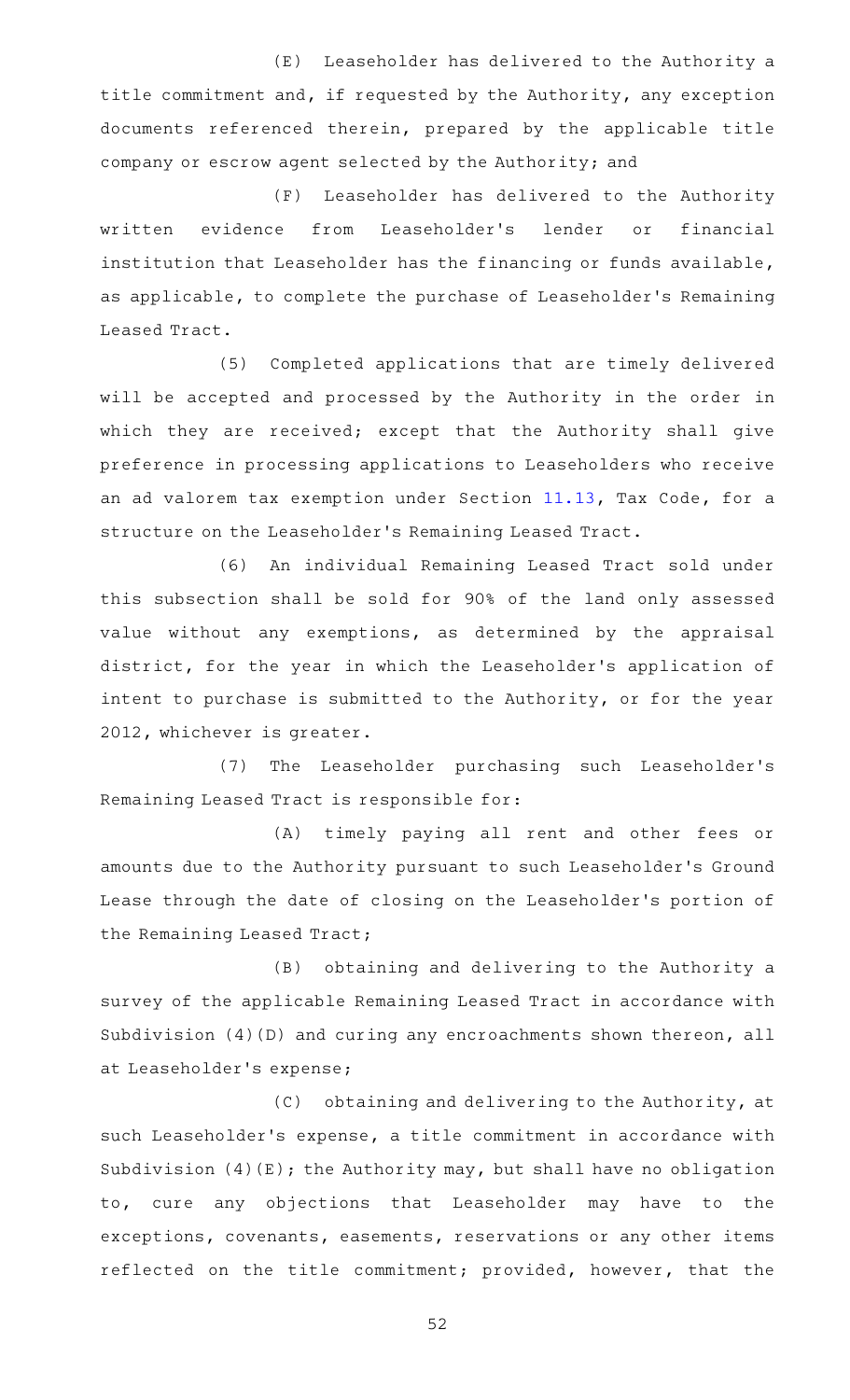Authority shall use good faith efforts to address and/or remove those requirements or exceptions shown on Schedule C of the title commitment that are applicable to or created by the Authority, and, notwithstanding the foregoing, the Authority shall have no obligation to cure any exceptions on the attached Schedule C regarding legal right of access to or from the applicable Remaining Leased Tract;

(D) delivering to the applicable title company or escrow agent on or before closing on the Leaseholder 's Remaining Leased Tract, in good funds, the purchase price and all reasonable, normal, customary, and documented costs associated with the transfer of the individual Remaining Leased Tract to the Leaseholder including, without limitation, all escrow fees, recording fees, taxes on the land after the date of such closing, document preparation fees, the cost of any Title Policy (including any endorsements thereon) obtained by Leaseholder, and any costs associated with removing any liens on the applicable Remaining Leased Tract; and

(E) timely delivering to the escrow agent any notices, statements, affidavits, or other documents required by the application, escrow agent, or at law to effectuate the transfer of the applicable Remaining Leased Tract to the Leaseholder.

(8) For those completed applications of intent to purchase timely delivered to the Authority under this subsection, the purchase must be completed no later than the expiration of 30 months after the effective date of this subsection. For any individual Remaining Leased Tract for which closing has not occurred by such date, the application shall be deemed terminated. The Authority shall not accept any applications of intent to purchase after the second anniversary of the effective date of this subsection; and any applications of intent to purchase that are delivered to the Authority prior to such date but that are not "complete" as of such date in accordance with Subdivision (4) shall be rejected by the Authority. Leaseholders submitting an application of intent to purchase their individual Remaining Leased Tracts are responsible for ensuring that such application is deemed "complete" on or before the second anniversary of the effective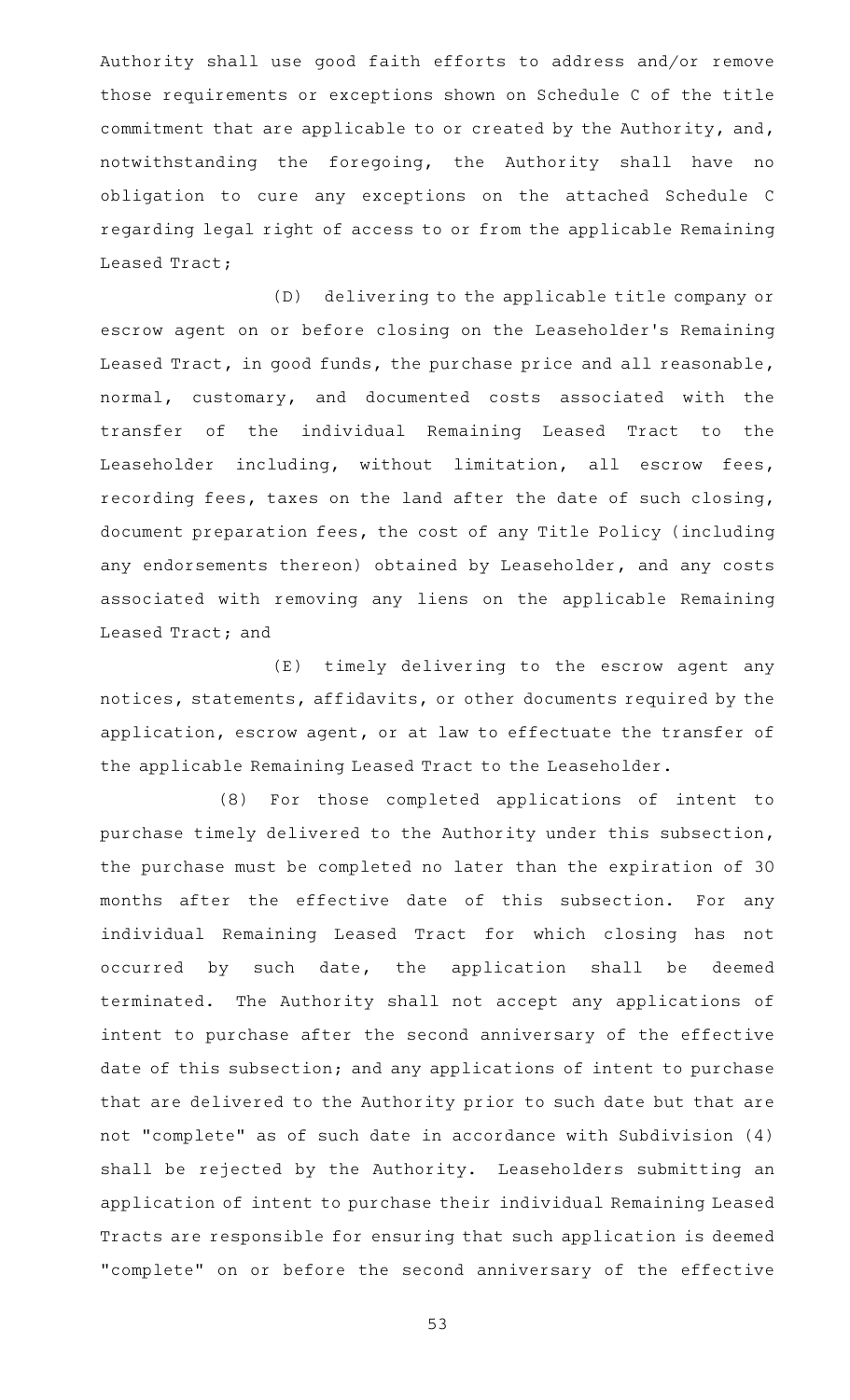date of this subsection.

(9) Any Ground Lease that would otherwise expire shall be automatically extended as necessary for one year terms to permit such Leaseholder the full two-year period to deliver such application of intent to purchase such Leaseholder 's individual Remaining Leased Tract and to complete such transaction no later than the expiration of 30 months after the effective date of this subsection.

(10) The Owner of a Remaining Leased Tract sold under this subsection shall pay the Authority any reasonable fees set by the Authority for any services the Owner accepts from the Authority. However, the Owner of a Remaining Leased Tract is under no obligation to accept services from the Authority.

(11) Any Remaining Leased Tract subject to the Ranch Agreement shall only be subject to sale under this subsection if the Authority is released from its obligations under the Ranch Agreement relating to such Remaining Leased Tract.

(12) The following laws do not apply to sale of an individual Remaining Leased Tract under this subsection:

- (A) Chapter [272,](http://www.statutes.legis.state.tx.us/GetStatute.aspx?Code=LG&Value=272) Local Government Code;
- (B) Section [49.226,](http://www.statutes.legis.state.tx.us/GetStatute.aspx?Code=WA&Value=49.226) Water Code; and
- $(C)$  Section [8502.013](http://www.statutes.legis.state.tx.us/GetStatute.aspx?Code=SD&Value=8502.013) of this code.

(13) A provision that applies to the Leaseholder of an individual Remaining Leased Tract under this section applies to any subsequent Owner of the individual Remaining Leased Tract.

(14) At closing on the individual Remaining Leased Tract, the Leaseholder shall pay any indebtedness secured by a lien on the Leaseholder 's leasehold estate (including the applicable portion of the Buffer Zone that is part of the leasehold estate) or deliver the express written consent of the Lienholder on the leasehold estate in the Remaining Leased Tract permitting the Leaseholder to grant a purchase money lien on the fee simple estate in the Remaining Leased Tract.

(15) At the closing of the applicable Remaining Leased Tract, the Authority will deliver a special warranty deed.

(16) For any portion of the Remaining Leased Tract that has not been sold pursuant to this subsection on or before the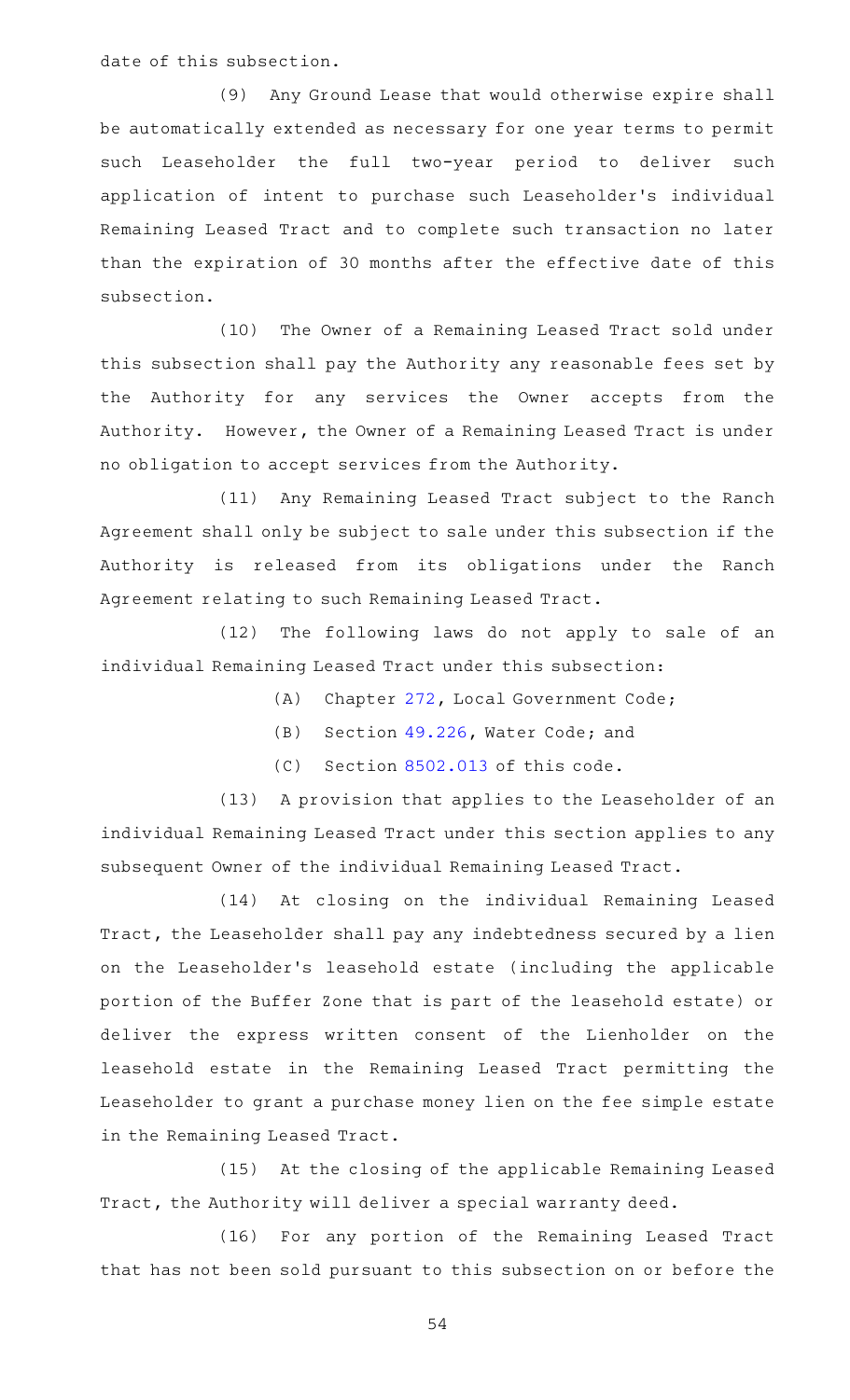expiration of 30 months after the effective date of this subsection, the Board shall sell any such remaining portion of the Remaining Leased Tract pursuant to terms and conditions determined by such Board.

(d) Restrictions on Property. The Property is subject to the Restrictions recorded in Palo Pinto, Stephens, Young, and Jack Counties, as amended from time to time. After the Date of Decommissioning and before the date the Remaining Leased Tract is conveyed under Subsection (b) or (c), the Authority, without requiring the consent of any Owner, shall further amend the Restrictions and record the Amendments to the Restrictions in the records of each applicable county, which amendments must (i) add the Remaining Commercial Leased Land as part of the Commercial Leased Land in the Restrictions; (ii) add the Remaining Residential Leased Land as part of the Residential Leased Land in the Restrictions; (iii) add the Remaining Undeveloped Strips as part of the Undeveloped Strips in the Restrictions; (iv) add the Remaining Leased Tract as part of the Leased Tract; and (v) otherwise amend the Restrictions to be substantively in accordance with the following:

(2) Each Owner, Purchaser, and Leaseholder shall agree to not block, restrict, or otherwise prohibit access over, through, or across any Road and further agrees that such Roads or portion thereof shall remain open for use by the Authority, other Owners or Purchasers, lessees of any portion of the Property (including Leaseholders) and the general public. Except for (i) those portions of the Property that are accessible by water only as of the effective date of the Restrictions, and/or (ii) restrictions of access existing as of the effective date of the Restrictions (e.g., access to and from public roads that requires traversing real property not owned by the Authority, Owners, or Purchasers hereunder), and/or (iii) the covenants and restrictions of the Ranch Declarations (to the extent applicable to the Roads) or other restrictive covenants existing prior to the date the Restrictions are recorded of record, no Owner, Purchaser, or Leaseholder shall be permitted to block, restrict, or otherwise prohibit access on, over, or across the Roads.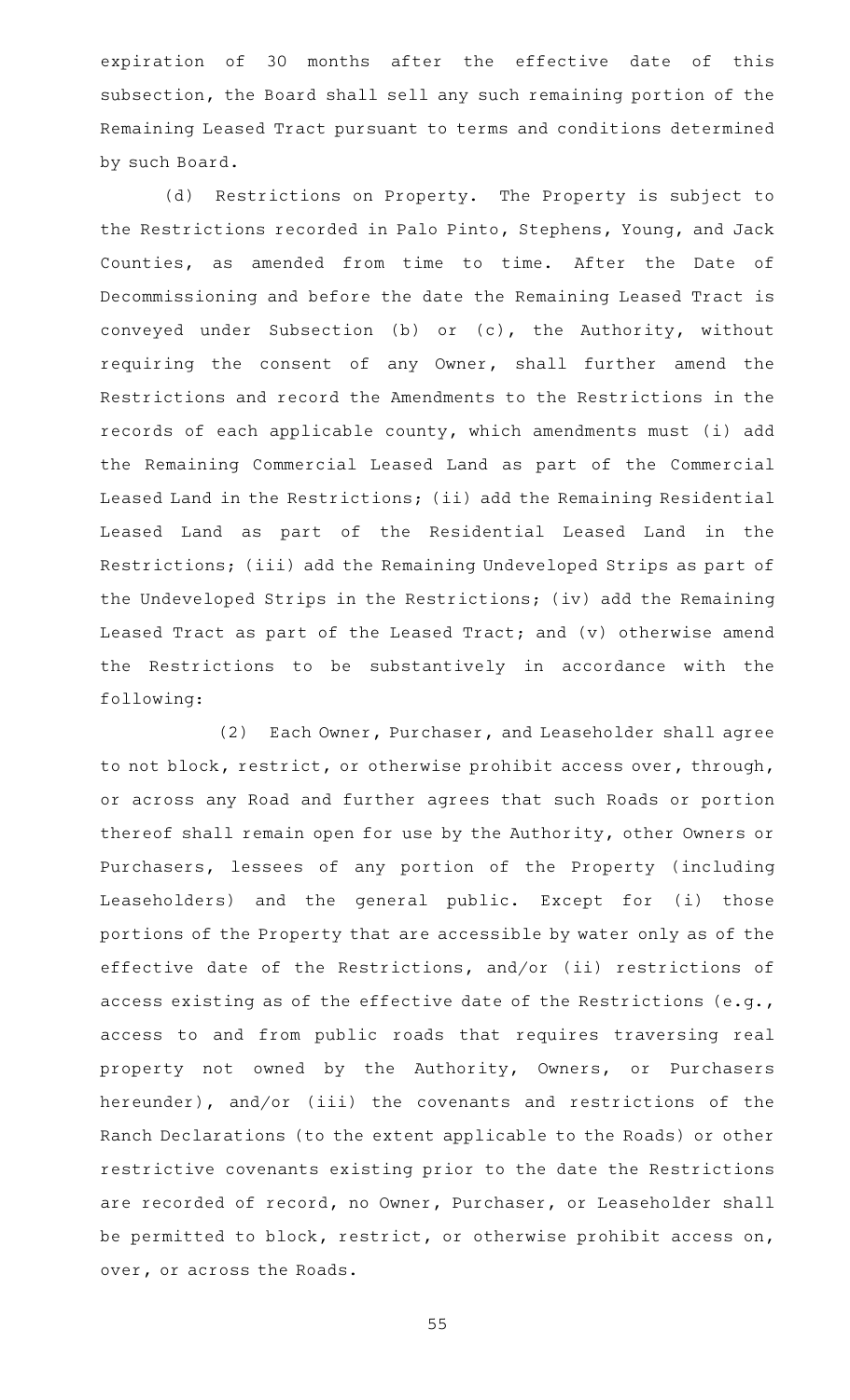(3) The Driveways are not part of the Roads and shall be maintained by the Owner, Purchaser, or Leaseholder of the applicable Driveways. No Owner, Purchaser, or Leaseholder shall obstruct, prevent, or otherwise restrict access on, over or across any portion of a common Driveway by any such other Owner, Purchaser, or Leaseholder, or their guests or invitees, whose portion of the Property is served by such common Driveway. Owners, Purchasers, and/or Leaseholders whose portion of the Property is served by a common Driveway shall at all times have a nonexclusive right of ingress and egress over and across such common Driveway to access their portion of the Property.

(4) All grants and dedications of easements, rights-of-way, restrictions, and related rights affecting the Leased Tract, made prior to the Leased Tract becoming subject to the Restrictions and any Amendments to the Restrictions that are of record, or visible or apparent, shall be incorporated into such Restrictions by reference and made a part of the Restrictions for all purposes as if fully set forth therein and shall be construed as being adopted in each and every contract, deed, or conveyance executed or to be executed by or on behalf of the Authority conveying any part of the Leased Tract. The foregoing adoption of such easements includes, without limitation, any and all written easements or agreements, whether or not recorded, between the Authority and any other party for the installation, maintenance, repair, or replacement of utility lines located on, above, over, under, or beneath the Property.

(5) The Authority shall reserve for itself and its successors, assigns, and designees the nonexclusive right and easement, but not the obligation, to enter upon the Property, the Lake and other bodies of water, if any, located within the Property (a) to install, keep, maintain, and replace pumps in order to obtain water for the irrigation of any portion of the Authority Land, (b) to construct, maintain, replace, and repair any wall, dam, or other structure retaining water therein, (c) to access, construct, maintain, replace, and repair any measurement stations, monuments, or other similar improvements, (d) to remove trash and other debris, and (e) to fulfill the Authority 's obligations as a river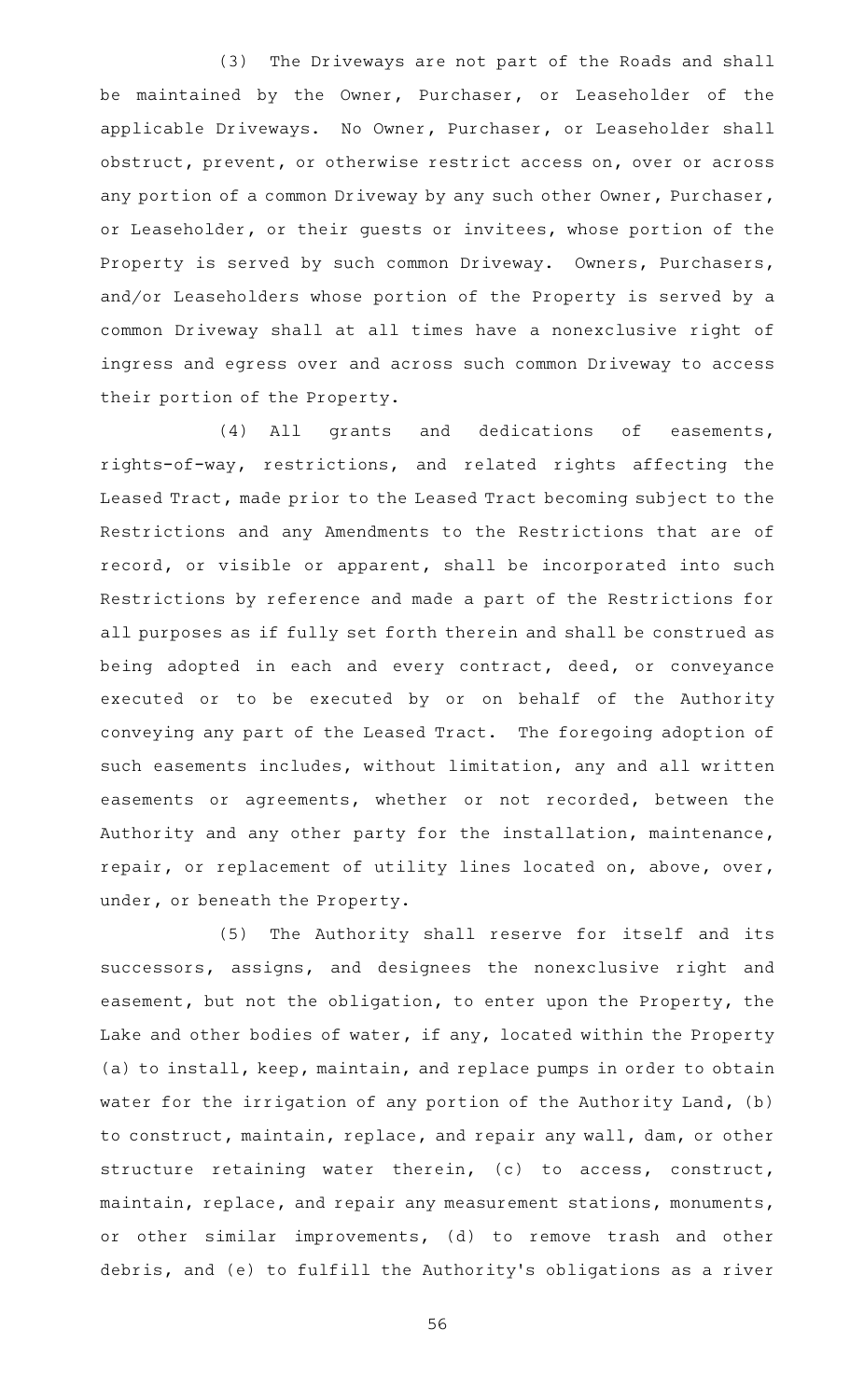authority and any obligations set forth in state water rights or other governmental regulations. The Authority and its designees shall have an access easement through, over, and across any portion of the Leased Tract to the extent reasonably necessary to exercise the rights and responsibilities under this subdivision; provided, however, that (i) the Authority shall provide written notice at least 48 hours in advance of such entry to the Purchaser or Owner of such portion of the Leased Tract (except in the event of an emergency, in which case advance notice shall not be required, but the Authority shall provide such written notice as soon as practicable thereafter); (ii) the Authority shall promptly repair any damage to the portion of the Leased Tract caused by the Authority 's entrance onto such Owner 's or Purchaser 's portion of the Leased Tract; and (iii) the Authority shall use reasonable efforts to avoid interfering with the Owner 's or Purchaser 's use of the portion of the Leased Tract.

(6) The Authority shall reserve for itself and its successors, assigns, and designees a perpetual right, power, privilege, and easement to occasionally overflow, flood, and submerge that portion of the Property located at or below the elevation contour of 1015' above mean sea level in connection with the Authority's operation and maintenance of the Lake. The Authority shall have no liability to any Owner, Purchaser, Leaseholder, or any other person for any damages, claims, costs, injuries, or liabilities to any person or the Property or any improvements thereon that are caused by or arise from any act or omission by the Authority in connection with the foregoing right and easement.

(7) Additional land may be included in the Property or Leased Tract at any time by the Authority, as long as the Authority owns any portion of the Property, by recording an amendment to these Restrictions in each of the counties in which the Property is located. Upon such additions, the Restrictions shall apply to the added land and the rights, privileges, duties, and liabilities of the Owners or Purchasers subject to the Restrictions shall be the same with respect to the added land as with respect to the Property originally covered by the Restrictions. As additional lands are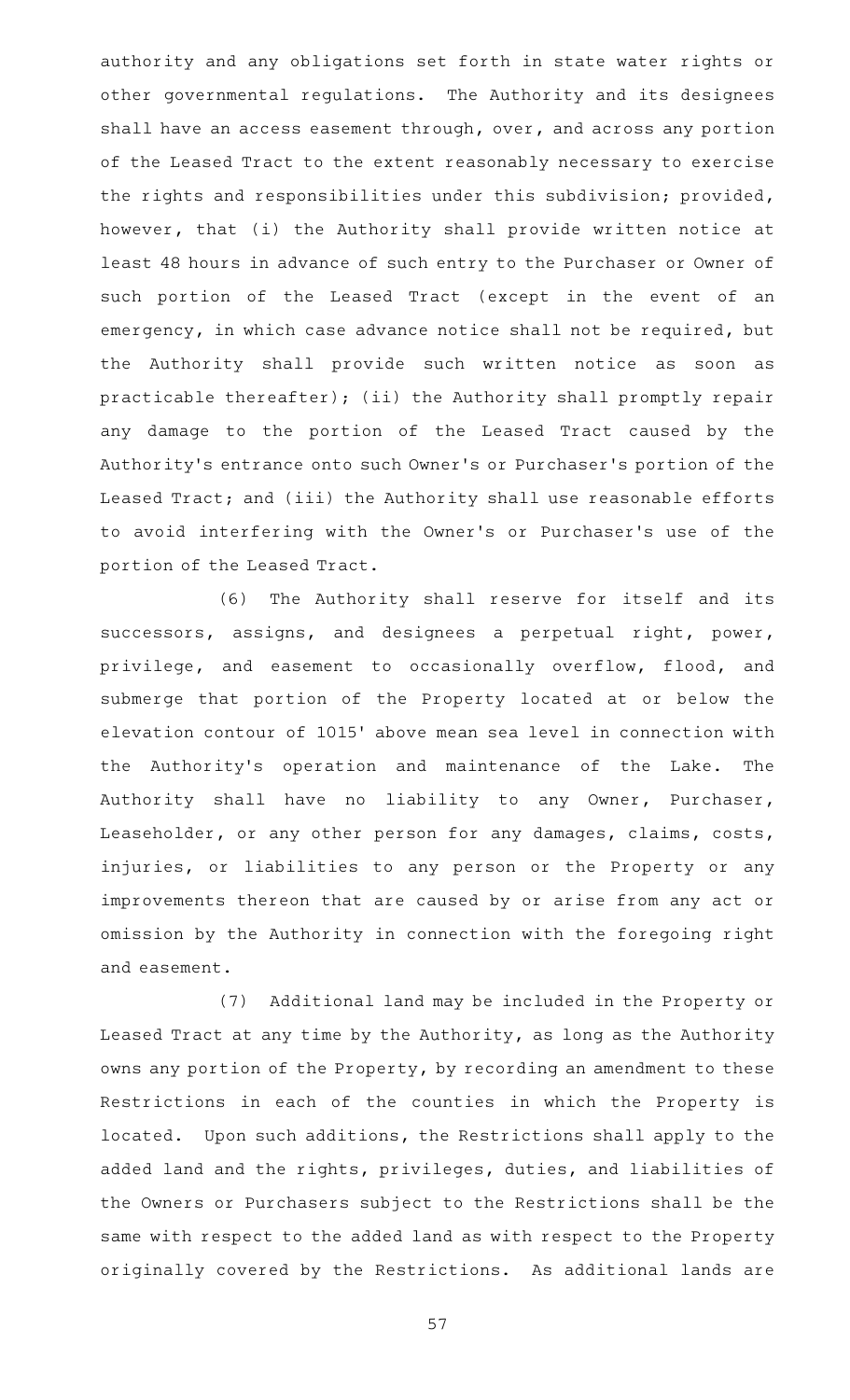added hereto, the Authority shall, with respect to said land, record amendments that may incorporate the Restrictions therein by reference and that may supplement or modify the Restrictions with such additional covenants, restrictions, and conditions that may be appropriate for those added lands.

(8) The Restrictions may not be modified in any respect whatsoever or terminated, in whole or in part, except with the consent of (i) the Owners or Purchasers of at least sixty percent (60%) of the individual lots that comprise the Residential Leased Land and Commercial Leased Land, and (ii) the Owners or Purchasers of at least sixty percent (60%) of the land area of the Authority Land, and (iii) the Authority, for so long as the Authority has any interest in the Property, whether as an Owner or otherwise. Notwithstanding the foregoing, the Authority, without the joinder of any other party, shall have the absolute right to make minor changes or amendments to the Restrictions to correct or clarify errors, omissions, mistakes, or ambiguities contained therein. No amendment shall be effective until such amendment has been recorded in the Official Public Records of each of the counties in which the Property is located.

(9) No improvements (except as specifically set forth in Subdivision (11)) shall be constructed or located on the Leased Tract within twenty-five feet (25 ') landward measured horizontally from the 1000' contour line of the Lake, a meander line that changes over time due to natural forces, such as erosion and accretion; provided, however, this restriction shall not include improvements inside this setback that are existing at the time the Restrictions are filed that have been approved in writing by the Authority. In addition, no improvements on the Leased Tract (or any portion thereof) shall be constructed or located within five feet (5') of any other boundary line (i.e., the side and back boundary lines), other than fences; provided, however, this restriction shall not include improvements located within this 5' setback that are existing at the time the Restrictions are filed and that have been approved in writing by the Authority.

(11) Erosion control improvements (such as retaining walls, rip rap, etc.) and landscape planting may not be constructed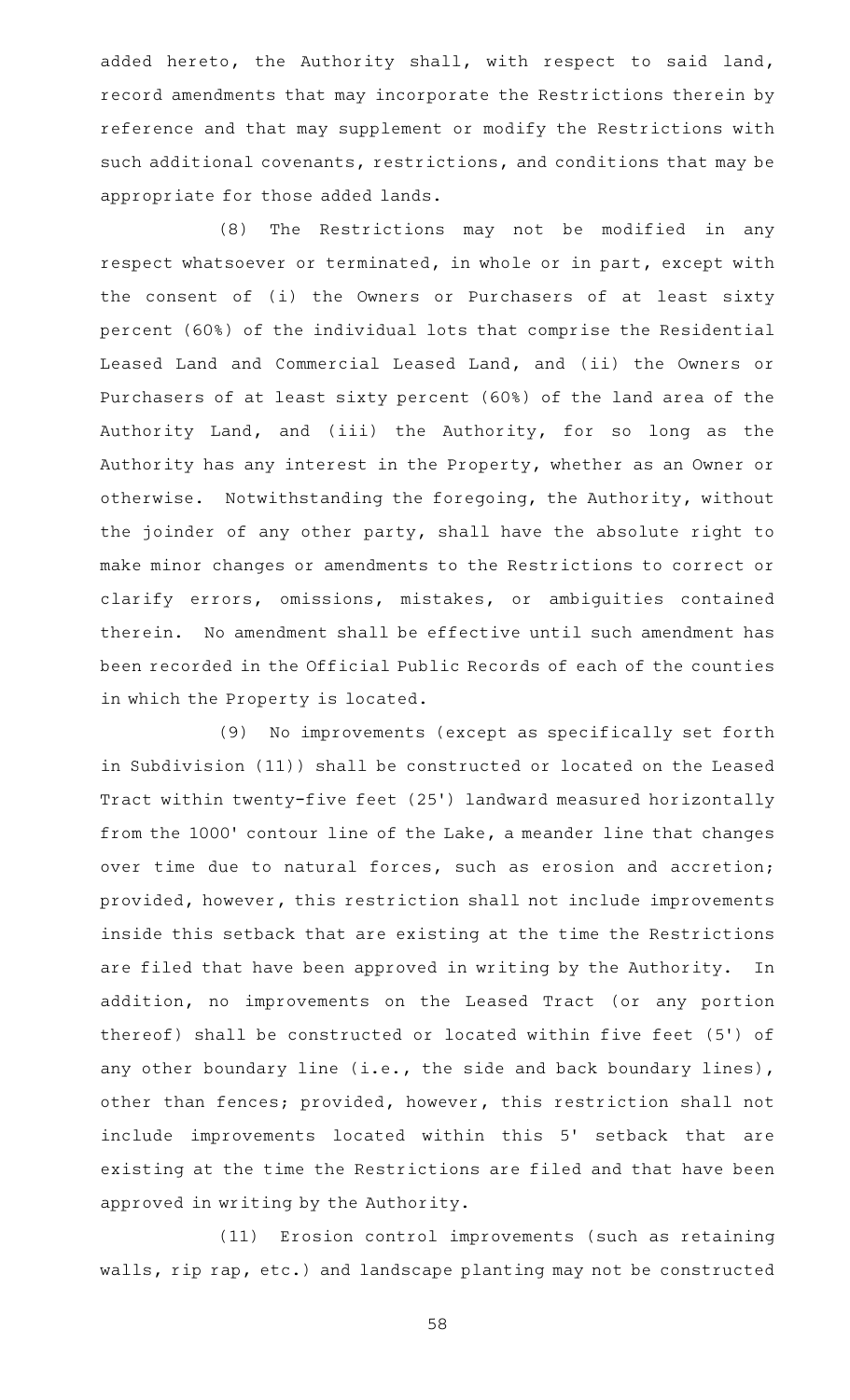or located at or below the 1000' contour line without the prior written approval of the Authority. Such improvements shall be subject to the terms and conditions set forth in the Restrictions and in the Authority's regulations, including without limitation, the Shoreline Management Plan.

(12) No Owner, Purchaser, or Leaseholder shall have the right to place, or permit to be placed, any advertisements, private notices, signs, or billboards on the Residential Leased Land except that temporary signage customarily found on residential property may be placed on the Residential Leased Land at the reasonable discretion of the Owner, Purchaser, and/or Leaseholder of that portion of the Residential Leased Land.

(13) No activities shall be conducted on the Leased Tract and no improvements constructed on the Leased Tract that are or might be unsafe or hazardous to any person or property.

(14) No Owner, Purchaser, Leaseholder, or occupant of any portion of the Leased Tract shall use or permit the use, handling, generation, storage, release, disposal, or transportation of Hazardous Materials on, about, or under the Leased Tract except for such quantities that are routinely utilized in connection with residential use (for all portions of the Leased Tract except the Commercial Leased Land) or for commercial uses that are in compliance with the Restrictions (for the Commercial Leased Land), and that are stored, used, and disposed of in compliance with all Environmental Laws. Each Owner, Purchaser, and Leaseholder shall indemnify, defend, protect, and save the Authority, its successors and assigns, trustees, directors, employees, and officers and each other Owner, Purchaser, and Leaseholder, harmless from and against, and shall reimburse such indemnified parties for, all liabilities, obligations, losses, claims, damages, fines, penalties, costs, charges, judgments, and expenses, including, without limitation, reasonable attorneys ' fees and expenses that may be imposed upon or incurred or paid by or asserted against such indemnified parties by reason of or in connection with such Owner 's, Purchaser 's, or Leaseholder 's failure to comply with this subdivision.

(15) No Owner or Purchaser shall conduct, or permit to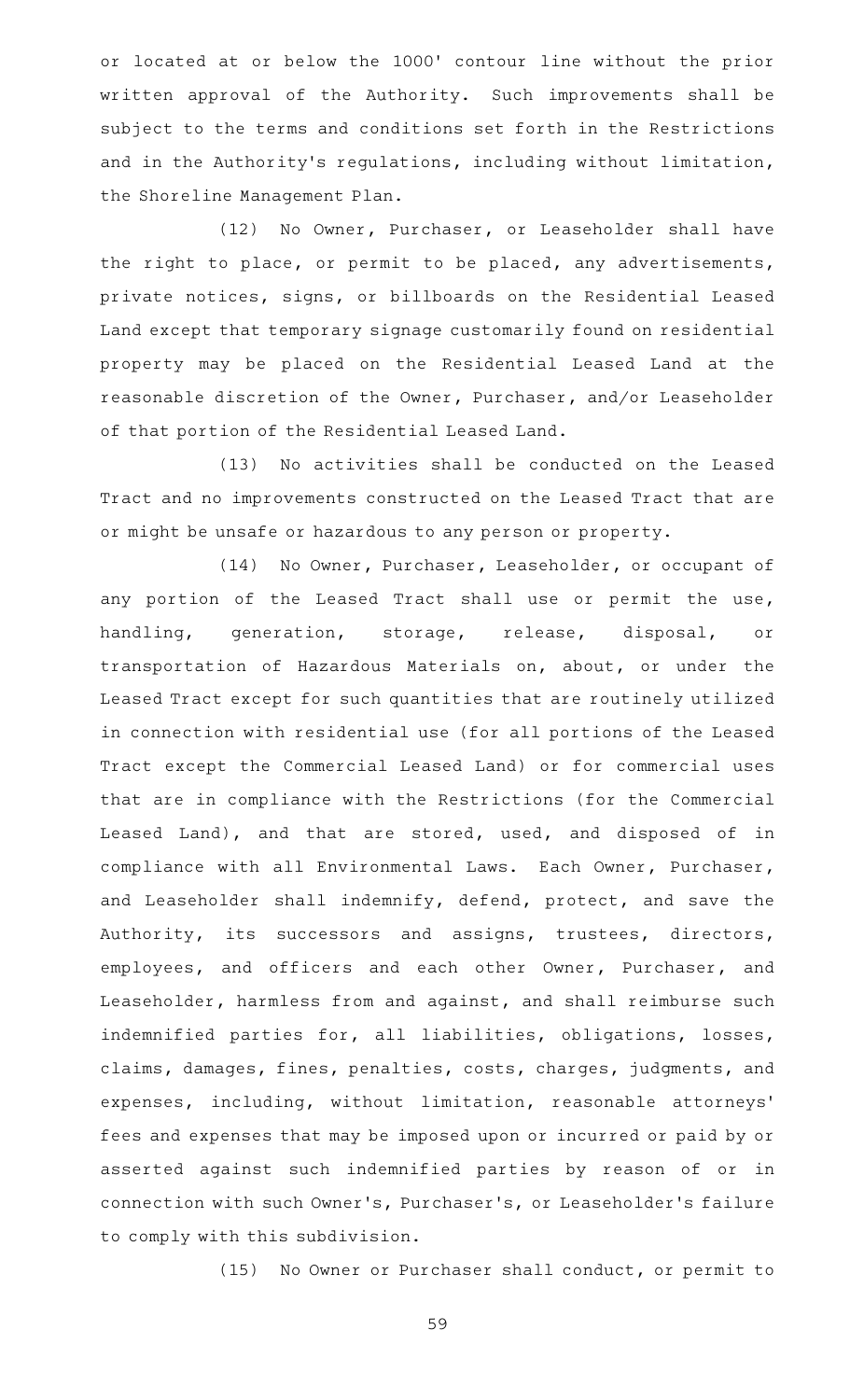be conducted, any activity on the Leased Tract that is improper, immoral, noxious, annoying, creates a nuisance, or is otherwise objectionable to other Owners or Purchasers or incompatible with the recreational use of the Lake and the Authority Land.

(16) The Residential Leased Land (and any Undeveloped Strips that are conveyed to an Owner or Purchaser as part of the Residential Leased Land pursuant to Subsection (b) or (c)) shall be improved and used solely for single-family residential use, inclusive of a garage, fencing, and other such related improvements as are necessary or customarily incident to normal residential use and enjoyment and for no other use. No portion of the Residential Leased Land (and any Undeveloped Strips that are conveyed to an Owner or Purchaser as part of the Residential Leased Land pursuant to Subsection (b) or (c)) shall be used for manufacturing, industrial, business, commercial, institutional, or other nonresidential purpose, save and except as set forth in Subdivision (17). Notwithstanding the foregoing, Owners, Purchasers, and/or Leaseholders shall be permitted to conduct a "garage sale" on their respective portion of the Residential Leased Land (and any Undeveloped Strips that are conveyed to an Owner or Purchaser as part of the Residential Leased Land pursuant to either Subsection (b) or (c)) not more than one time per calendar year.

(17) No professional, business, or commercial activity to which the general public is invited shall be conducted on the Residential Leased Land (and any Undeveloped Strips that are conveyed to an Owner or Purchaser as part of the Residential Leased Land pursuant to Subsection (b) or (c)); except an Owner, Purchaser, Leaseholder, or occupant of a residence may conduct business activities within a residence so long as: (a) the existence or operation of the business activity is not apparent or detectable by sight, sound, or smell from outside the residence; (b) the business activity conforms to all zoning requirements; (c) the business activity does not involve door-to-door solicitation of residents, lessees, Leaseholders, Owners, or Purchasers within the Property; (d) the business does not generate a level of vehicular or pedestrian traffic or a number of vehicles parked within the Property that is noticeably greater than that which is typical of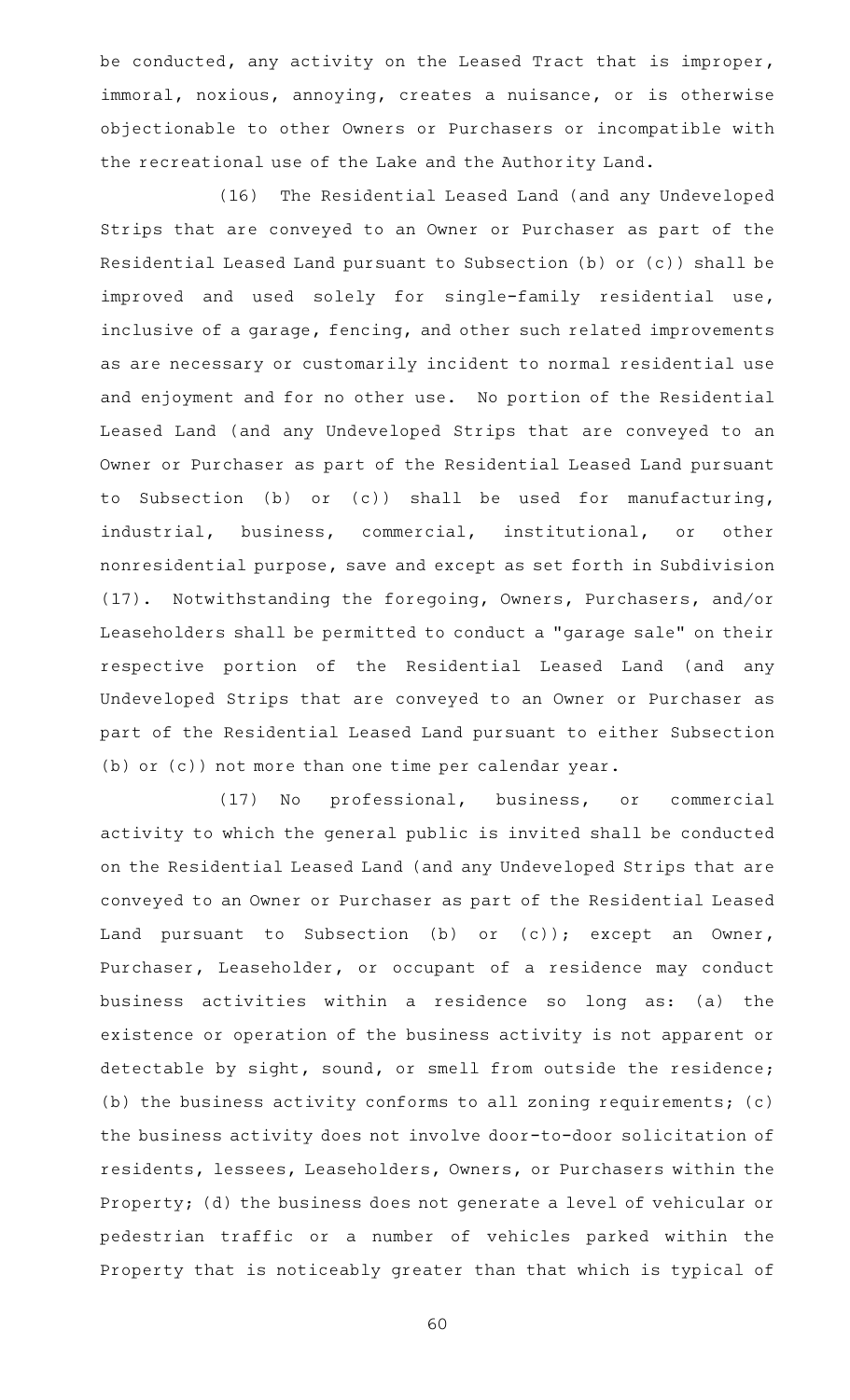residences in which no business activity is being conducted; and (e) the business activity is consistent with the residential character of the Residential Leased Land and does not constitute a nuisance, or a hazardous or offensive use, or threaten the security or safety of other residents, lessees, Owners, Purchasers, or Leaseholders of the Property. The terms "business" and "trade", as used in this provision, shall be construed to have their ordinary, generally accepted meanings and shall include, without limitation, any occupation, work, or activity undertaken on an ongoing basis that involves the provision of goods or services to persons other than the provider 's family and for which the provider receives a fee, compensation, or other form of consideration, regardless of whether: (x) such activity is engaged in full or part-time; (y) such activity is intended to or does generate a profit; or (z) a license is required. Leasing of a residence shall not be considered a business or trade within the meaning of this subsection. This subdivision shall not apply to any activity conducted by the Authority.

(18) Except as may be otherwise provided in the Restrictions and any Amendments to the Restrictions, Commercial Leased Land (and any Undeveloped Strips that are conveyed to an Owner or Purchaser as part of the Commercial Leased Land pursuant to Subsection (b) or (c)) may be improved and used for any lawful commercial purpose, including without limitation, nonprofit organizations or governmental or quasi-governmental agencies.

(19) No portion of the Leased Tract may be used for the commercial testing or development of wind power, or to produce, lease, store, and/or transmit electrical power generated thereby for commercial or resale purposes.

(20) Each Owner or Purchaser shall keep, or cause to be kept, all improvements located on its respective portion of the Leased Tract maintained in good condition and repair, clean and free of rubbish and other hazards, and otherwise in full accordance with the Restrictions and all governmental rules, regulations, codes, and zoning requirements. Such maintenance shall include, but not be limited to, the following: regular and timely removal of all litter, garbage, trash, and waste; regular lawn mowing;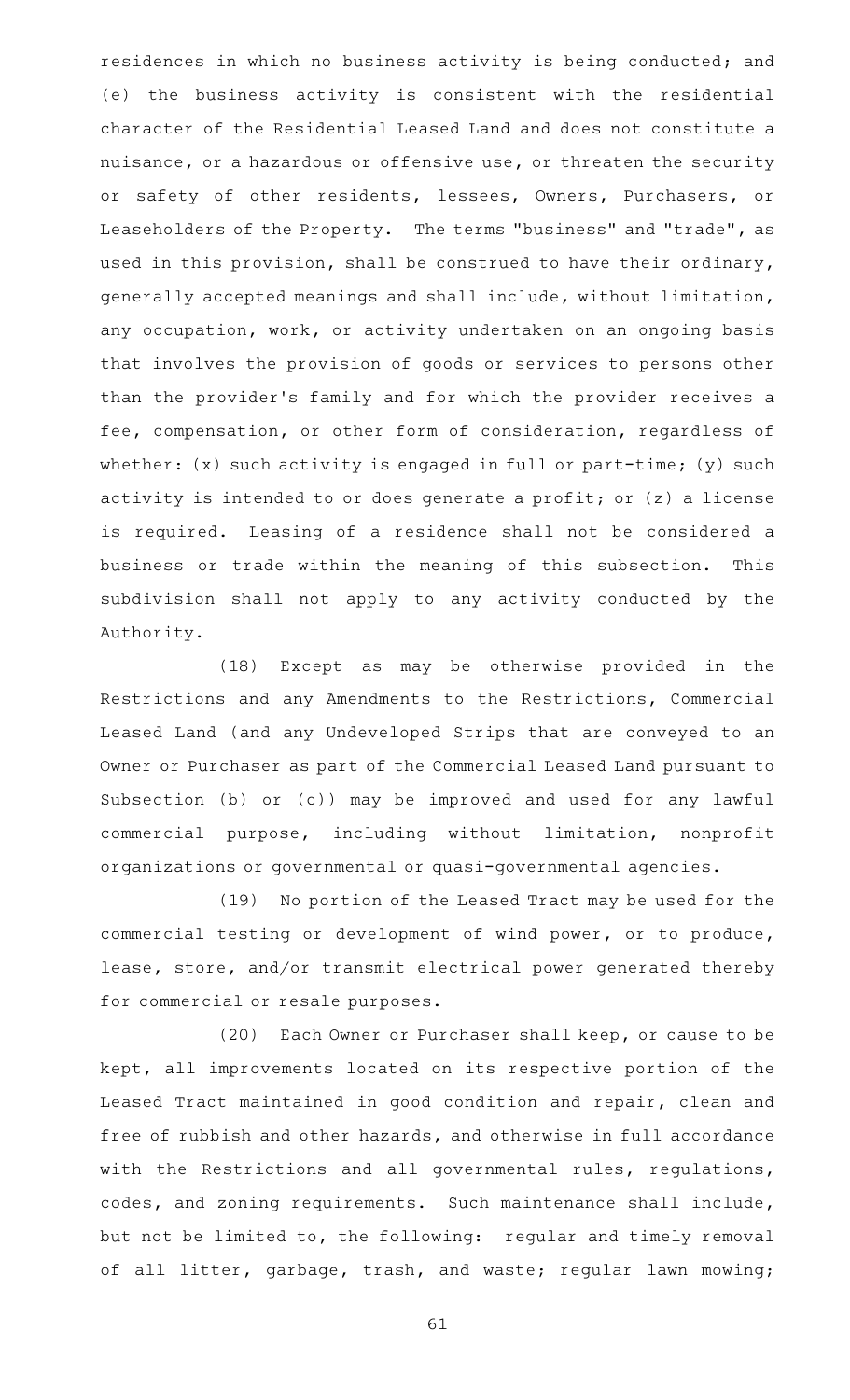tree, shrub, and plant pruning and trimming; watering of landscaped areas; weed control; pest control; maintaining exterior lighting and mechanical facilities in good working order; keeping walks and driveways clean and in good repair; and the repairing and repainting of the exterior improvements visible to neighboring properties and/or public view.

(21) In the event of any damage to or destruction of any building or improvement on any portion of the Leased Tract from any cause whatsoever, the Owner, Purchaser, or Leaseholder upon whose portion of the Leased Tract the casualty occurred shall, at such Owner 's, Purchaser 's, or Leaseholder 's sole option, either (i) repair, restore, or rebuild and complete the same with reasonable diligence, (ii) clear the affected area of all hazardous or dangerous debris and structures and lawfully dispose of same within one year from the date of casualty, or (iii) effectuate any combination of clauses (i) and (ii) of this subdivision as such Owner, Purchaser, or Leaseholder may deem reasonably appropriate. Notwithstanding the foregoing, in the event the Owner, Purchaser, or Leaseholder elects to rebuild buildings or improvements that were located within twenty-five feet (25') landward measured horizontally from the 1000' contour line that were approved in accordance with Subdivision (9), such buildings or improvements shall be rebuilt in accordance with Subdivision (24).

(22) The Texas Commission on Environmental Quality has adopted rules governing on-site sewage facilities (also called septic systems). The Authority is the commission's authorized agent for the septic system licensing program, including the enforcement of the commission 's septic system rules and regulations for the Property. The Authority, as the agent for the commission, shall have the authority to access the Property for the purpose of issuing such licenses, inspecting such septic systems, and enforcing any and all rules and regulations related thereto. Each Owner, Purchaser, and Leaseholder agrees to comply with all sanitary regulations and the licensing process adopted by the commission and enforced by the Authority, as its agent, from time to time.

(23) The Owner or Purchaser shall be responsible, at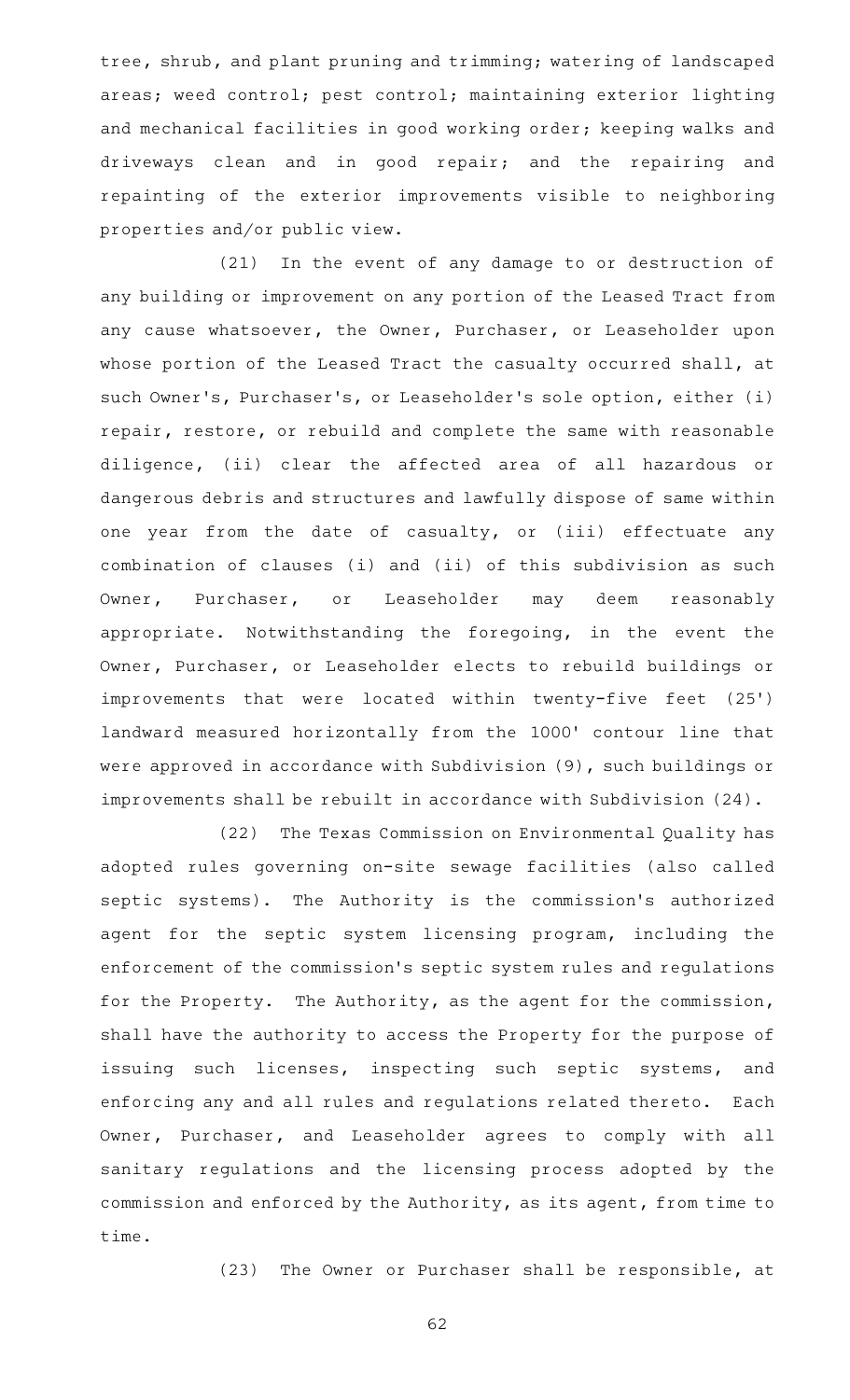such Owner's or Purchaser's expense, for providing for the collection, removal, and disposal of all solid waste on the Leased Tract; or the Owner or Purchaser of any portion of the Leased Tract shall be responsible for ensuring that the Leaseholders provide for such collection, removal, and disposal of all solid waste on the applicable portion of the Leased Tract. In the event the Ranch fails to provide for the collection, removal, and disposal of all solid waste related to the Ranch, the Owner or Purchaser shall be responsible for providing for the same.

(24) An Owner, Purchaser, or Leaseholder may repair, alter, or rebuild improvements located above the 1000' contour line but within 25' landward measured horizontally from the 1000' contour line, and/or improvements located within the 5' boundary setback, which improvements were previously approved in accordance with Subdivision (9). Such repairs, alterations, or rebuilding may extend such improvements outside the previously existing footprint towards the side boundaries and back boundary of the applicable Leased Tract, but such improvements may not be extended towards the shoreline or encroach closer to the 1000' contour line of the Lake than the existing or previously existing improvements.

(25) The Authority shall reserve its rights, title, and interest in all oil, gas, and other minerals in and under any and all Property, including the Leased Tract.

(26) No land located at or below the 1000' contour line shall be improved, used, or occupied, except in such manner as shall have been approved by the Authority. No docks, piers, on-water facilities, retaining walls, or any other structures or facilities shall be built, installed, or maintained in, on, or over the waters of the Lake except as authorized by the Authority. All such structures or facilities shall be subject to all rules and regulations applicable to the Lake, as the same may be adopted or amended from time to time. Owner, Purchaser, and/or the Leaseholder shall be responsible for any fees or annual charges assessed by the Authority for such permit or improvements and shall be responsible for ensuring that any such improvements are consistent with the Shoreline Management Plan and all other rules and regulations applicable to the Property. Owner or Purchaser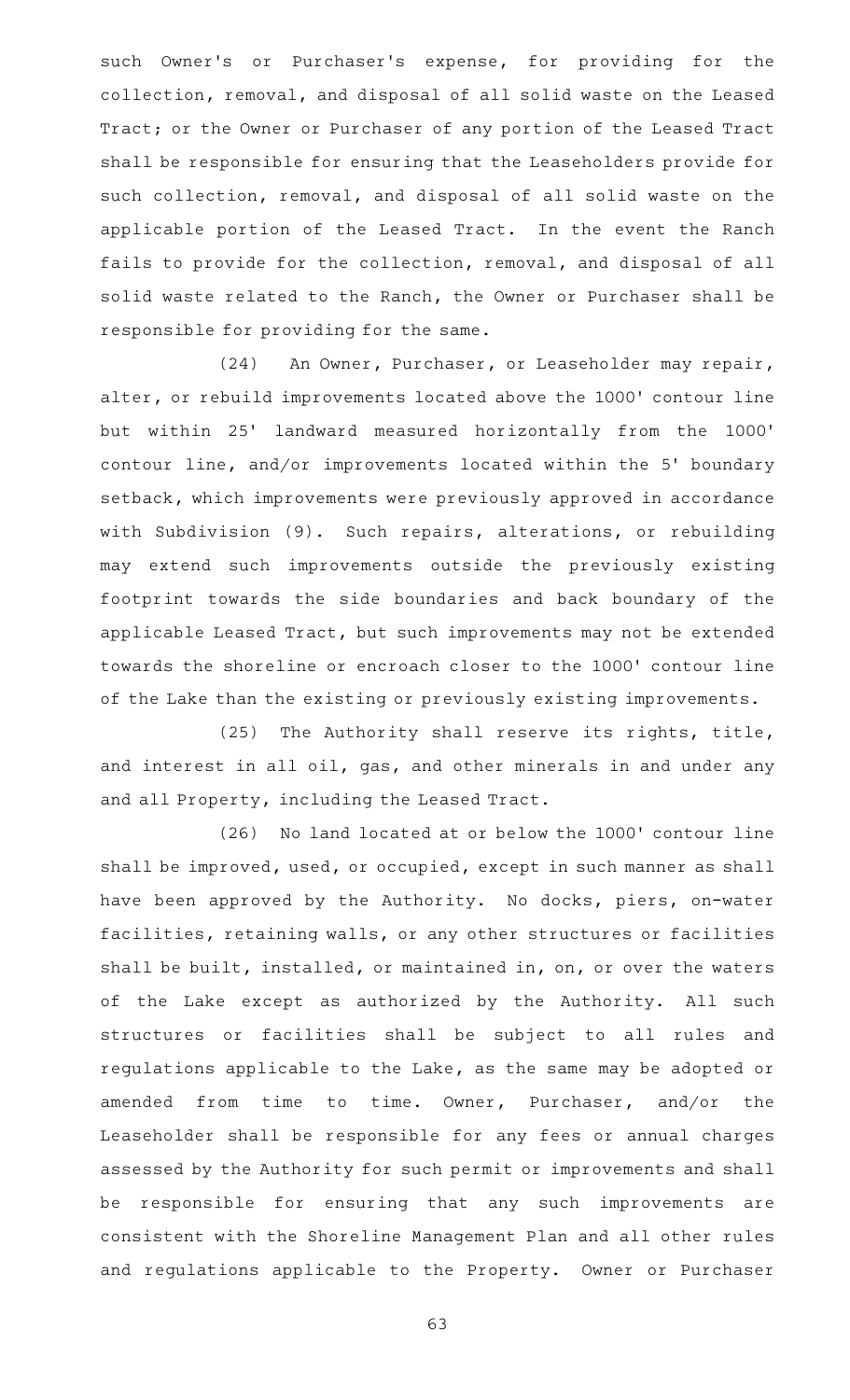shall not, at any time, permit any liens to encumber the Authority Land.

(27) No use of the Lake or other bodies of water within the Property, if any, shall be made except in accordance with the Shoreline Management Plan, the Authority's regulations, and any other rules and regulations that may be promulgated by the Authority at any time and as amended from time to time. Any such use shall be subject to the Authority's superior use rights. The Authority shall not be responsible for any loss, damage, or injury to any person or property arising out of the authorized or unauthorized use of the Lake or other bodies of water within or adjacent to the Property.

(28) The Authority may use and regulate the Lake or other bodies of water within the Property for the irrigation of the Authority Land, or for any other purpose deemed appropriate by the Authority, subject to the rights and authority of any other governmental entity having jurisdiction of such areas, and subject to the water rights granted (or which may be granted) to the Authority by the State of Texas. The Authority's rights under this subdivision shall be superior to any rights of any Owner, Purchaser, or Leaseholder. This subdivision shall not be construed to limit or restrict the rights and authority of any other governmental entity having jurisdiction of the Property.

(29) Owners or Purchasers must obtain written permission from the Authority in accordance with the Authority 's regulations to use or divert water from the Lake on any portion of the Leased Tract for domestic or commercial purposes.

(30) No Owner, Purchaser, or Leaseholder shall be permitted to divert or alter the natural drainage of the terrain or clear vegetation on any portion of the Property in such a manner that would cause unnatural erosion or silting of the Lake.

(31) Owners, Purchasers, and Leaseholders shall take all reasonable precautions to ensure that all use of and activities on the Leased Tract, including without limitation, the construction, operation, and maintenance of any improvements on the Leased Tract occur in a manner that will protect the scenic, recreational, and environmental values of the Lake. The Authority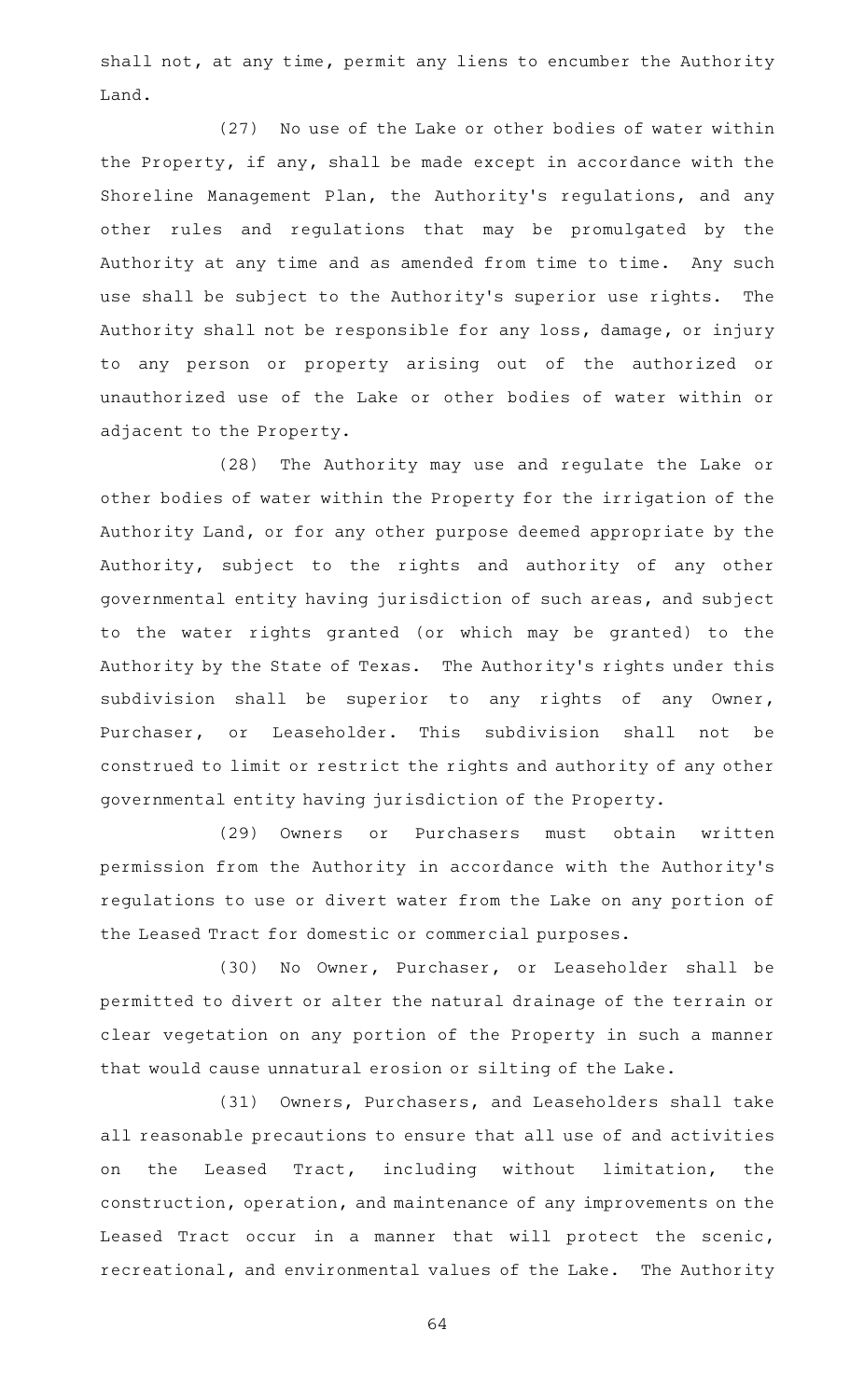has specific approval authority on any proposed construction that impacts the lakebed, and Owner, Purchaser, and Leaseholder shall comply with the approval process as may be established by the Authority from time to time.

(33) The Owner, Purchaser, and Leaseholder of any portion of the Property shall comply with all of the following rules and regulations, as applicable:

(A) the Authority's "Regulations for Governance for Brazos River Authority Lakes and Associated Lands," as published on the Authority's Internet website and as those regulations may be amended from time to time; and

(B) other rules and regulations adopted by the Authority regarding conduct on and use of the Lake.

(34) By Texas statute, the Authority is empowered to adopt and has adopted certain regulations governing conduct on and use of the Property and Lake. Owners, Purchasers, Leaseholders, and persons using the Leased Tract with such Owners' or Purchasers' consent shall abide by all such rules and regulations adopted from time to time by the Authority and any future revisions and amendments thereto.

(35) Owners, Purchasers, and Leaseholders of that portion of the Leased Tract that is part of the Ranch shall comply with the terms and conditions of the Ranch Agreement and the covenants and restrictions set forth in the Ranch Declarations, to the extent applicable to such portion of the Leased Tract. As to that portion of the Property that is part of the Ranch, the Ranch Declarations shall control in the event of any conflict between the covenants, restrictions, and conditions set forth in the Ranch Declarations and the Restrictions. Owners, Purchasers, and Leaseholders of a portion of the Leased Tract that is part of any other subdivision shall comply with the terms and conditions of the covenants and restrictions governing the subdivision that apply to the portion of the Leased Tract. Any portion of the Property that is part of the subdivision is governed by the restrictions and covenants governing the subdivision which shall control in the event of a conflict between the covenants, restrictions, and conditions governing the subdivision and the Restrictions and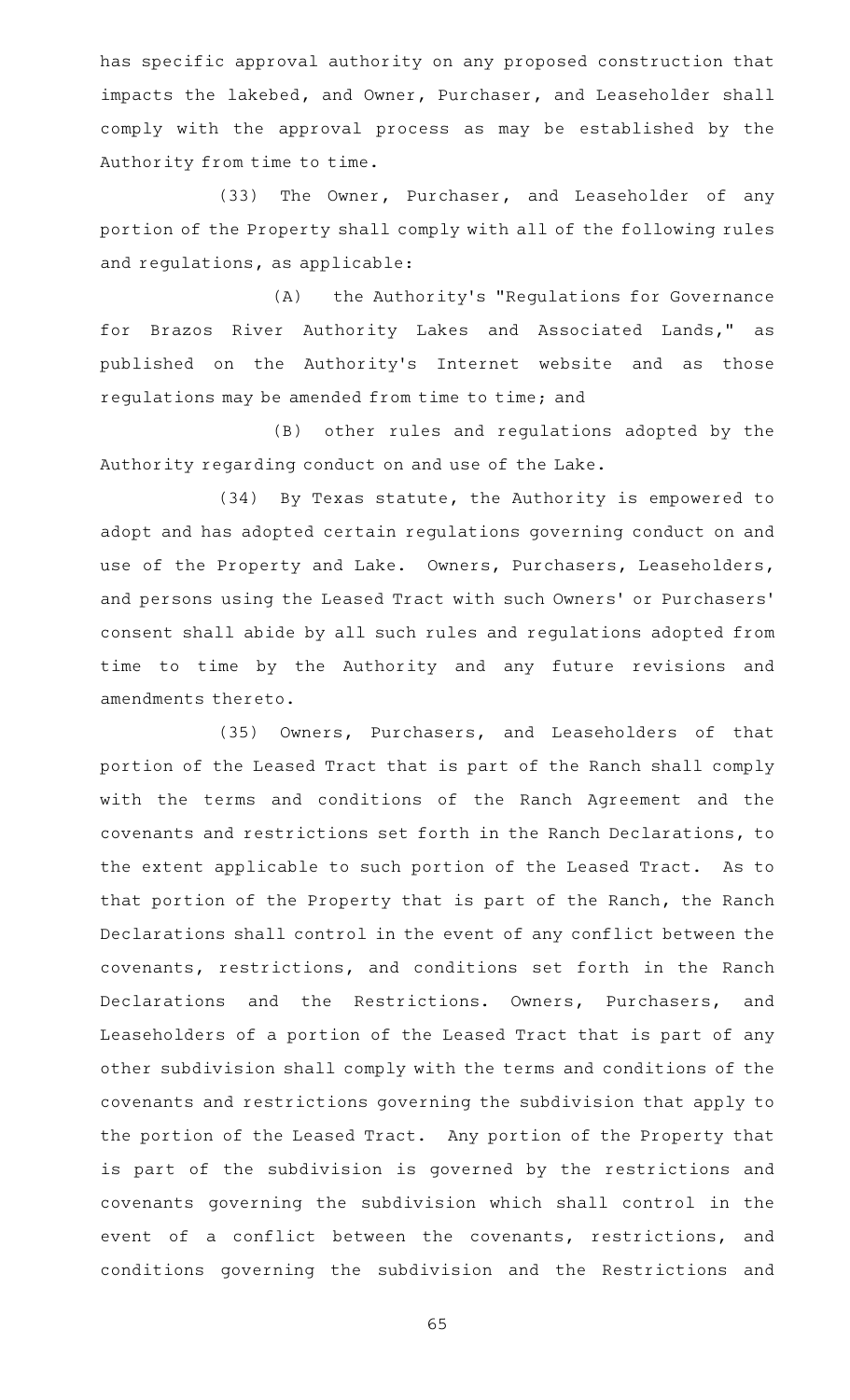Amendments to the Restrictions.

(36) In order to maintain the quality of the Lake's water, the stability of the shoreline, and of the environment in the Lake 's vicinity, each Owner, Purchaser, and Leaseholder of all or any portion of the Leased Tract agrees to:

(A) comply with any local, state, or federal laws related to water quality or the environment, including laws governing toxic wastes and hazardous substances;

(B) if the Owner's or Purchaser's private on-site sewerage facility is not licensed by the Texas Commission on Environmental Quality (or any successor to such Commission) then the Owner, Purchaser, or Leaseholder shall connect to and use, at the Owner 's, Purchaser 's, or Leaseholder 's expense, as applicable, any wastewater treatment system or service that becomes available to the Owner 's or Purchaser 's portion of the Leased Tract, not later than twelve (12) months after the system or service becomes available to such portion of the Leased Tract and thereafter discontinue use of any private on-site sewerage facility; and if, at any time after a wastewater treatment system or service becomes available to the Owner 's or Purchaser 's portion of the Leased Tract, the Owner's or Purchaser's private on-site sewerage facility (whether licensed or not) requires either replacement or an alteration or change in the on-site sewerage facility resulting in (i) an increase in the volume of permitted flow, (ii) a change in the nature of permitted influent, (iii) a change from the planning materials approved by the permitting authority, (iv) a change in construction, and/or (v) an increase, lengthening, or expansion of the treatment or disposal system, then such Owner or Purchaser shall promptly connect to and use, at the Owner 's, Purchaser 's, or Leaseholder 's expense, as applicable, such wastewater treatment system or service and thereafter discontinue use of any private on-site sewerage facility. Notwithstanding the foregoing, in the event a property owners association or municipality requires the Owners or Purchasers of the portion of the Leased Tract that is included in such association or municipality to connect to a wastewater system or service, then such association or municipality rules shall control;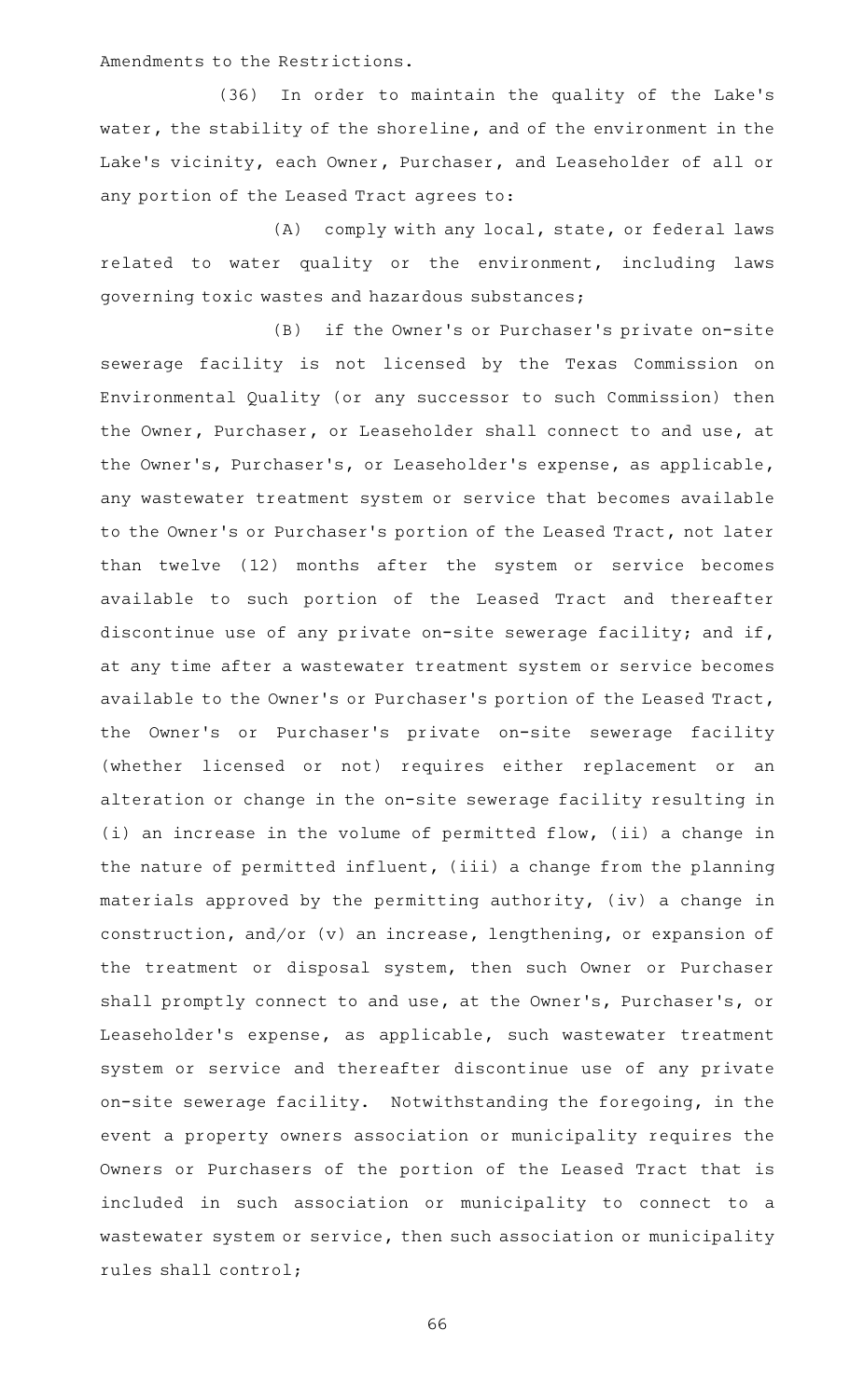(C) obtain written consent of the Authority prior to diverting or pumping water from the Lake or any body of water within or adjacent to the Property, constructing or erecting any embankment or retaining wall, or commencing any dredging activity; and

(D) pay to the Authority any reasonable fee related thereto (e.g., water usage, recreational user, dredging, or retaining wall fees) as may be adopted from time to time by the Authority.

(37) Each Owner or Purchaser of all or any portion of the Leased Tract agrees and acknowledges that the water level in the Lake varies and that the Authority is not responsible for maintaining the Lake at any certain level or above or below any certain level.

(38) The Authority is not responsible or liable for any personal injury or damage to any Owner, Purchaser, Leaseholder, the Leased Tract, the Property, or any improvements caused by any increase or decrease in the water level (even if such increase or decrease is due to modifications of the Morris Sheppard (Possum Kingdom) Dam or other actions or omissions of the Authority) or caused by natural flooding.

(39) The Authority shall reserve the right of ingress and egress for the Authority and any person authorized by the Authority, including an agent of the Authority or employees, over and across the Leased Tract and any and all on-water facilities whether located within the Leased Tract or Authority Land for all reasonable purposes of the Authority, including, without limitation, the construction, maintenance, repair, and/or replacements of any roads, drainage facilities, and power, water, wastewater, and other utility mains and lines that the Authority considers necessary or beneficial and for public safety, health, and welfare purposes; provided however, that:

(A) the Authority shall provide written notice at least 48 hours in advance of such entry to the Purchaser or Owner of such portion of the Leased Tract (except in the event of an emergency, in which case advance notice shall not be required, but the Authority shall provide such written notice as soon as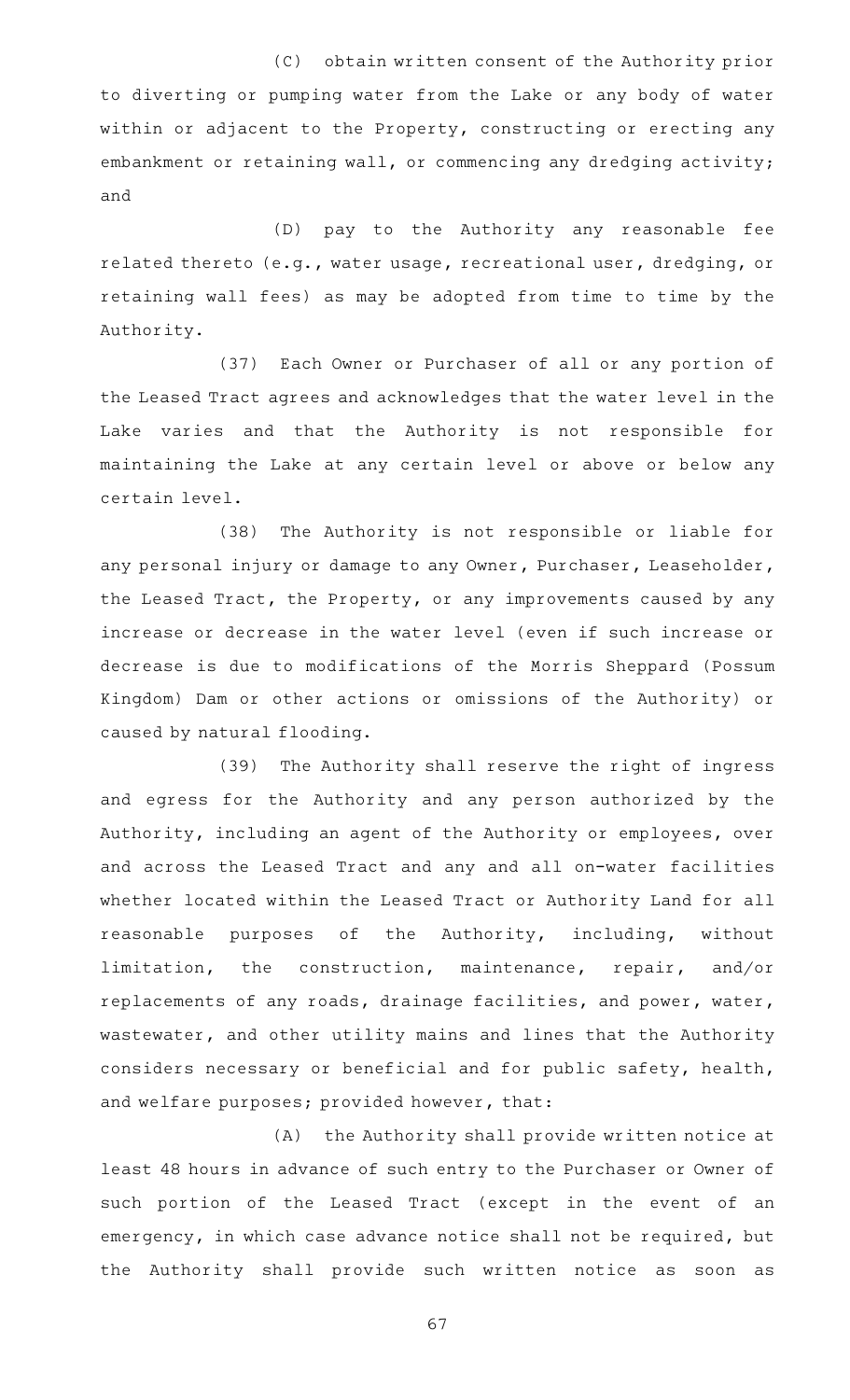practicable thereafter), which notice shall state with reasonable specificity the purpose for such entry;

(B) the Authority shall promptly repair any damage to the portion of the Leased Tract caused by the Authority 's entrance onto such Owner 's or Purchaser 's portion of the Leased Tract; and

(C) the Authority shall use reasonable efforts to avoid interfering with the Owner 's or Purchaser 's use of the portion of the Leased Tract.

(40) Each Owner, Purchaser, and Leaseholder shall comply strictly with the Restrictions, as the same may be amended from time to time. Failure to comply with the Restrictions shall constitute a violation of the Restrictions, and shall give rise to a cause of action to recover sums due for damages or injunctive relief or both, maintainable by the Authority or other Owners or Purchaser; provided however, no Owner, Purchaser, Leaseholder, or other person shall have any right of action against the Authority arising under the Restrictions.

(41) The Authority shall make no warranty or representation as to the present or future validity or enforceability of any such restrictive covenants, terms, or provisions. Any Owner, Purchaser, or Leaseholder acquiring or leasing, as applicable, any portion of the Property in reliance on one or more of the Restrictions shall assume all risks of the validity and enforceability thereof and, by acquiring such portion of the Property, agrees to hold the Authority harmless therefrom.

(42) If the Owner, Purchaser, or Leaseholder of any portion of the Leased Tracts or on-water facilities related thereto (including retaining walls) shall fail to comply with the requirements of the Restrictions, then the Authority shall have the right, but not the obligation, following thirty (30) days prior written notice to such defaulting person to enter such defaulting person 's portion of the Leased Tract (but only if such failure to comply results in a public health, safety, or welfare concern) and/or such defaulting person's on-water facility and cure such breach, the cost of which shall be reimbursed by such defaulting person to the Authority upon demand. Any such unpaid amounts,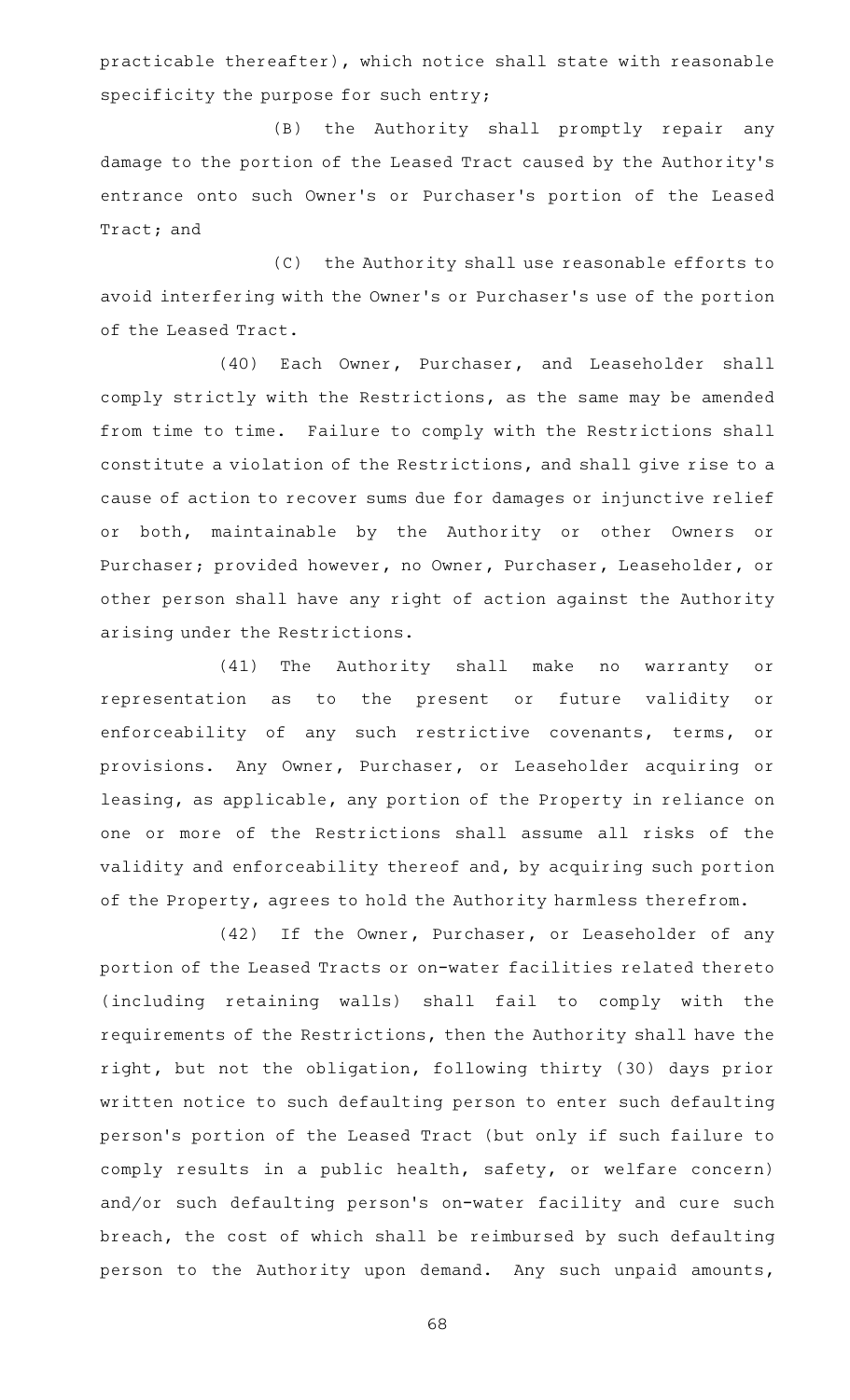together with interest thereon (at the rate of six percent (6%) per annum) and the costs of collection (if any), shall be charged as a continuing lien against such defaulting person's portion of the Leased Tract, which lien shall be subordinate to the lien of any third-party deed of trust previously recorded against such defaulting person 's portion of the Leased Tract.

(43) A person shall be deemed to be in default of the Restrictions only upon the expiration of thirty (30) days (ten (10) days in the event of failure to pay money) from receipt of written notice from the Authority or other Owner or Purchaser specifying the particulars in which such person has failed to perform the obligations of the Restrictions unless such person, prior to the expiration of said thirty (30) days (ten (10) days in the event of failure to pay money), has rectified the particulars specified in said notice of default. However, such person shall not be deemed to be in default if such failure (except a failure to pay money) cannot be rectified within said thirty (30) day period and such person commences the cure of such default within such thirty (30) day period and thereafter is continuously using good faith and its best efforts to rectify the particulars specified in the notice of default.

(44) The Authority shall have the right, but not the obligation, to enforce all of the provisions of the Restrictions. Any Owner or Purchaser shall have the right to enforce all of the provisions of the Restrictions against any other Owner, Purchaser, or Leaseholder, but not against the Authority. Such right of enforcement shall include the right to sue for both damages for, and injunctive relief against, the breach of any such provision. Furthermore, the Authority shall have the right, when appropriate in its sole judgment and discretion, to claim or impose a lien upon any portion of the Leased Tract, or improvement constructed thereon, in order to enforce any right or effect compliance with the Restrictions.

(45) The failure of a person (including the Authority or any Owner or Purchaser) to insist upon strict performance of any of the Restrictions shall not be deemed a waiver of any rights or remedies that said person may have, and shall not be deemed a waiver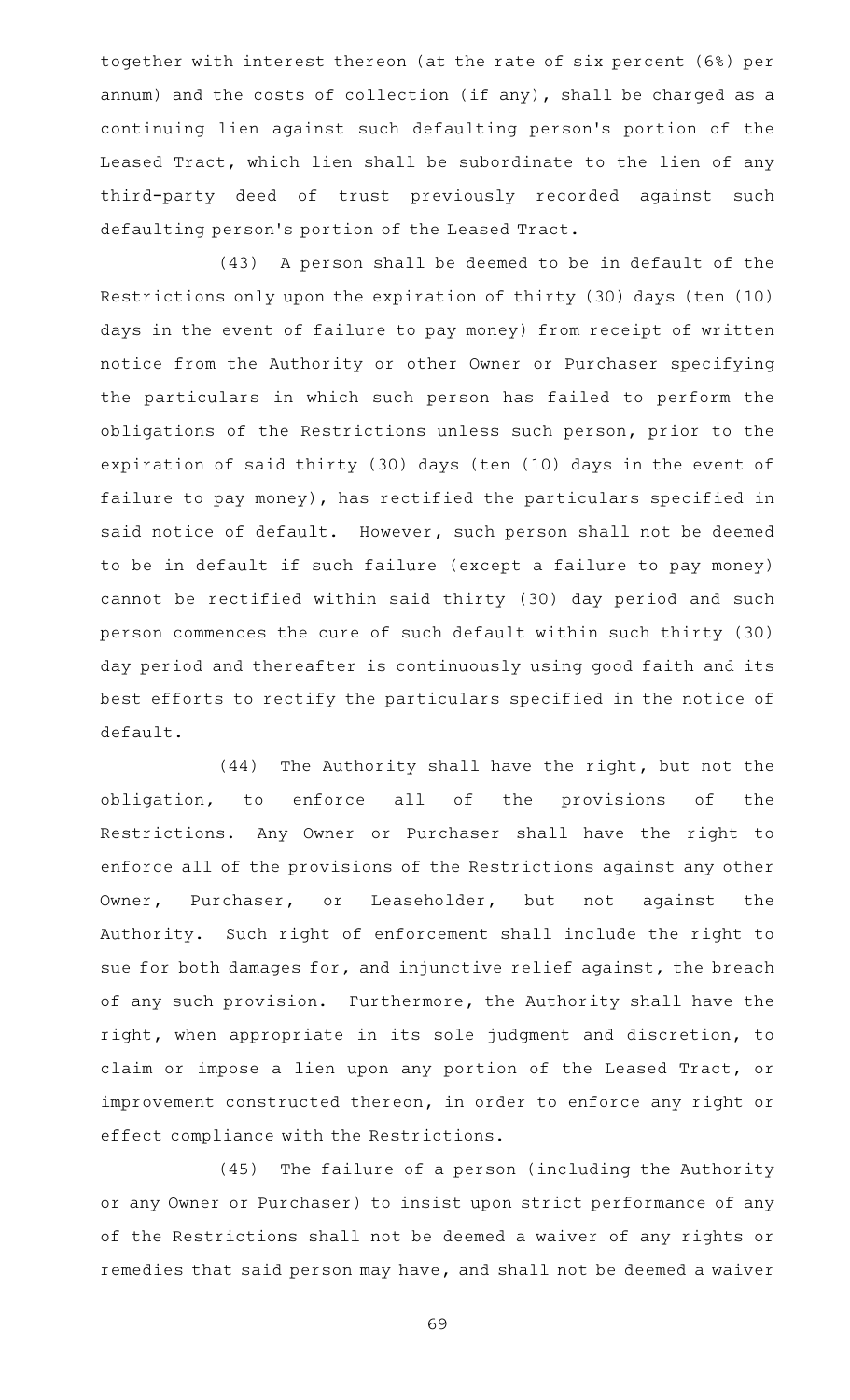of any subsequent breach or default in the performance of any of the Restrictions by the same or any other person.

(46) The Authority shall not be liable to any Owner, Purchaser, or Leaseholder, or to any other person for any loss, damage, or injury arising out of or in any way connected with the performance or nonperformance of the Authority's rights, obligations, or privileges under the Restrictions. Without limiting the foregoing, the Authority shall not be liable to any Owner, Purchaser, or Leaseholder due to the construction of any improvements within the Property.

(47) Each of the Restrictions on the Leased Tract shall be a burden on each portion of the Leased Tract, shall be appurtenant to and for the benefit of the other portions of the Property, other portions of the Leased Tract, and each part thereof, and shall run with the land.

(48) The Restrictions shall inure to the benefit of and be binding upon the Owners or Purchasers, their heirs, successors, assigns, and personal representatives, and upon any person acquiring all or any portion of the Leased Tract, or any interest therein, whether by operation of law or otherwise. Notwithstanding the foregoing, if any Owner or Purchaser sells or transfers all or any portion of such Owner 's or Purchaser 's interest in all or any portion of the Leased Tract, such Owner or Purchaser shall, upon the sale and conveyance of title, be released and discharged from all of its obligations as Owner or Purchaser in connection with the property sold by it arising under the Restrictions after the sale and conveyance of title but shall remain liable for all obligations arising under the Restrictions prior to the sale and conveyance of title. The new Owner or Purchaser of all or any such portion of the Leased Tract, (including, without limitation, any Owner (or Lienholder) who acquires its interest by foreclosure, trustee 's sale or otherwise) shall be liable for all obligations arising under the Restrictions with respect to such portion of the Leased Tract on and/or after the date of sale and conveyance of title. The Authority may assign, in whole or in part, any of its privileges, exemptions, rights, and obligations (if any) under the Restrictions to any other person and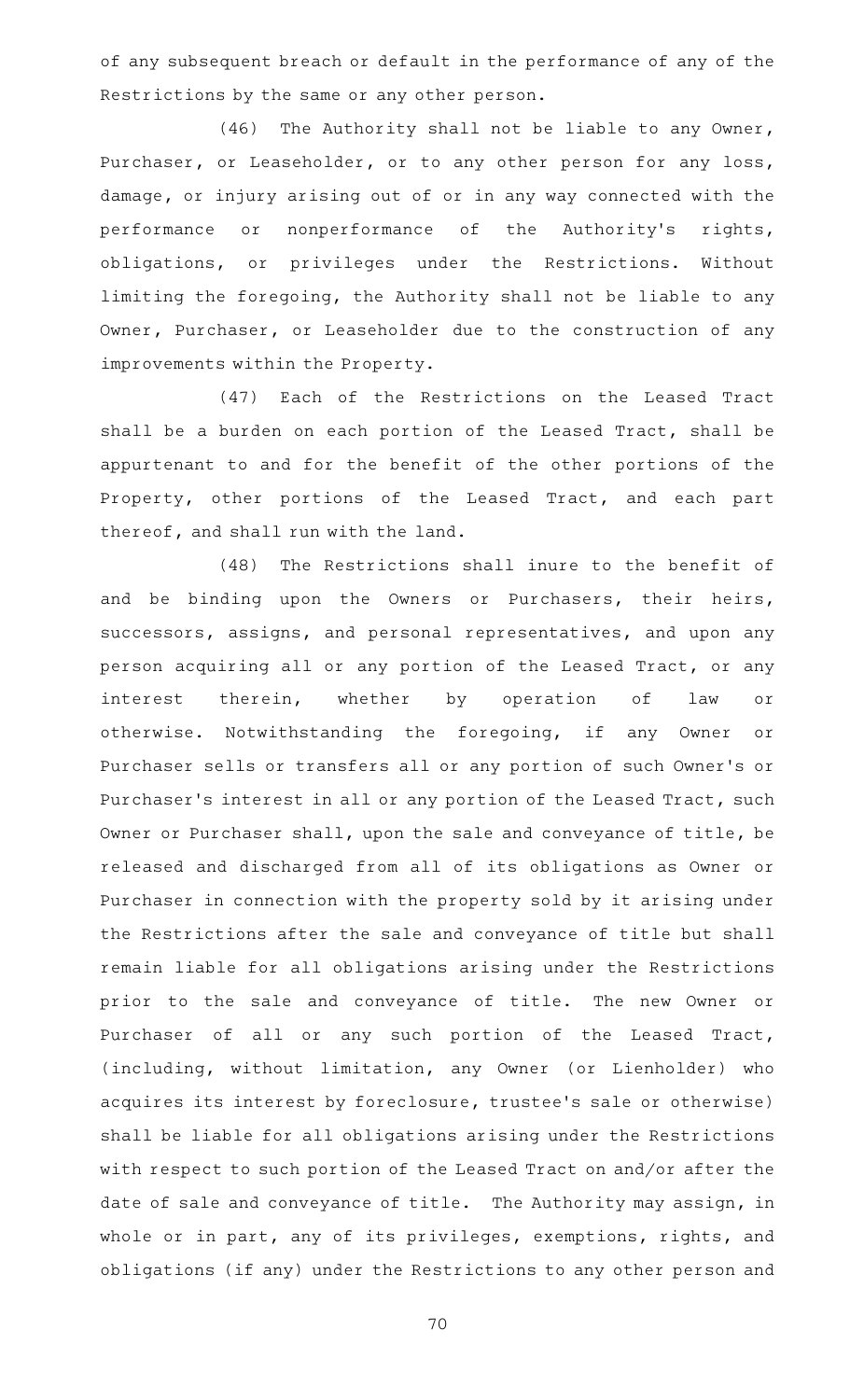may permit the participation, in whole or in part, by any other person in any of its privileges, exemptions, rights, and obligations (if any) hereunder.

(49) Except as provided in this subsection, the term of the Restrictions shall be for a period of fifty (50) years from the date such Restrictions are executed by the Authority. Notwithstanding the foregoing, upon the expiration of such period, the term of the Restrictions shall automatically renew for successive periods of five (5) years each unless, at least ninety (90) days prior to the date of expiration of any period then in effect, (i) the Owners or Purchasers of at least sixty percent (60%) of the individual lots that comprise the Residential Leased Land and the Commercial Leased Land, (ii) the Owners or Purchasers of at least sixty percent (60%) of the land area of the Authority Land, and (iii) the Authority, for so long as the Authority has any interest in the Property, whether as an Owner or otherwise, duly execute, acknowledge and record in the office of the recorder of the counties in which the Property is located a written termination notice, in which event, the Restrictions shall automatically expire at the end of the period then in effect.

(50) Any subdivision by an Owner of the Owner's portion of the Leased Tract is subject to all applicable laws, rules, regulations, codes, and ordinances, including any applicable platting requirements, and any rules and restrictions relating to on-site sewage facilities.

(e) Buffer Zone. Notwithstanding any provision in this subsection to the contrary, a sale under Subsection (b) or (c) shall be subject to the following:

(1) The Remaining Leased Tract being conveyed under Subsection (b) or (c) shall include the applicable portion of the Buffer Zone; provided, however, the Purchaser and/or Owner, as applicable, shall grant the Authority access to the Buffer Zone and Lake to allow the Authority to fulfill its obligations as a River Authority and any obligations set forth in state water rights or other governmental regulations.

(2) At the time of Closing on the Initial Leased Tract under Subsection (b), a portion of the Initial Leased Tract is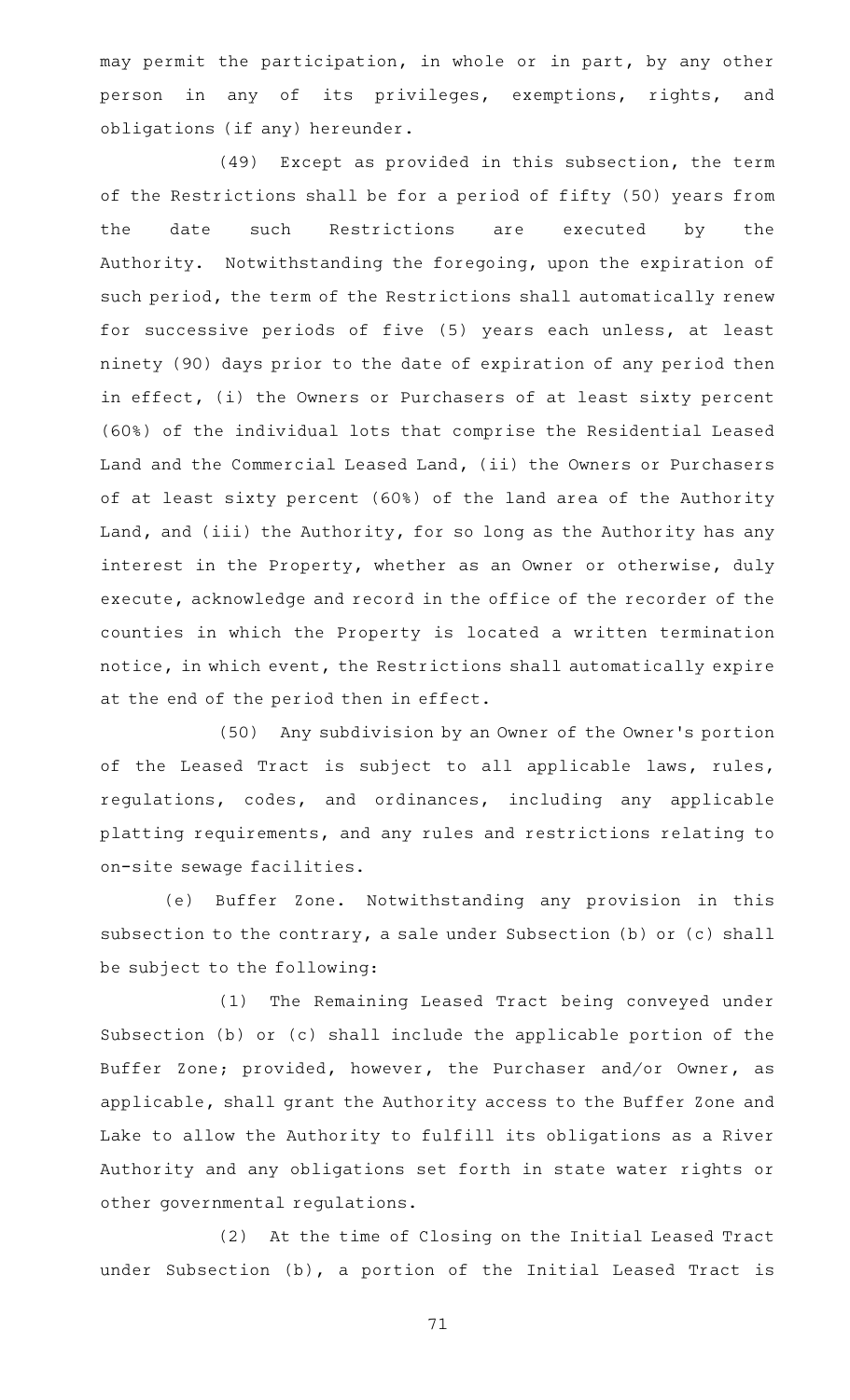located within the Buffer Zone and is a part of the FERC Project Area, and therefore the Authority shall provide such Purchaser and/or Owner, as applicable, a residual interest in that portion of the Buffer Zone adjacent to the Initial Leased Tract and covered by the applicable residential Ground Lease, such residual interest to automatically vest upon satisfaction of one of the following conditions:

(A) the Federal Energy Regulatory Commission approves an amendment to the FERC License removing the Buffer Zone from the boundaries prescribed by the FERC License such that the Buffer Zone is no longer subject to regulation by the Federal Energy Regulatory Commission;

(B) the FERC License expires (and is not renewed or extended) or is otherwise terminated and thus the Buffer Zone is no longer subject to regulation by the Federal Energy Regulatory Commission; or

(C) the Date of Decommissioning occurs.

(3) Notwithstanding the foregoing, if such residual interest has not vested on or before August 31, 2040, then such residual interest shall be terminated and of no further force and effect. Upon satisfaction of one of the foregoing conditions prior to August 31, 2040, this conveyance shall be automatically effective without necessity of further documentation. From and after the date such conveyance becomes effective, the Buffer Zone shall be considered to be a part of the Initial Leased Tract conveyed under Subsection (b) and the Purchaser or then current Owner of the applicable Initial Leased Tract shall be the beneficiary of the residual interest created herein, but only as to the portion of the Buffer Zone located adjacent to the Purchaser 's or Owner's property and all right, title, and interest in such adjacent portion of the Buffer Zone as measured by extending the boundary lines on both sides of the applicable portion of the Initial Leased Tract in a straight line across the Buffer Zone to the then current 1000' contour line of the Lake, or, if such portion cannot reasonably be measured as set forth above, then as otherwise determined by the Purchaser and approved by the Authority. Such residual interest shall immediately vest in the Purchaser or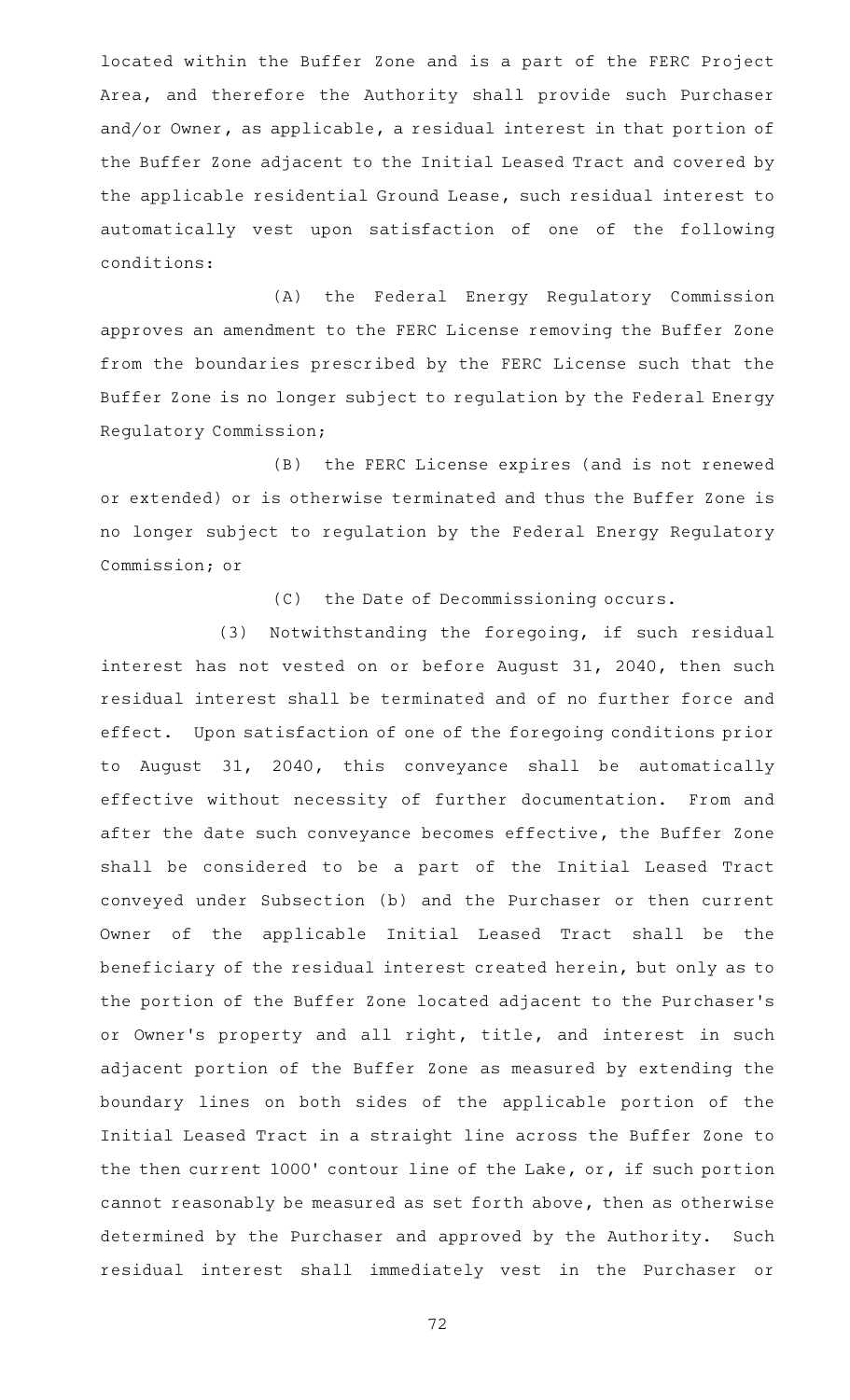then-current Owner of such adjacent portion of the Initial Leased Tract without the necessity of any additional written conveyance.

(4) Until the residual interest in the Buffer Zone vests in the Purchaser or then-current Owner of the adjacent portion of the Initial Leased Tract as set forth in Subdivision (3), such Buffer Zone shall remain subject to the terms and conditions of the residential Ground Lease in effect between the Leaseholder and the Authority at the time Closing occurs under Subsection (b); provided, however, no rent shall be due the Authority under such Ground Lease for the Buffer Zone. At such time as the applicable Ground Lease expires or is otherwise terminated, the Authority may, subject to approval of the Federal Energy Regulatory Commission, grant the Purchaser or the then-current Owner of the adjacent tract (as determined pursuant to the method set forth in Subdivision (2)(B)), an easement for use of such portion of the Buffer Zone, which easement shall be subject to the FERC License. The Authority shall retain ownership of such portion of the Buffer Zone and exercise control over such portion of the Buffer Zone consistent with the FERC License and this subsection. The easement granted to such Owner shall be limited to uses permitted under the terms of the FERC License and the Authority's Shoreline Management Plan, and any other Authority rules and regulations as may be adopted from time to time.

(f) Purchase Price. For purposes of determining the purchase price and/or lease rate pursuant to the options set forth in Subsection (b)(1) or the purchase price in Subsection (c), in the event the appraisal district does not provide an assessed value for the applicable portion of the Leased Tract for the applicable year, then the land only assessed value without any exemptions for the applicable portion of the Leased Tract shall be calculated based on the assessed value per square foot of comparable lots with similar physical characteristics in the applicable county or adjoining counties, as determined by the Authority.

(g) Roads. Authority or Purchaser, whichever is applicable, shall transfer its interest in the Roads to the applicable county in which the Roads, or any portion thereof, are situated as follows:

73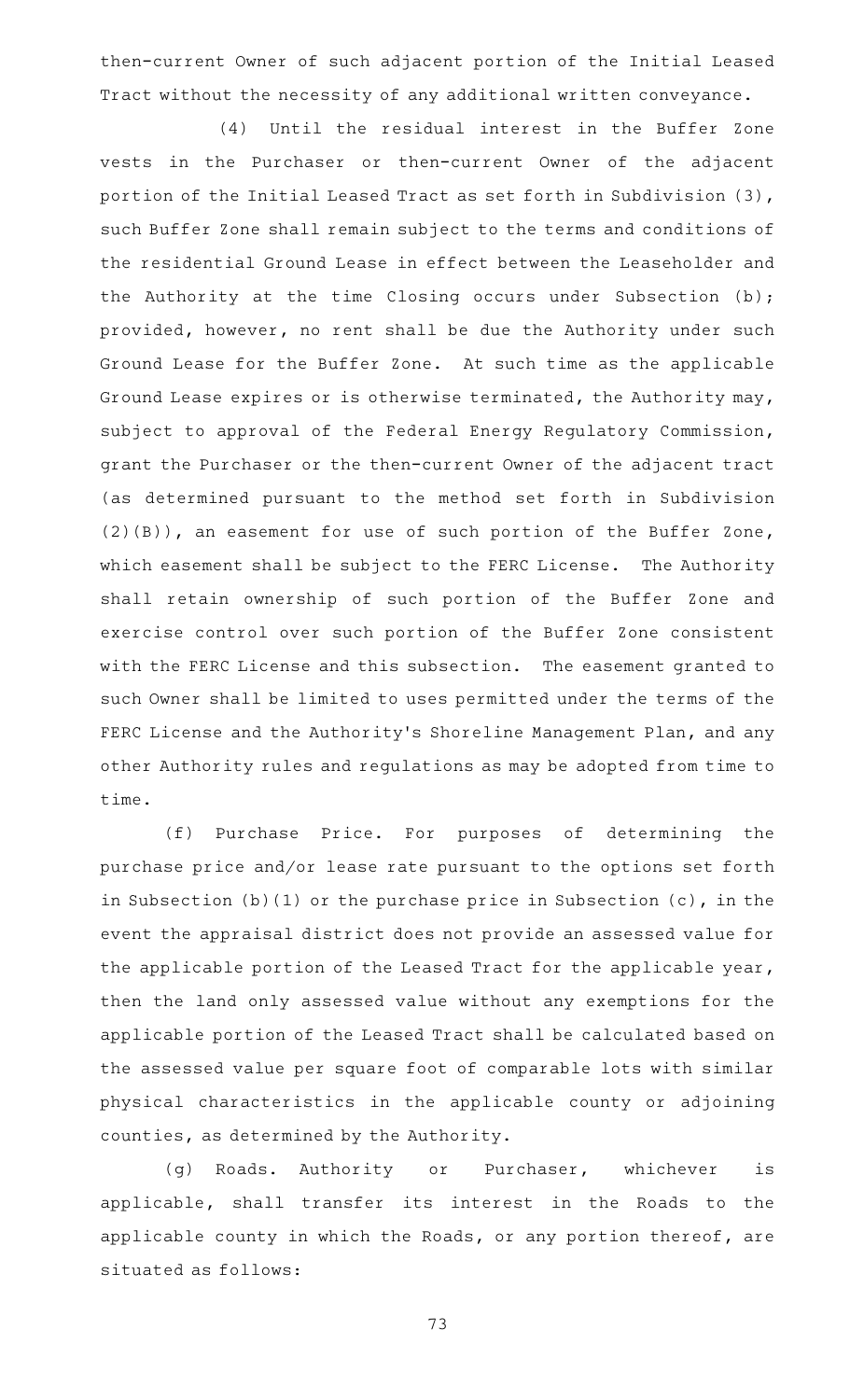(1) All Roads located in Stephens County (approximately three miles of Roads) shall be transferred to Stephens County on or before December 31, 2011.

(2) All Roads located in Palo Pinto County (approximately forty-six miles of Roads) shall be transferred to Palo Pinto County in twenty percent increments of the total mileage per year for five consecutive years. The first twenty percent increment shall be transferred on or before December 31, 2011, and each remaining twenty percent increment shall be transferred on or before December 31 of each subsequent year, but not before January 1 of such year unless approved by an order or resolution of the Palo Pinto County Commissioners Court, with the final twenty percent increment being transferred on or before December 31, 2015, but not before January 1, 2015, unless approved by an order or resolution of the Palo Pinto County Commissioners Court.

(3) Authority or Purchaser, whichever is applicable, in consultation with the Palo Pinto County Commissioner or Commissioners who have jurisdiction over the Leased Tract, shall determine which Roads or portions thereof shall be transferred each year.

(4) The transfer of any portion of the Roads located within the FERC Project Area shall be in accordance with the FERC License and may be in the form of a grant of a right-of-way or easement, unless otherwise authorized by the Federal Energy Regulatory Commission.

(5) Beginning on the date of transfer, the Authority or Purchaser, whichever is applicable, shall no longer have any obligations regarding such Roads. The Roads shall be transferred in their "as-is" condition and neither the Authority nor the Purchaser shall have any obligation to ensure that the Roads, or any portion thereof, comply with the standards in effect at the time of transfer in the applicable county for like roads currently maintained by that county.

(6) Concurrently with the transfer in each year of a portion of the Roads, the Authority or Purchaser, as applicable, shall transfer to Palo Pinto County the amount, rounded to the nearest dollar, computed by multiplying \$200,000 by a fraction the

74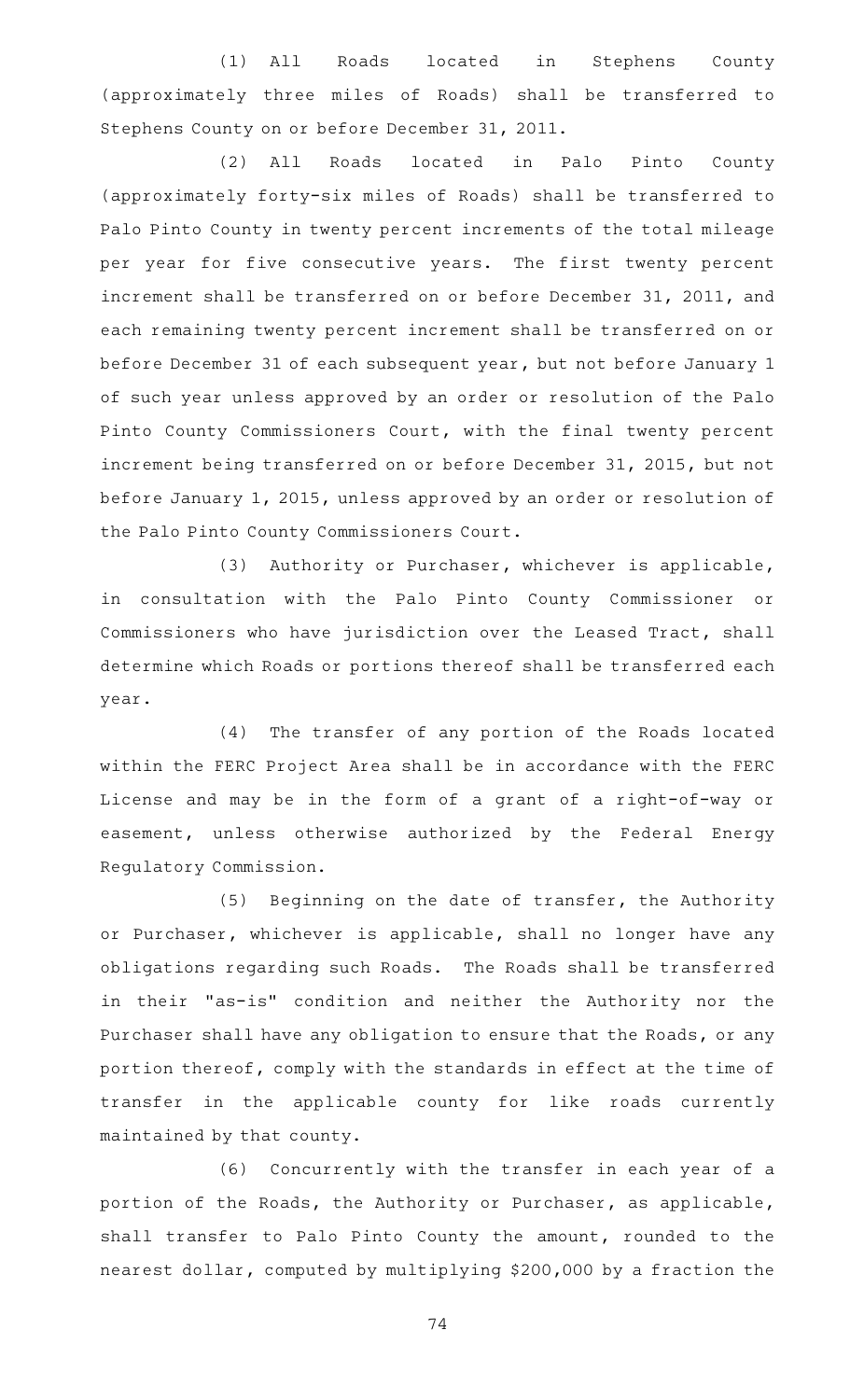numerator of which is the number of miles of Roads located in and transferred to Palo Pinto County in that year and the denominator of which is the total number of miles of Roads located in and transferred or to be transferred to Palo Pinto County. For every other county in which a portion of the Roads is located, the Authority or Purchaser, as applicable, shall transfer an amount equal to (A) the per mile road payment (as defined below) multiplied by (B) the number of miles of the Roads located in such county. As used in this subdivision, "per mile road payment" means the amount, rounded to the nearest dollar, computed by dividing \$200,000 by the total number of miles of Roads located in and transferred or to be transferred to Palo Pinto County pursuant to this subsection.

(7) Notwithstanding any provision in this subsection to the contrary, the Authority or Purchaser, as applicable, shall retain ownership of any portion of a Road that is inaccessible to the public. For purposes of this subdivision, a portion of the Road is considered inaccessible to the public if, as of the effective date of the Act enacting this section, the public can only access such portion of the Road by crossing property not owned by the Authority or Purchaser, as applicable, and not subject to an easement or other ownership interest that allows the public to cross such property without restriction. If a retained portion of a Road subsequently becomes accessible to the public, the Authority or Purchaser, as applicable, shall transfer such retained portion, including any interest the Authority or Purchaser has in any additional Road constructed or acquired by the Authority or Purchaser in order to make the retained portion of the Road accessible to the public, to the applicable county in accordance with the process set forth in this subsection, or in the event such portion of the Road becomes accessible to the public after December 31, 2015, within one (1) year of such retained portion of the Road becoming accessible.

(h) Platting. A sale of the Leased Tract under this section shall not be subject to Chapter [232,](http://www.statutes.legis.state.tx.us/GetStatute.aspx?Code=LG&Value=232) Local Government Code, or any other platting requirement.

(i) Mineral Interests. The Authority shall reserve its interest in all oil, gas, and other minerals in and under the Leased

75